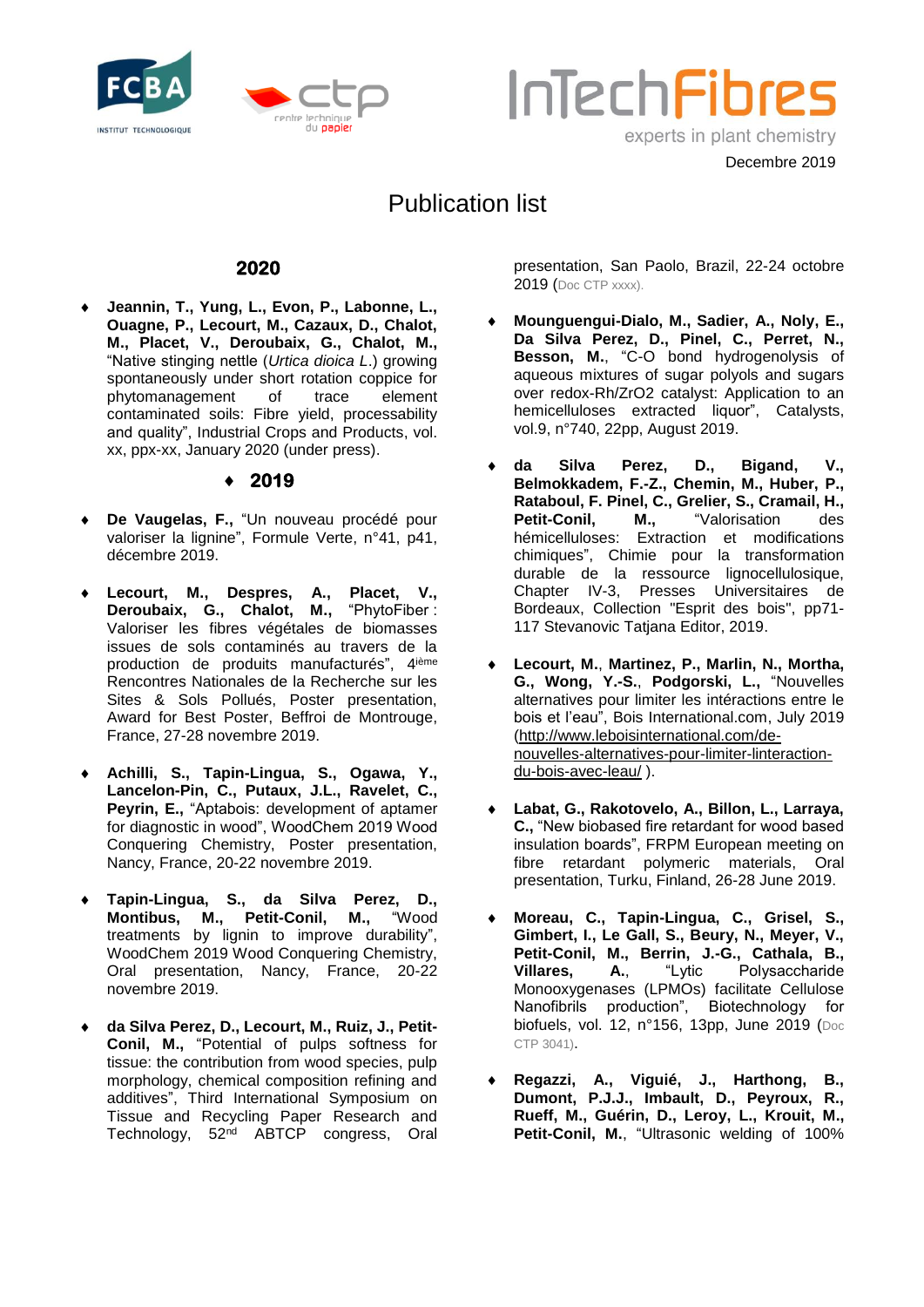lignocellulosic papers", Journal of Materials Science, pp1-13, June 2019 (Doc CTP 3040).

- **Lecourt, M.**, **Reynaud, C., Podgorski, L., Martinez, P., Mortha, G., Marlin, N., Wong, Y.- S.**, "Recherche de solutions nouvelles pour limiter les intéractions entre le bois et l'eau", Mention Bois, n°17, pp9, June 2019 (Doc CTP 3037).
- **Rol, F., Belgacem, N., Meyer, V., Petit-Conil, M., Bras, J.**, "Production of fire-retardant phosphorylated cellulose fibrils by twin-screw extrusion with low energy consumption", Cellulose, vol.26, n°9 pp5635-5651, June 2019 (Doc CTP 3032).
- **Meyer, V.**, "Extrusion Bivis : pour la conversion de la biomasse en fibres, MFC et molécules", Rendez-vous CTP, What's on CTP, Oral presentation, Grenoble, France, 22 May 2019 (Doc CTP 3052).
- **Burnet, A.**, "Un nouvel outil pour extraire des molécules naturelles et des fibres à partir des matériaux lignocellulosiques (bois & plantes annuelles", Rendez-vous CTP, What's on CTP, Oral presentation, Grenoble, France, 22 May 2019 (Doc CTP 3051).
- **Burnet, A., Petit-Conil, M., Prum, L.**, "Stade Oxygène : Sécuriser vos investissements industriels par la validation pilote", Rendez-vous CTP, What's on CTP, Oral presentation, Grenoble, France, 22 May 2019 (Doc CTP 3045).
- **Bertaud, F., Moindrot, J.**, "ILIQO, un projet fondateur pour comprendre et orienter les voies de la valorisation des lignines papetières", Rendez-vous CTP, What's on CTP, Oral presentation, Grenoble, France, 22 May 2019 (Doc CTP 3047).
- **Mounguengui-Diallo, M., Said, A., da Silva Perez, D., Nikitine, C., Puchot, L., Habibi, Y., Pinel, C., Perret, N., Besson, M.,** "Aerobic oxidation of C4-C6 α,ω- diols to the diacids in base-free medium over zirconia-supported (bi)metallic catalysts", New Journal of Chemistry, vol.43, pp9873-9885, May 2019.
- **Sebhat, W., El-Roz, A., Crepet, A., Ladavière, C., da Silva Perez, D., Mangematin, S., Cabral Almada, C., Vilcocq, L., Djakovitch, L., Fongarland, P.,** "Comparative study of solvolysis of technical lignins in flow reactor, Biomass Conversion & Biorefinery, DOI 10.1007/s13399-019-00435-z, May 2019.
- **Lecourt, M.,** "Environmentally friendly solutions for limiting visual wood defaults faced in

packaging", Plant Based Summit, Oral presentation, Lyon, France, 22-24 May 2019.

- **Rol, F., Saini, S., Meyer, V., Petit-Conil, M., Bras, J.**, "Production of cationic nanofibrils of cellulose by twin-screw extrusion", Industrial Crops and Products, vol.137, pp81-88, April 2019 (Doc CTP 3031).
- **Bertaud, F**., "Know-how and expertise on lignin at CTP", LignoCost 2<sup>nd</sup> meeting, Flash presentation, Wagueningen, Netherlands, 13-15 March 2019 (Doc CTP 3039).
- **Rol, F.,** "Cellulose pretreatments for a nanofibrillation by twin-screw extrusion", PhD from Grenoble Alpes University, Speciality Materials, Mechanics, Civil engineering and electrochemistry, defended on 1 february 2019 (Doc CTP 3038).
- **González Martínez, M., Dupont, C., da Silva Perez, D., Míguez-Rodríguez, L., Grateau, M., Thiéry, S., Tamminen, T., Meyer, X.M., Gourdon, C.,** "Assessing the suitability of recovering shrub biowaste involved in wildland fires in the South of Europe through torrefaction mobile units", Journal of Environmental Management, vol. 236, pp551-560, 2019.
- **Bouchut, A.,** "New process for wood panelboard surface functionalisation", PhD from University of Lyon, Speciality Materials – Polymers Chemistry, defended on 18 January 2019 (in French).

- **Garajova, D., Patel, I., Lomascolo, A., Legée, F., Cézard, L., Cottyn, B., Lecourt, M., Tapin-Lingua, S., Baumberger, S., Faulds, C.B., Record, E.**, "Oligomerization of phenolic extractives upon wood fibers treatment with laccase systems: contribution to fiberboards properties improvement", Journal of Wood Chemistry and Technology, vol. xxx, n°xx, ppxxxx, 2018 (in press).
- **Tapin-Lingua, S.**, " Valorisation des lignines : une alternative biosourcée pour les matériaux de construction", Journée CVT AllEnvi – Le bois une ressource pour la chimie, Flash presentation, Maisons Alfort, France, 12 decembre 2018.
- **Da Silva Perez, D.**, "Hémicelluloses : un des composants de la biomasse les plus versatiles pour la chimie verte et les biomatériaux", Journée CVT AllEnvi – Le bois une ressource pour la chimie, Flash presentation, Maisons Alfort, France, 12 decembre 2018.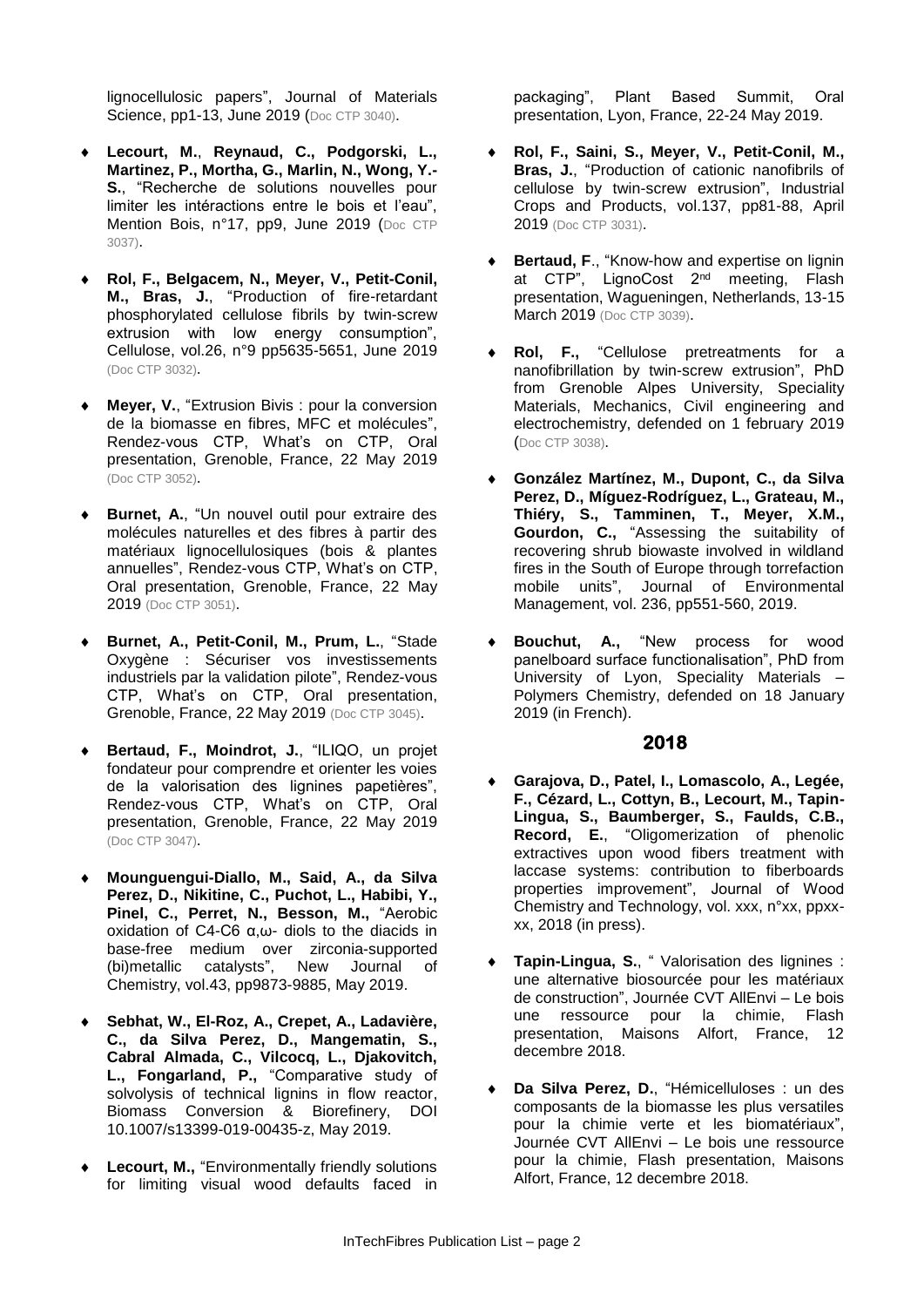- **Bertaud, F.**, "Valorisation des sous-produits et des co-produits du bois : cas des usines de pâtes à papier", Journée CVT AllEnvi – Le bois une ressource pour la chimie, Flash presentation, Maisons Alfort, France, 12 decembre 2018 (Doc CTP 3024).
- **Labat, G., Fournier, T.,** "Fabrication additive: la lignine, matière première renouvelable pour les matériaux d'impression", Xylodating, Xylofutur Cluster, Oral presentation, Mourenx, France, 06 decembre 2018.
- **Moreau, C., Vilares, A., Gimbert, I., Grisel, S., Meyer, V., Tapin-Lingua, S., Bennati-Granier, C., Garajova, S., Petit-Conil, M., Berrin, J.G., Cathala, B.,** "Lytic polysaccharide monooxygenases (LPMO) promote cellulose fiber defibrillation: a new tool for cellulose nanofibril production ?", 2nd LPMO Symposium, Oral presentation, Marseille, France, 7-9 Novembre 2018 (Doc CTP 3015).
- **Meyer, V., Lecourt, M., Tapin-Lingua, S., Petit-Conil, M.,** "Production of Microfibrillated Cellulose (MFC) from Chemical and Mechanical Pulps to Enhance TMP and DIP Paper Properties", ATIP Journal, vol.72, n°3, pp6-16, October 2018 (Doc CTP 3017)
- **Bouchut, A., Pettignano, A., Moreau, C., Cathala, B., Lecourt, M., Petit-Conil, M., Bernard, J., Charlot, A., Fleury, E.**, "Cellulose Surface Modification through adsorption of functionalized polysaccharides",  $2rd$ International Conference on Biopolymers & Polymer Chemistry, Oral presentation, Prague, Czech Republic, 22-23 October 2018
- **Rosselgong, J., Chemin, M., Cabral Almada, C., Hemery, G., Guigner, J.M., Chollet, G., Labat, G., da Silva Perez, D., Ham-Pichavant, F., Grau, E., Grelier, S., Lecommandoux, S.**, **Cramail, H.,** "Synthesis and Self-Assembly of Xylan-Based Amphiphiles: From Bio-Based Vesicles to Antifungal Properties", Biomacromolecules,DOI:10.1021/acs.biomac.8 b01210, October 2018.
- **Bertaud, F., Ndjapa Kouakui, A., Rousset, X., Hubert, P., Molina-Boisseau, S.,** "Analyse comparative granulométrique de poudres de lignine Kraft par diffraction Laser et analyse d'Image : Etude de l'influence des conditions de préparation des échantillons", Journée Technique Pôle AXELERA, Analyse et contrôle en ligne pour les procédés particulaires, Saint Etienne, France, 10 Octobre 2018 (Doc CTP 3064).
- **Labat, G., Legouix, D., Garcia, P., Bossanne, E., Fournier, T., Magro, C.,** "WO3D: integration

d'une technologie 3D à partir de matériaux biosourcés à base de bois – Une opportunité pour le secteur de la construction et de l'ameublement", Clud ACD Innovation – Chantier Naval de Bordeaux, Oral presentation, Bordeaux, France, 04 Octobre 2018.

- **Rol, F., Banville, G., Meyer, V., Petit-Conil, M., Bras, J.**, "Combination of twin-screw extruder and homogenizer to produce highquality nanofibrillated cellulose with low energy consumption", Journal of Materials Science, vol.53 n°17 pp12604-12615, Septembre 2018 (Doc CTP 2994).
- **da Silva Perez, D.,** "Potential of eucalyptus as source of molecules for green chemistry", Eucalyptus 2018 Conference Managing Eucalyptus plantations under global changes, Oral presentation, Montpellier, France, 17-21 septembre 2018.
- **Lecourt, M., da Silva Perez, D., Petit-Conil, M.**, "Comparison of the refining behaviour of different commercial eucalyptus chemical pulps", Eucalyptus 2018 Conference Managing Eucalyptus plantations under global changes, Oral presentation, Montpellier, France, 17-21 septembre 2018.
- **Salah, S., Martinez, P., Lecourt, M., Marlin, N., Mortha, G., Wong, Y.S**., "Innovative treatments to limit the interaction of solid woods with water", 6<sup>th</sup> CIPST-KTAPPI Changgang Forum, Chucheon, South Korea, 13 september 2018 (Doc CTP 3014)
- **Mangiante, G., Alcouffe, P., Gaborieau, M., Zeno, E., Petit-Conil, M., Bernard, J., Charlot, A., Fleury, E.,** "Biohybrid cellulose fibers: toward paper materials with wet strength properties", Carbohydrates Polymers, vol.193, pp353-361, August 2018 (Doc CTP 2992).
- **da Silva Perez, D**., "Développement de nouveaux materiaux biosourcés - Valorisation conjointe de composants du bois et d'acides gras, FCBA Info, [http://www.fcba.fr/fcbainfo,](http://www.fcba.fr/fcbainfo) 23 July 2018.
- **Bertaud, F., Chareyre, P., Petit-Conil, M.,** "Volatile terpene emissions in pulp mills: investigation of a Kraft pulp mill and potential recovering in a TMP mill", ATIP Journal, vol.72, n°2, pp6-10, June-July 2018 (Doc CTP 3012).
- **Tapin-Lingua, S. da Silva Perez, D., Montibus, M., Petit-Conil, M.,** "Improvement of Wood Durability by industrial lignin impregnation", ELB2018 Conference Exploring Lignocellulosic Biomass, Challenges and opportunity for bioeconomy, Proceedings,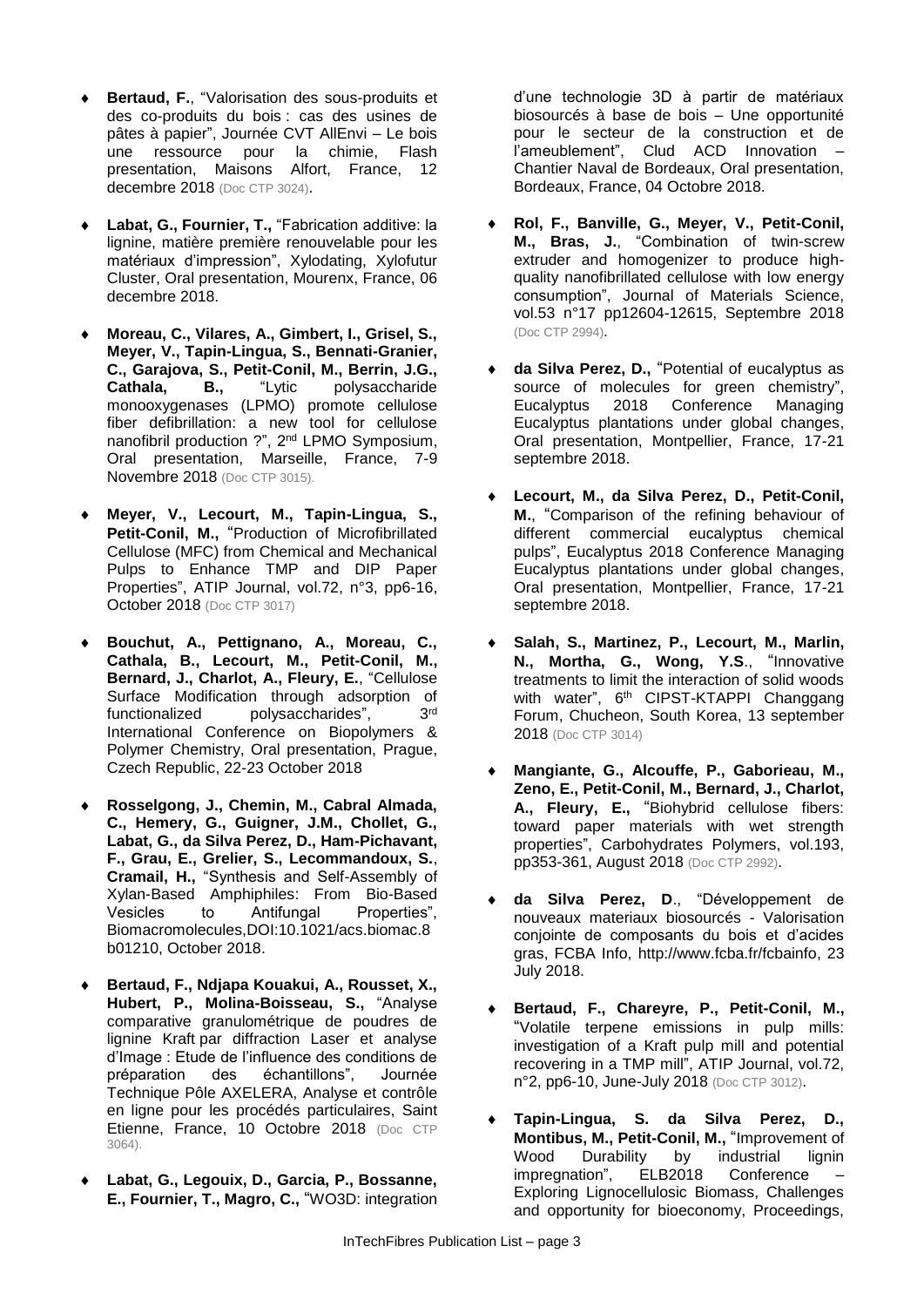Poster presentation, Reims, France, 26-29 June 2018.

- **Bertaud, F.,** "The main routes of lignin productions and applications", Solvay Seminar, Oral Presentation, Brussels, Belgium, 16 June 2018.
- **Bertaud, F.,** "Biorefinery applied to pulp mills: Lignin Valorisation", Journée Thématique sur l'application des innovations en Bio Contrôle et Bio Stimulation, Bio-Speed Consortium, Oral Presentation, Dijon, France, 14 June 2018 (Doc CTP 3009).
- **Charlot, A., Bouchut, A., Pettignano, A.,**  Moreau, C., Cathala, B., Lecourt, M., Petit-<br>Conil. M., Bernard. J., Fleury. E., **M., Bernard,** "Functionalization of Cellulosic substrates through physical adsorption of reactive<br>polysaccharides", Polymers and Organic Polymers and Organic Chemistry Conference, Oral presentation, Palavas les Flots, France, 2-6 June 2018.
- **Burnet, A., Marcon, J., Marlin, N., Petit-Conil, M., Mortha, G.,** "Innovative approaches for chemical pulp bleaching with lower environmental impact", Rendez-Vous CTP, Oral presentation, 30 May 2018 (Doc CTP 3008).
- **Meyer, V., Lecourt, M., Tapin-Lingua, S.,**  Petit-Conil, M., "Production of Microfibrillated Cellulose (MFC) from Chemical and Mechanical Pulps to Enhance TMP and DIP Paper Properties", International Mechanical Pulping Conference, Oral presentation, Proceedings, Trondheim, Norway, 28-39 May 2018 (Doc CTP 2995)
- **Lecourt, M.,** "Wood conservation: Green solutions for tomorrow", FEFPEB members meeting, Oral presentation, Lille, France, 24 May 2018.
- **Serrano, L., Esakkimuthu, E.S., Marlin, N., Brochier-Salon, M.C., Mortha, G., Bertaud, F.,** "Fast, easy and economical quantification of lignin phenolic hydroxyl groups. Comparison with classical techniques", Energy & Fuels, DOI publication, April 2018 (doc CTP 2993).
- **Bertaud, F.**, "Volatile Terpene Emissions from Wood Processing in Pulp Mills", Terpenes: Biosynthesis, Applications and Research, Chapter 3, 28pp, Nova Science Publishers Inc. Editors, 2018 (Doc CTP 2991).
- Lecourt, M., "Préservation du bois : les solutions vertes de demain", Conférence Futuropalette – Paris 2018, Oral presentation, Paris, France, 05 April 2018.
- **Lecourt, M., Pohler, T., Hornatoska, J., Salmen, L., Jetsu, P.,** "Design profiles of novel kraft pulp and TMP based foam formed thermal insulation materials observed by X-ray tomography and densitometry", Holzforschung, vol.72, n°5, pp397-404, 2018.
- **Bouchut, A., Pettignano, A., Moreau, C., Cathala, B., Lecourt, M., Petit-Conil, M., Bernard, J., Charlot, A., Fleury, E.,** "Modification of the cellulosic surfaces through adsorption of reactive polysaccharides", 255th ACS National Meeting, Oral presentation, New Orleans, Louisiana, USA, 18-22 March 2018.
- **Rol, F., Spieser, H., Meyer, V., Petit-Conil, M., Bras, J.,** "Influence of deep eutectic solvent ratio in the production of microfibrillated cellulose", 255 th ACS National Meeting, Division of Cellulose and Renewable Materials - Nanocellulose processing & analysis – Fundamentals, Poster presentation, New Orleans, Louisiana, USA, 18-22 March 2018 (Doc CTP 2987).
- **Cacciuottolo, C., Lenon, G.**, "Innovative industrial solutionsfor biomaterials and processes", Canada & USA Symop – Innovative tailor-made solutions technologies for the pulp and paper industry: the French Touch, Dorval, Canada, March 2018 (Doc CTP 2988).
- **Huber, P., Carré, B., Kumar, S., Lecourt, M.**, "Optimum strategies for pulp fractions refining", Nordic Pulp and Paper Research Journal, vol.33, n°1, pp105-111, March 2018 (Doc CTP 2981).
- **Burnet, A., Marcon, J., Mortha, G., Marlin, N., Huber, P., Petit-Conil, M.,** "Innovative approaches for chemical pulp bleaching with lower environmental impact", ATIP Journal, vol.71, n°4, pp6-10, 2018 (Doc CTP 2960).

- **Lecourt, M., Tapin-Lingua, S., Martinez, P., Marlin, N., Mortha, G., Wong, Y.S., Petit-Conil, M.**, "Investigation of some solutions modifying wood and water interactions", WoodChem conference, Poster presentation, Nancy, France, 6-7 Decembre 2017 (Doc CTP 2982).
- **Marcon, J., Burnet, A.,** "Innovative approaches for chemical pulp bleaching with lower environmental impact", European Paper Week, Sense the future, Blue Sky Young Researchers and Innovation Award, Oral presentation, Brussels, Belgium, 28 Novembre 2017 (Doc CTP 2976).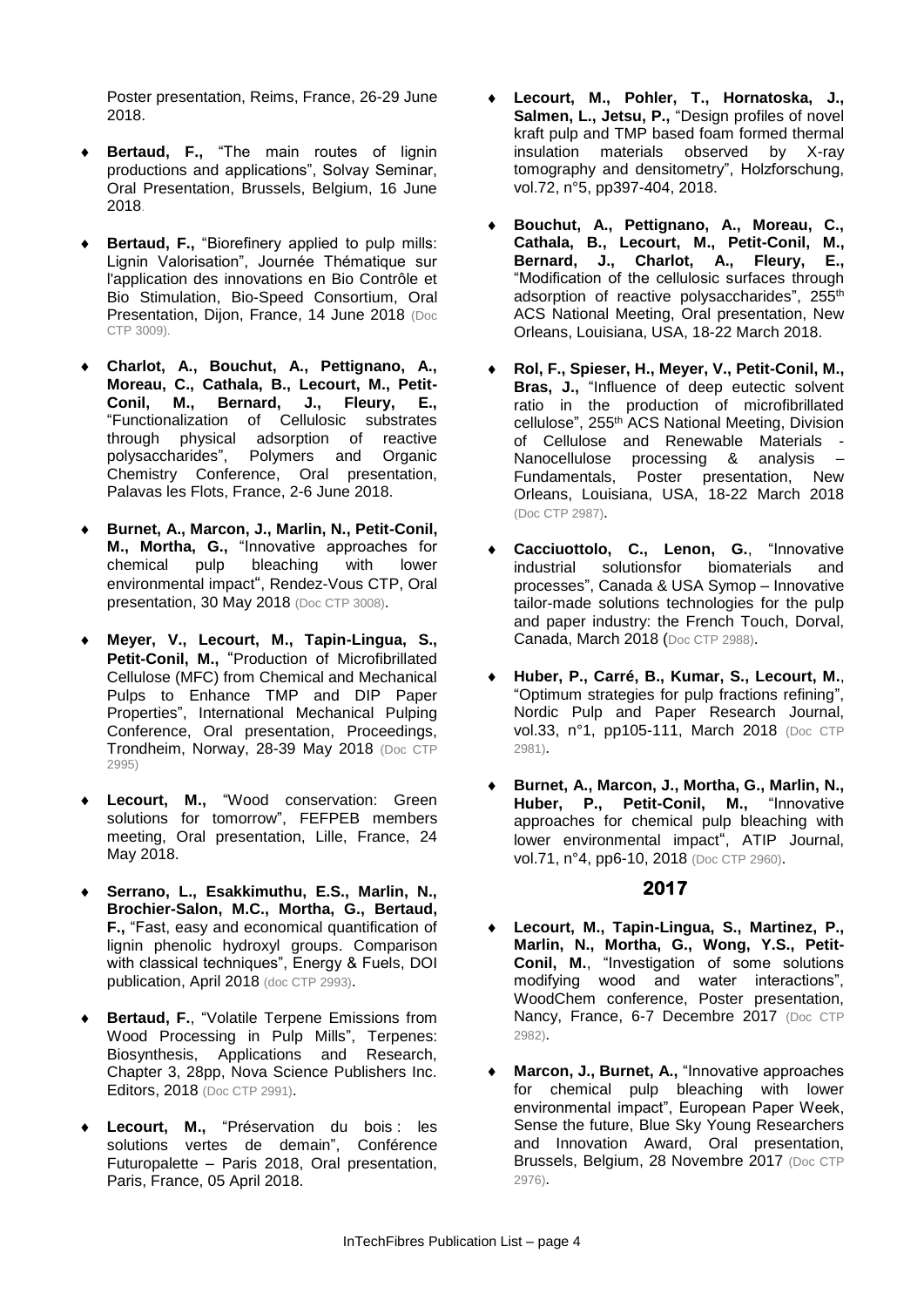- **Morin, V**., "Breakthrough technologies to enhance pulp and paper machine efficiency", PAPEREX- 13<sup>th</sup> international exhibition & conference on pulp paper & allied industries, Oral Presentation, New-Dheli, India, 1-3 Novembre 2017 (Doc CTP 2971).
- **Labat, G., Billon, L., Larraya, C.**, "Production et économies d'énergie renouvelables – Travaux de recherche menés conjointement entre l'institut technologique FCBA et l'IPREM Equipe EPCP : mise au point de formulations biosourcées à efficacité ignifugeante", Les Rencontres Laboratoires entreprises Transition énergétique et chimie, construisons les innovations de demain, Oral presentation, Mourenx, France, 24 october 2017.
- **Serrano, L., Esakkimuthu, E.S., Marlin, N., Bertaud, F., Mortha, G.,** "Fast method for lignin phenolic hydroxyl groups quantification. phenolic hydroxyl groups quantification. Comparison with classical techniques", 10<sup>th</sup> World congress of chemical engineering, Oral Presentation, Barcelona, Spain, 1-5 October 2017 (Doc CTP 2938).
- **Labat, G., Gaillard, J.M., Raphalen, E., Henri, F.**, "Détermination du contenu biosourcé de matériaux selon les normes en cours EN16785 (1) et (2) – Etude de la faisabilité d'application de cette norme aux secteurs industries de la filière bois", Journée « La normalisation des produits biosourcés pour gagner des marchés », Oral presentation, Paris, France, 19 Septembre 2017.
- **da Silva Perez, D., Bigand, V., Belmokkadem, F.-Z., Chemin, M., Huber, P., Rataboul, F., Pinel, C., Grelier, S., Cramail, H., Petit-Conil, M.**, "Extraction, modifications chimiques et valorization des hémicelluloses", Chimie pour la transformation durable de la ressource lignocellulosique", Chapitre, Presses Universitaires de France, Ed. Ttjana S. Janezic, in press, 2017.
- **Huber, P., Nivelon, S., Ottenio, P., Shelcher, M., Burnet, A.**, "Prediction of mineral deposits in kraft pulp bleaching lines through chemical process simulation",  $16<sup>th</sup>$  Fundamental process simulation", 16th Fundamental Research Symposium, Oral presentation, Proceedings, vol.1, Session 3, pp451-485, Pembroke college, Oxford, United Kingdom, 3-8 Septembre 2017 (Doc CTP 2964).
- **Said, A., da Silva Perez, D., Perret, N., Besson, M., Pinel, C**., "Selective C-O bond hydrogenolysis of erythritol over supported Rh-ReOx catalysts in aqueous phase", Poster presentation, EuropaCat conference, Florence, Italy, 27-31 August 2017.
- **Da Silva Perez, D., Tapin-Lingua, S., Kieffer, R., Andréoletti, B., Nunes-Coelho, A.,**  Dufaud-Nicolaï, V., Woldemichael, **Cabral-Almada, C., Fontgarland, P., Djakovich, L.,** "Different strategies for heterogeneous catalytic conversion of kraft lignin", International Symposium on Wood, Fibres and Pulp Chemistry, Oral presentation, Proceedings, Porto Seguro, Bahia, Brazil, 29-31 August 2017.
- **Burnet, A., Marcon, J., Mortha, G., Marlin, N.,**  Huber, P., Petit-Conil, M., approaches for chemical pulp bleaching with lower environmental impact", International Pulp Bleaching Conference, Oral presentation, Proceedings, Porto Seguro, Bahia, Brazil, 28-30 August 2017 (Doc CTP 2955).
- **Rol, F., Karakashov, B., Terrien, M., Nechyporchuc, O., Meyer, V., Dufresne, A., Belgacem, M. N.**, **Bras, J.,** "Pilot scale twin screw extrusion and chemical pretreatment as an energy-efficient method for the production of nanofibrillated cellulose at high solid content", ACS Sustainable Chemistry & Engineering, vol.5, n°8, pp6524-6531, July 2017 (Doc CTP 2962).
- **Bertaud, F., Crampon, C., Badens, E.**, "Volatile terpenes extraction of spruce, fir and maritime pine wood: supercritical  $CO<sub>2</sub>$ extraction compared to classical solvent extraction and steam distillation", Holzforschung, vol.71, n°7-8, pp667-673, July-August 2017 (Doc CTP 2939).
- **Falcoz-Vigne, L., Ogawa, Y., Molina-Boisseau, S., Nishiyama, Y., Meyer, V., Petit-Conil, M., Mazeaux, K., Heux, L.**, "Quantification of a tightly adsorbed monolayer of xylan on cellulose surface", Cellulose, vol.24, n°9, pp3725-3739, July 2017 (Doc CTP 2961).
- **Petit-Conil, M.,** "The nanocellulose, a new way to valorize the cellulose", Journée de l'Association Française des Vendeurs de Pâtes, Oral presentation, Divonne les bains, France, 15 June 2017 (Doc CTP 2952).
- **Bertaud, F., Petit-Conil, M.,** "Pulp mills: best candidates for integrated forest biorefinery", 4th International Symposium on Green Chemistry, Poster Presentation, La Rochelle, France, 16- 19 May 2017 (Doc CTP 2944).
- **Said, A., da Silva Perez, D., Perret, N., Pinel, C., Besson, M.**, "Selective C-O hydrogenolysis of erythritol over supported Rh-ReOx catalysts in aqueous phase" 4<sup>th</sup> International Symposium on Green Chemistry, Flash communication, La Rochelle, France, 16-19 May 2017.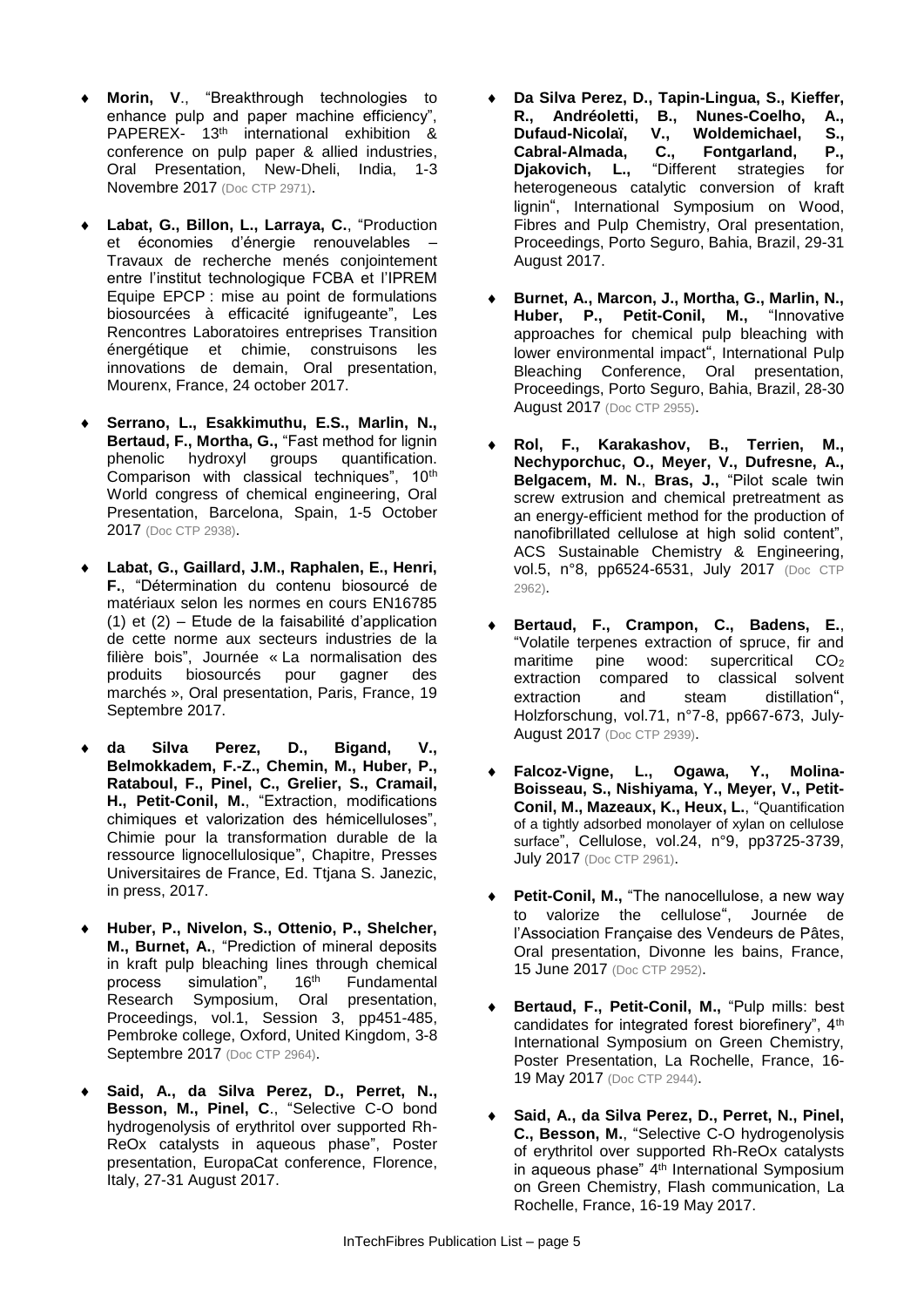- **Tapin-Lingua, S., da Silva Perez, D., Montibus, M., Petit-Conil, M.,** "Use of lignin to improve wood durability", 4<sup>th</sup> International Symposium on Green Chemistry, Poster Presentation, La Rochelle, France, 16-19 May 2017.
- **Bertaud, F., Lichère, H., Serrano, L., Mortha, G., Marlin, N.,** "Determination of functional groups of industrial lignins as key indicators for their use as novel green ingredients", 4<sup>th</sup> International Symposium on Green Chemistry, Flash Presentation, La Rochelle, France, 16-19 May 2017 (Doc CTP 2963).
- **Burnet, A., Petit-Conil, M.,** "PolyWood Extraction d'hémicelluloses du bois pour la production de polyamides", Journée AXELERA de valorisation du projet FUI PolyWood, Oral presentation, Grenoble, France, 10 May 2017 (Doc CTP n° 2942).
- **Bertaud, F., Petit-Conil, M.,** "Terpènes, colophane et TOFA extraits du bois : une valeur ajoutée pour les usines de pâte à papier", Journée AXELERA de valorisation du projet FUI PolyWood, Oral presentation, Grenoble, France, 10 May 2017 (Doc CTP 2941).
- **Bertaud, F., Dufour, A., Mauviel, G.,** "Phenoliq – Production de composes phénoliques par liquefaction de la lignine", Journée AXELERA de valorisation du projet FUI PolyWood, Oral presentation, Grenoble, France, 10 May 2017 (Doc CTP 2940).
- **Habibi, Y., Puchot, L., Verge, P., da Silva Perez, D.**, "Chain extension of low molecular hemicelluloses toward new polymeric materials", EuroFillers Polymers Blends Conference, Bio-based polymers and biocomposites topic, Poster presentation, Hersonissos, Heraklion Crete, Greece, 23-27 April 2017.
- **Rol, F., Bras, J., Meyer, V., Petit-Conil, M., El Kissi, N., Belgacem, N.**, "Cellulose fibre in situ fibrillation by twin screw extrusion", 253rd ACS National Meeting, Division of Cellulose and Renewable Materials - Nanocellulose processing & analysis – Fundamentals, Oral presentation, San Francisco, California, USA, 2- 6 April 2017 (Doc CTP 2956).
- **Falcoz-Vigne, L., Ogawa, Y., Meyer, V., Petit-Conil, M., Nishiyama, Y., Heux, L.**, "Interaction of  $\beta$ -(1-4) xylan with cellulose surface in biomimetic reconstructed models", 253rd ACS National Meeting, Division of Cellulose and Renewable Materials - Nanocellulose processing & analysis – Fundamentals, Oral

presentation, San Francisco, California, USA, 2- 6 April 2017 (Doc CTP 2946).

- **Da Silva Perez, D., Chemin, M., Russelgong, J., Cramail, H., Grelier, S.**, "Nanoscale selfassembling properties of hybrid materials obtained from hemicelluloses oligomers and fatty acids in polar and non-polar media", 253rd ACS National Meeting, Division of Cellulose and Renewable Materials - Functional lignocellulosics & Technology – Tuning interfacial phenomena with lingo-nanocellulosic materials, Oral Presentation, San Francisco, California, USA, 2-6 April 2017.
- **Da Silva Perez, D., Bigand, V., Pinel, C., Rataboul, F., Huber, P., Petit-Conil, M.**, "Hemicelluloses cationisation: comparison of liquid and solid phase preparation", 253rd ACS National Meeting, Division of Cellulose and Renewable Materials - Advances in polysaccharides practices & applications – Preparation, characterisation & applications, Oral Presentation, San Francisco, California, USA, 2-6 April 2017 (Doc CTP 2943).
- **Da Silva Perez, D., Dupont C.**, "On the importance of inorganics composition on biomass gasification", 253rd ACS National Meeting, Division of Cellulose and Renewable Materials - Chemistry & physical chemistry of thermal processes for the circular carbon economy, Oral Presentation, San Francisco, California, USA, 2-6 April 2017.
- **Lecourt, M.,** "Le bois, innovation et nouvelles applications", Atelier Achats responsables dans la construction, Ville de Lyon, Oral presentation, Lyon, France, 30 March 2017.
- **Bouchut, A., Lecourt, M., Petit-Conil, M., Bernard, J., Charlot, A., Fleury, E.**, "Tuneable surface properties of cellulose through adsorption of reactive polysaccharides", International Conference of biobased materials and composites, Proceedings, Oral presentation, Nantes, France, 29-31 March 2017.
- **Bertaud, F.**, **Lichère, H., Mortha, G., P., Petit-Conil, M.,** "Determination of sulfonic and carboxyl acids contents of industrial lignosulfonates", 7<sup>th</sup> Nordic Wood Biorefinery Conference, Poster Presentation, Proceedings Stockholm, Sweden, 28-30 March 2017 (Doc CTP 2933).
- **Bertaud, F.**, **Chareyre, P., Petit-Conil, M.,** "Volatile terpene emissions in pulp mills: investigation of a Kraft pulp mill and potential recovering in a TMP mill", 7<sup>th</sup> Nordic Wood Biorefinery Conference, Oral Presentation,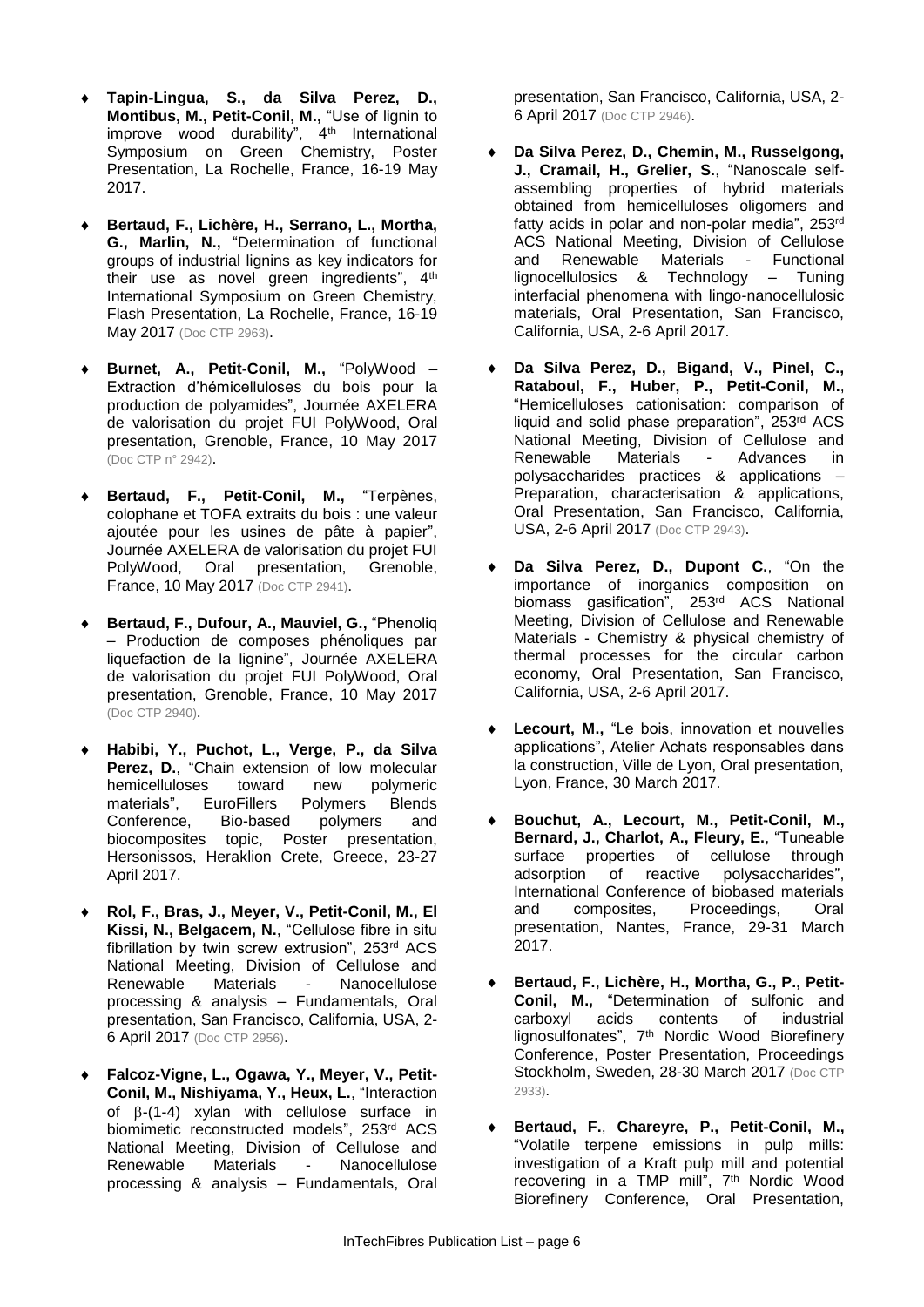Proceedings Stockholm, Sweden, 28-30 March 2017 (Doc CTP 2932).

- **Serrano, L., Esakkimuthu, S., Marlin, N., Bertaud, F., Mortha, G.**, "Fast vs classical methods for phenolic hydroxyl groups quantification, FP1306 COST action 3rd Workshop, Oral presentation, Torremolinos, Spain, 27-28 March 2017 (Doc CTP 2937).
- **Said, A., da Silva Perez, D., Perret, N., Pinel, C., Besson, M.,** "Selective C-O hydrogenolysis of erythritol over supported Rh-ReOx catalysts<br>in anueous phase". Heterogeneous & in aqueous phase", Heterogeneous Homogeneous & Bio & Nano ChemCatChem Catalysis, vol.9, pp2768-2783, February 2017.

- **Marcon, J.,** "Lignocellulosic pulps: study of a<br>new ECF bleaching stage with low new ECF bleaching stage environmental impact", PhD thesis from Grenoble Alpes University, 15 December 2016.
- **Falcoz-Vigne, L.,** "Characterization and modelization of cellulose and hemicellulose interactions in microfibrillated cellulose (MFC)", PhD thesis from Grenoble Alpes University, 30 November 2016.
- **Meyer, V., Lecourt, M., Nougier, P., Cottin, F., Mialon, A., Michine, A., Petit-Conil, M.**, "New enzymes generation to reduce energy consumption in thermomechanical pulping", ATIP Journal, vol. 70, n°3, pp15-24, November 2016 (Doc CTP 2922).
- **Rosselgong, J., Chemin, M., Ham-Pichavant, F., Coloignier, M., Chollet, G., da Silva Perez, D., Labat, G., Cramail, H., Grelier, S., Lecommandoux, S.**, "Hemicelluloses as a source of xylan-based building blocks for functional biomaterials", 5<sup>ièmes</sup> Journées du GDR Sciences du Bois, Poster presentations, Talence, France, 08-10 November 2016.
- **Guérin, D., Meyer, V., Kunnari, V., Forsström, U., Tammelin, T.**, "Surface functionalization of MFC films for the development of hydrophobic properties", Symposium KNUCIPST, Oral presentations, Proceedings 33p, Chuncheon, Republic of South Korea, 27 September 2016 (Doc CTP 2921)
- **Meyer, V., Lecourt, M., Nougier, P., Cottin, F., Mialon, A., Michine, A., Petit-Conil, M.**, "New enzymes generation to reduce energy consumption in thermomechanical pulping", TAPPI International Mechanical Pulping Conference, Proceedings, Oral presentation, Jacksonville, Florida, USA, 25-28 September 2016 (Doc CTP 2914).
- **Petit-Conil, M., Meyer, V., Cottin, F.**, "Are oxygenated compounds interesting bleaching<br>agents for TMP and CTMP", TAPPI agents for TMP and CTMP", TAPPI International Mechanical Pulping Conference, Proceedings, Oral presentation, Jacksonville, Florida, USA, 25-28 September 2016 (Doc CTP 2913).
- **Huber, P., Ottenio, P., Nivelon, S., Neyret, C., Fourest, E., Burnet, A.**, "Chemical process simulations for the pulp and paper industry: towards reduced water footprint", 6th EuChems Chemistry Congress, Poster presentation, Proceedings, Sevilla, Spain, 11-15 September 2016 (Doc CTP 2915).
- **Catalan, J., Rydman, E., Aimonen, K., Hannukainen, K.-S., Suhonen, S., Vanhala, E., Moreno, C., Meyer, V., da Silva Perez, D., Sneck, A., Forsström, U., Hojgaard, C., Willemoes, M., Winther, J. R., Vogel, U., Wolff, H., Alenius, H., Savolainen, K. M., Norppa, H**., "Genotoxic and inflammatory effects of nanofibrillated cellulose in murine lungs", Mutagenesis, vol 00, pp1-9, 2016 (Doc CTP 2912).
- **Dupont, C., Jacob, S., Marrakchy, K.O., Hognon, C., Grateau, M., Labalette, F., da Silva Perez, D.**, "How inorganic elements of biomass influence char steam gasification kinetics", Energy, vol. 109, pp430-435, August 2016.
- **Rivière, M., Said, A., Perret, N., da Silva Perez, D., Cabiac, A., Delcroix, D., Pinel, C., Besson. M.,** "Selective C-C and C-O hydrogenolysis of sugar polyols to C2-C3 polyols or partially dehydroxylated products", 16<sup>th</sup> International Congress on Catalysis, Poster Presentation, Beijing, China, 3-8 July 2016.
- **Petit-Conil, M., Meyer, V., Lecourt, M.**, "High yield pulps : an interesting concept for producing lignocellulosic fibers", Lignocellulosic fibers and wood handbook – Renewable materials for today's environment, Chapter 6, pp157-205, Mohammed Naceur Belgacem and Antonio Pizzi editors, Scrivener Publishing, 2016 (Doc CTP 2901).
- **Chemin, M., Rakotevelo, A., Ham-Pichavant, F., Da Silva Perez, D., Petit-Conil, M., Chollet, G., Cramail, H., Grelier, S.,** "Periodate oxidation of 4-O-methylglucuronoxylans: influence of the reaction conditions ", 14<sup>th</sup> European workshop on lignocellulosics and pulp, Poster presentation, proceedings, Autrans, France, 28-30 June 2016.
- **Da Silva Perez, D., Chemin, M., Grelier, S., Cramail, H., Ham-Pichavant, F., Xu, C.,**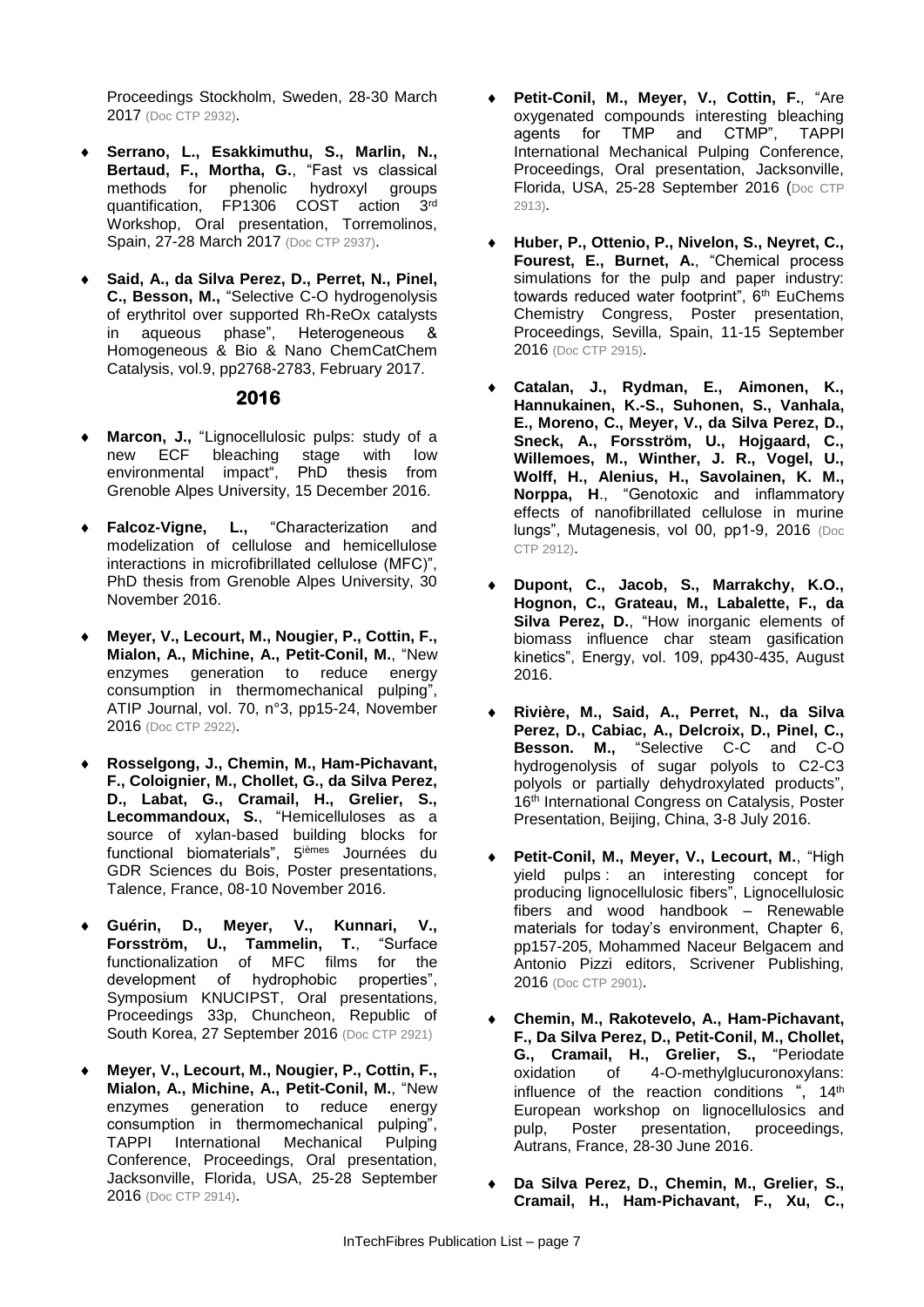**Sundberg, A.,** "Characterization of xylo-<br>oligosaccharides obtained from beech oligosaccharides obtained from beech hemicelluloses", 14<sup>th</sup> European workshop on lignocellulosics and pulp, Oral presentation, proceedings, Autrans, France, 28-30 June 2016.

- **Bertaud, F., Crampon, C., Badens, E., Petit-Conil, M.**, "Volatile terpenes extraction of spruce, fir and maritime pine: supercritical  $CO<sub>2</sub>$ compared to classical solvent extraction and steam distillation", 14<sup>th</sup> European workshop on lignocellulosics and pulp, Poster presentation, proceedings pp393-397, Autrans, France, 28-30 **June 2016** (Doc CTP 2923).
- **Jetsu, P., Pöhler, T., Barraud, V., Seppänen, R., Salmen, L., Lecourt, M.,** "Wood-based thermal insulation materials", 14<sup>th</sup> European workshop on lignocellulosics and pulp, Poster presentation, proceedings pp341-345, Autrans, France, 28-30 June 2016.
- **Patel, I., Tapin-Lingua, S., Garajova, S., Lomascolo, A., Lecourt, M., Gimbert, I., Raouche, S., Petit-Conil, M., Baumberger, S., Record, E., Faulds, C.B.,** "Laccase application in fibreboard wet-process", 14<sup>th</sup> European workshop on lignocellulosics and pulp, Poster presentation, proceedings pp187-191, Autrans, France, 28-30 June 2016.
- **Tamminen, T., Campargue, M., da Silva Perez, D., Dupont, C., Englund, F., Kotli, P., Larsson, S., Papadopoulou, E., Rasa, K., Raussi, T., Sajet, P., Wallin, M.** "Mobile and Flexible Industrial", Mobile Flip Seminar at SLU, Proceedings, Umeå, Sweden, 16 June 2016.
- **Tapin-Lingua, S., Meyer, V., Nougier, P., Petit-Conil, M.,** " How pulp compositions affect the processability of MFC production?", Tappi International Conference on Nanotechnologie for Renewable Materials, Proceedings, Poster presentation, Grenoble, France, 13-16 June 2016 (Doc CTP 2908).
- **Falcoz-Vigne, L., Heux, L., Nishiyama, Y., Mazeau, K., Meyer, L., Petit-Conil, M.,** "Interaction of hemicelluloses and cellulose and their influence on the cellulose microfibrillation process", TAPPI International Conference on Nanotechnology for renewable materials, Proceedings, Oral presentation, Grenoble, France, 13-16 June 2016 (Doc CTP 2909).
- **Meyer, V., Cottin, F., Boucherand, C., Petit-Conil, M.,** "Ozone, an efficient chemical for microfibrils separation by homogenization", TAPPI International Conference on Nanotechnology for renewable materials,

Proceedings, Oral presentation, Grenoble, France, 13-16 June 2016 (Doc CTP 2910).

- **Falcoz-Vigne, L., Ogawa, Y., Gbodossou, L., Heux, L., Nishiyama, Y., Mazeau, K., Meyer, V., Petit-Conil, M.,** "Model system to study the interactions between cellulose microfibrils and hemicelluloses in pulp", Forum International PolyNat Industries, Poster Presentation, Grenoble, France, 2-3 June 2016 (Doc CTP 2907).
- **Said, A, Pinel, C., Besson, M., Da Silva Perez. D.**, "Selective C-O hydrogenolysis of sugar polyols to deoxygenated products over heterogeneous catalysts", FC2GChem (French Chinese Conference on Green Chemistry), Poster presentation, Lyon, France, 9-13 May 2016.
- **Tamminen, T., Campargue, M., Damerval, F., Da Silva Perez, D., Dupont, C., Englund, F., Kotli, P., Larsson, S., Papadopoulou, E., Rasa, K., Raussi, T., Wallin, M.,** "Mobile and flexible industrial processing of biomass, Mobile Flip", 6 International Conference on<br>for Waste and Biomass Engineering for Waste and Biomass Valorisation, Proceedings, Oral Presentation, Albi, France, 23-26 May 2016.
- **Gonzales Martinez, M., Dupont, C., Crateau, M., Thiery, S., Da Silva Perez, D., Meyer, X.M., Gourdon, C**., "Torrefaction of various woody and agricultural biomasses and of their extracted cellulose, hemicellulose and lignin through **TGA-GCMS**", 6<sup>th</sup> International Conference on Engineering for Waste and Biomass Valorisation, Proceedings, Oral Presentation, Albi, France, 23-26 May 2016.
- **Wikberg, H., Campargue, M., Käsper, A., da Silva Perez, D., Larsson, S., Tamminen, T.,**  "Conversion of biomass side streams into biochar using hydrothermal carbonization", Proceedings, Poster presentation, COST Meeting, Dubrovnik, Croatia, 4-6 April 2016.
- **Da Silva Perez, D., Guillot, M., Petit-Conil, M., Pellet-Rostaing, S., Goettmann, F.,** "Effects of hydrothermal carbonisation (HTC) conditions on the morphology of hydrocarbon particles obtained from biomass mono/polysaccharides", 251st American Chemical Society National Meeting, Proceedings, San Diego, California, USA, 13-17 March 2016.
- **Da Silva Perez, D., Andréotti, B., Beyerle, M., Cabra-Almada, C., Crestini, C., Djakovitch, L., Dufaud-Niccolai, V., Fongarland, P., Framery, E., Jean-Gerard, L., Kieffer, R., Nunes Coelho, A., Woldemichael, S., Tapin-Lingua, S.,** "Chemical valorisation of lignins toward fine chemicals and polymers: The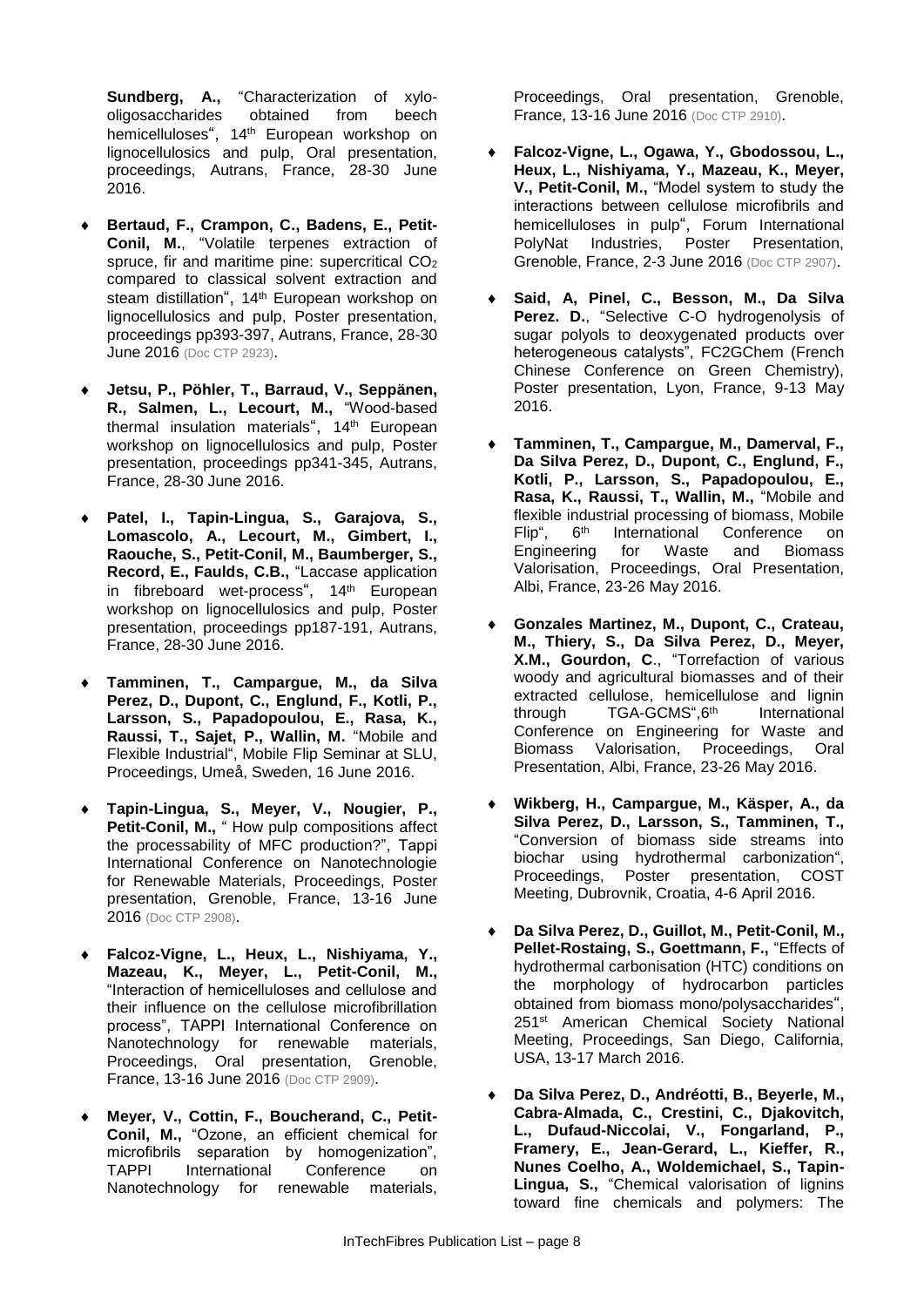ChemLiVal project", 251st American Chemical Society National Meeting, Proceedings, San Diego, California, USA, 13-17 March 2016.

- **Da Silva Perez, D., Chemin, M., Ham-Pichavant, F., Chollet, G., Petit-Conil, M., Cramail, H., Grelier, S.,** "Hybrid materials from hemicelluloses oligomers and fatty acids", 251<sup>st</sup> American Chemical Society National Meeting, Proceedings, San Diego, California, USA, 13-17 March 2016.
- **Chemin, M., Rakotovelo, A., Ham-Pichavant, F., Chollet, G., Da Silva Perez, D., Petit-Conil, M., Cramail, H., Grelier, S.,** "Periodate oxidation of 4-O-methylglucuronoxylans: 4-O-methylglucuronoxylans: influence of the reaction conditions", Carbohydrate Polymers, vol. 142, pp45-50, January 2016.
- **Burnet, A., Savoye, L., Huber, P., Meyer, V.,**  Petit-Conil, M., "Substitution of sodium hydroxide during alkaline bleaching stage of chemical pulp, TMP and DIP ", Revue ATIP, vol.69, n°4, pp6-11, January 2016 (Doc CTP 2837).

## **2015**

- **Tapin-Lingua, S., Ruel, K., Joseleau, J-P.Messaoudi, D., Fahy, O., Jequel, M., Petit-Conil, M.,** "Assessing cypermethrin penetration in Pinus sylvestris wood products by immuneelectron microscopy", Wood Science and Technology, Journal of the international academy of wood science, vol.50, n°2, DOI 10.1007/s00226-015-0787-8, 16pp, November 2015.
- **Defoort, F., Dupont, C. Durruty, J., Guillaudeau, J., Bedel, L., Ravel, S., Campargue, M., Labalette, F., da Silva Perez, D.,** "A thermodynamic study of the alkali release behaviour during steam gasification of several biomasses", Energy and Fuel, November 2015.
- **Trontin, J.F., Avila, C., Debille, S., De la Torre, F., El-Azaz, J. Pacual, B., Canlet, F., Teyssier, C., Boizot, N., Le Mette, C., Lesage-Descauses, M-C., Da Silva Perez, D., Canas, R., Le Provost, G., Plomion, C., Harvengt, L., Label, P., Lelu-Walter, M.-A., Canovas, F., "**Towards functional genomics of transcription factors genes associated to growth and wood formation in maritime pine", ProCoGen final open conference, Poster presentation, Orléans, France, November 30-December 4, 2015.
- **Jetsu, P., Pöhler, T., Barraud, V., Seppänen, R., Salmen, L., Lecourt, M.,** "Wood-based thermal insulation materials", 10<sup>th</sup> Biennial Johan Gullichsen Colloquium, Oral

presentation, Helsinki, Finland, 19 November 2015.

- **Falcoz-Vigne, L., Heux, L., Nishiyama, Y., Mazeau, K., Meyer, V., Petit-Conil, M.**  "Interaction of hemicelluloses and cellulose and their influence on the cellulose microfibrillation process", CEPI-EFPRO 4<sup>th</sup> Early Stage Researchers Workshop, European Paper Week, Oral presentation, Brussels, Belgium, 17-19 November 2015 (Doc CTP 2867).
- **Ruel, K., Tapin-Lingua, S., Messaoudi, D., Fahy, O., Jequel, M., Petit-Conil, M., Joseleau, J-P.,** "Probing biocide penetration and retention in wood products by immunolabeling techniques", 10<sup>th</sup> International Conference "Wood science and engineering in the third millennium" ICWSE 2015, Oral presentation, Brasov, Romania, 5-7 November 2015.
- **Joseleau, J-P., Ruel, K., Messaoudi, D., Fahy, O., Tapin-Lingua, S., Jequel, M., Petit-Conil, M.,** "Immuno-microscopy, a novel approach for assessing biocide fate in wood products", 10<sup>th</sup> International Conference "Wood science and engineering in the third millennium" ICWSE 2015, Poster presentation, Brasov, Romania, 5-7 November 2015.
- **Bertaud, F., Guillemain, A., Tapin-Lingua, S., Boiseau-Molina, S., Petit-Conil, M.,** "Softwood Kraft lignin isolation from black liquor: from laboratory to pilot-scale production", ATIP Journal, vol.69, n°3, pp6-9, October-November 2015 (Doc CTP 2872).
- **Huber, P., Burnet, A., Petit-Conil, M.**  "Preduction of scaling risk in chemical pulp bleach plants", ATIP Journal, vol.69, n°3, pp10- 13, October-November 2015 (Doc CTP 2871).
- **Petit-Conil, M., Kleinschmit von Lengfelt, A.**  "Les matériaux issus du bois à l'échelle microet nanoscopique: applications actuelles, recherche et innovations", Savoir & Faire "Le Bois", Book chapter, pp252-260, Actes Sud / Fondation d'Entreprise Hermès, ISBN 978-2- 330-05329-1, October 2015
- **Tamminen, T., Campargue, M., Damerval, F., Da Silva Perez, D., Dupont, C., Englund, F., Kotli, P., Larsson, S.H., Papadopoulou, E., Rasa, K., Raussi, T. & Wallin, M.,** "Mobile and flexible processing of biomass – EU project Mobile Flip", 6th Nordic Wood Biorefinery Conference, Proceedings, Helsinki, Finland, 20−22 October 2015.
- **Da Silva Perez, D., Guillemain, A., Petit-Conil, M.,** "Following the kinetics of converting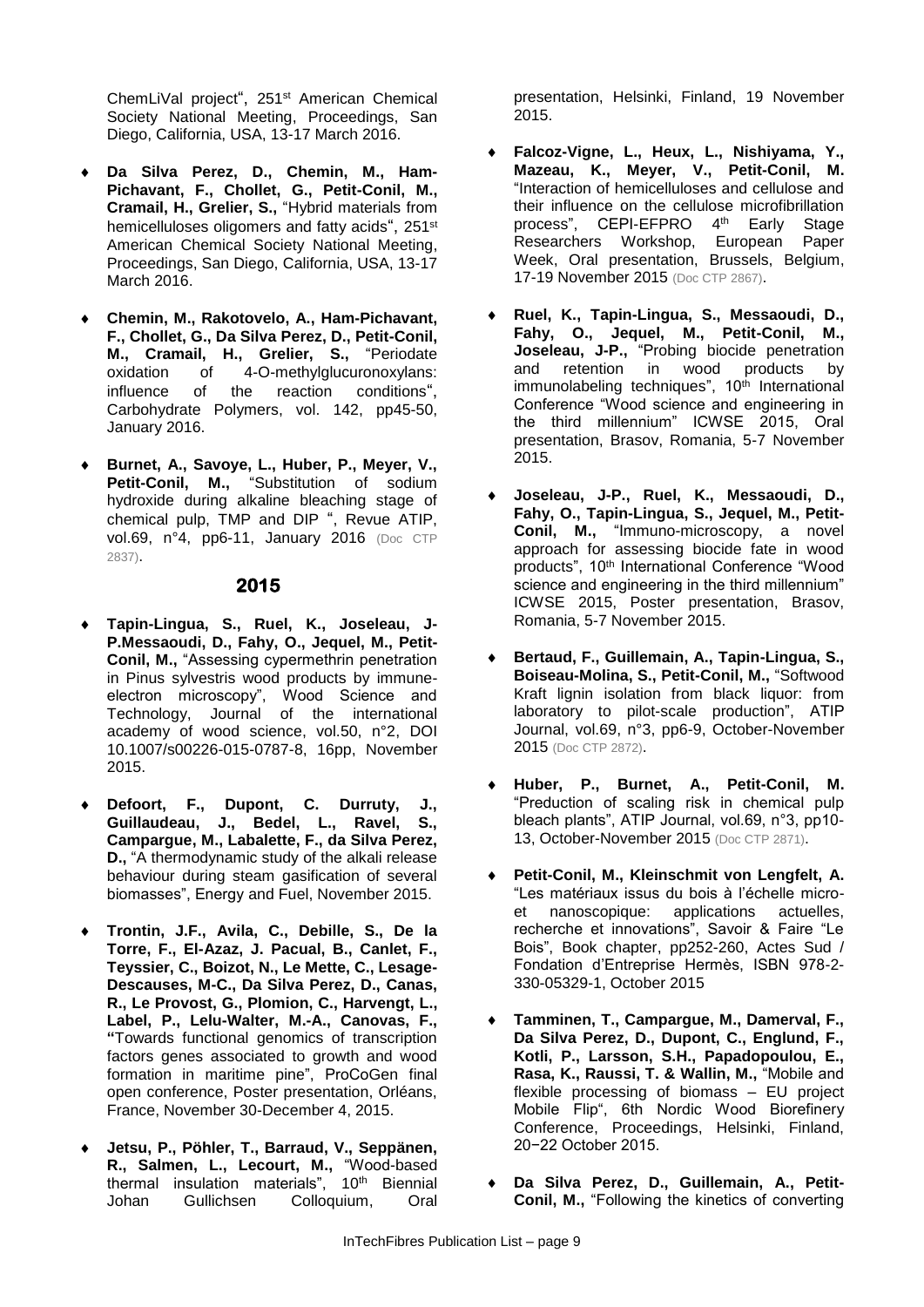wood into kraft pulps by NIR spectroscopy", 17<sup>th</sup> International Conference on Near InfraRed Spectroscopy, Oral and Poster presentations, Foz do Iguaçu, Brazil, 18-23 October 2015.

- **Da Silva Perez, D., Guillemain, A., Petit-Conil, M.,** "Assessment of agricultural and forestry biomasses quality of bioenergy and<br>biofuels applications by NIRS". 17<sup>th</sup> biofuels applications by NIRS", International Conference on Near InfraRed Spectroscopy, Oral and Poster presentations, Foz do Iguaçu, Brazil, 18-23 October 2015.
- **Lecourt, M.,** "Les panneaux à base de bois, leur performance et leur recyclabilité", Journée d'échanges : sensibilité à l'eau & adhésivité des enrobés - Multi-recyclage des enrobés et enrobés tiédes – Projet MURE, Présentation orale, Lyon, France, 12 octobre 2015.
- **Falcoz-Vigne, L., Heux, L., Nishiyama, Y., Mazeau, K., Meyer, V.,** "Interaction of hemicelluloses and cellulose and their influence on the cellulose microfibrillation process", International Symposium on Wood, Fibres and Pulping Chemistry, Oral presentation, Wien, Austria, 9-11 September 2015 (Doc CTP 2859).
- **Marcon, J., Mortha, G., Marlin, N., Molton, F., Duboc, C., Burnet, A., Petit-Conil, M.,** "Investigations on the decomposition of chlorine dioxide at alkaline pH", International Symposium on Wood, Fibres and Pulping Chemistry, Oral presentation, Wien, Austria, 9- 11 September 2015 (doc CTP 2855).
- **Da Silva Perez, D., Guillot, M., Guillemain, A., Petit-Conil, M., Goettmann, F.,** "On the significance of Klason analysis on biomasses treated by hydrothermal carbonization (HTC)", International Symposium on Wood, Fibres and Pulping Chemistry, Poster presentation, Wien, Austria, 9-11 September 2015 (Doc CTP 2854).
- **Da Silva Perez, D., Nougier, P., Petit-Conil, M., Burnet, A., Liitiä, T., van Heiningen, A.,** "Effect of recycling uncooked chips on kraft pulp yield and properties", International Symposium on Wood, Fibres and Pulping Chemistry, Poster presentation, Wien, Austria, 9-11 September 2015 (Doc CTP 2853).
- **Da Silva Perez, D., Chemin, M., Ham-Pichavant, F., Chollet, G., Cramail, H., Grelier, S.,** "New biosourced amphiphilic conjugates from xylans oligomers and fatty acids derivatives by click chemistry", International Symposium on Wood, Fibres and Pulping Chemistry, Oral presentation, Wien, Austria, 9-11 September 2015.
- **Arasto, A., Campargue, M., Damerval, F., da Silva Perez, D., Dupont, C., Englund, F., Kotli, P., Larsson, S., Papadopoulou, E., Rasa, K., Raussi, T., Tamminen, T., Wallin, M.,** "Developing and demonstrating technologies for simple and robust processes that are applicable to small scale and mobile applications", Bioenergy Conference, Poster<br>presentation, Jyväskylä, Finland, 2-4 presentation, Jyväskylä, Finland, 2−4 September 2015.
- **Da Silva Perez, van Heiningen, A.,** "Prediction of alkaline pulping yield: equation derivation and validation", Cellulose, vol. 22, n°6, pp3967- 3979, DOI 10.1007/s10570-015-0735-7, August 2015.
- **Ketels, O., Petit-Conil, M.,** "InTechFibres à plein régime", Revue du Papier Carton, n°125, pp48, May/June/July 2015.
- **Gallur, M., Latorre, M., Krouit, M., Meyer, V., Petit-Conil, M., Ventura, M., Aucejo, S.,**  "Cereal waste valorization through development of functional key fibres to innovate in fibre packaging materials", Tappi International Conference on Nanotechnology for Renewable Materials, Atlanta, GA, USA, 22-25 June 2015 (Doc CTP 2852).
- **da Silva Perez, D., Guillemain, A., Petit-Conil, M., Lapierre, C., Mambrin Filho, O.,** "Variability of  $\beta$ -O-4 lignin units content in wood and pulps of *Eucalyptus urograndis* clones", 7th ICEP International Colloquium on eucalyptus pulp, Oral presentation, Vitoria, ES, Brazil, 26- 29 May 2015 (Doc CTP 2848).
- **Burnet, A., Brochier, B., Petit-Conil, M.,** "Ozone in sequence and at different places as an interesting bleaching chemical for eucalyptus kraft pulp", 7 th ICEP International Colloquium on eucalyptus pulp, Oral presentation, Vitoria, ES, Brazil, 26-29 May 2015 (Doc CTP n°2847).
- **da Silva Perez, D., Huber, P., Guillemain, A.,**  Janodet, A., Liebl, O.A., Schelcher, M., Petit-<br>Conil, M., "Optimisation of eucalyptus **Conil, M.,** "Optimisation of eucalyptus hemicelluloses extraction by experimental design", 7th ICEP International Colloquium on eucalyptus pulp, Poster presentation, Vitoria, ES, Brazil, 26-29 May 2015 (Doc CTP 2849).
- **Tapin-Lingua, S., Ruel, K., Joseleau, J-P., Messaoudi, D., Fahy, O., Jequel, M., Petit-Conil, M.,** "Development of a new characterization method to analyse Cypermethrin penetration in wood material by immunolabelling", 46<sup>th</sup> Annual Conference, International Research Group on Wood Protection, Oral presentation, Vinar del Mar, Chile, 10-14 May 2015.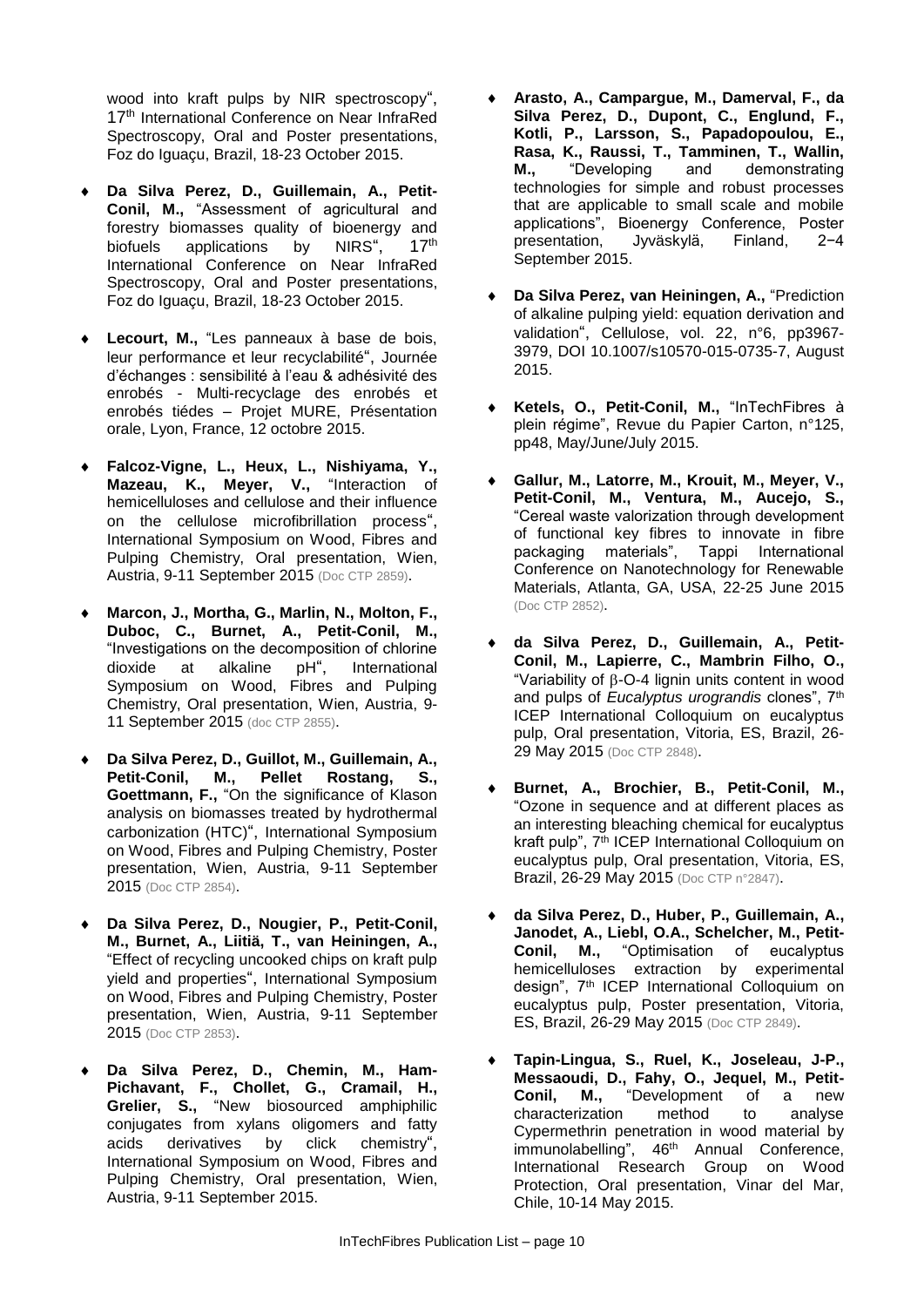- **Tapin-Lingua, S., Ruel, K., Joseleau, J-P., Messaoudi, D., Fahy, O., Jequel, M., Petit-Conil, M.,** "Development of a new characterization method to analyse Cypermethrin penetration in wood material by immunolabelling", 46<sup>th</sup> Annual Conference, International Research Group on Wood Protection, Poster presentation, Vinar del Mar, Chile, 10-14 May 2015.
- **Cabral Amalda, C., Tapin-Lingua, S., da Silva Perez, Fongarland, P., Djakovich, L.,** "Lignin upgrading to aromatics by catalytic oxidation in aqueous media", 2015 International Symposium on Green Chemistry, Poster presentation, La Rochelle, France, 3-7 May 2015.
- **da Silva Perez, D., Chemin, M., Cramail, H., Grelier, S.,** "Optimisation of well-controlled oligosaccharides production from beech xylans by design of experiments", 2015 International Symposium on Green Chemistry, Poster presentation, La Rochelle, France, 3-7 May 2015.
- **da Silva Perez, D., Guillot, M., Commandré, J-M., Pellet-Rostaing, S., Goettmann, F.,**  "Hydrothermal carbonization: an alternative to couple biorefinery approach and biomass gasification", 2015 International Symposium on Green Chemistry, Poster presentation, La Rochelle, France, 3-7 May 2015.
- **Tapin-Lingua, S., Ruel, K., Joseleau, J-P., Messaoudi, D., Fahy, O., Petit-Conil, M.,**  "Development of a new characterization method to analyse pyrethroid compounds in wood material by immunolabelling", American Wood Protection Association 111<sup>th</sup> Annual Meeting "Preserving the past, protecting the future", Oral Presentation, Ashville, USA, 12-14 April 2015.
- **Baguenard, C., Tastet, D., Labat, G., Charrier, B., Save, M., Billon, L.,** "Greffage covalent de systèmes polymères sur fibres lignocellulosiques par polymérisation radicalaire contrôlée par les nitroxydes", Groupement de recherche (GDR) Synthons et Matériaux Biosourcés (Symbiose), Nantes, France, 8-10 April 2015.
- **Petit-Conil, M., Kleinschmitt von Lengelfeld, A.,** "Revue des utilisations potentielles des matériaux lignocellulosiques et des matériaux issus du bois. Nouveaux potentiels d'utilisation des matériaux issus du bois de l'échelle macroscopique à l'échelle micro/nanoscopique", Académie de Savoir Faire de la Fondation Hermès, Atelier Xylomanie, Matières et Techniques II, R&D et Innovation, Paris, France, 5 April 2015.
- **Da Silva Perez, D., Rousseau-Popa, V., Ham-Pichavant, F., Grelier, S., Guillemain, A., Tapin-Lingua, S., Crestini, C.,** "Features of different lignin sources for adhesives and aromatic chemicals production", 249<sup>th</sup> ACS National Meeting, Oral presentation, Denver, Colorado, USA, 22-26 March 2015.
- **Da Silva Perez, D.,** "Biomass raw materialsrelated issues on bioeconomy strategies, research and development, and industrial implementation", 249th ACS National Meeting, Oral presentation, Denver, Colorado, USA, 22- 26 March 2015.
- **Da Silva Perez, D., Habibi, Y., Guillemain, A.,**  Puteaux, J.L., Heux, L., "Effect of cellulose polymorphism on the TEMPO-based oxidation and further grafting by amidation", 249<sup>th</sup> ACS National Meeting, Oral presentation, Denver, Colorado, USA, 22-26 March 2015.
- **Da Silva Perez, D., Guillemain, A., Tapin-Lingua, S., Meyer, V., Fabry, B., Huber,P.** "Functionalising micro/nanofibrillated cellulose approaches: laboratory to pilot scale", 249<sup>th</sup> ACS National Meeting, Oral presentation, Denver, Colorado, USA, 22-26 March 2015 (Doc CTP 2846).
- **Chemin, M., Wirotius, A.-L., Ham-Pichavant, F., Chollet, G., Da Silva Perez, D., Petit-Conil, M., Cramail, H., Grelier, S.,** "Well-defined oligosaccharides by mild acidic hydrolysis of hemicelluloses", European Polymer Journal, vol. 66, pp190-197, May 2015.
- **Da Silva Perez, D., Dupont, C., Guillemain, A., Jacob, S., Labalette, F., Briand, S., Marsac, S., Guerrini, O., Broust, F., Commandre, J.M.,** "Characterisation of the most representative agricultural and forestry biomasses in France for gasification", Waste and Biomass Valorisation, DOI 10.1007/s12649-015-9374-3, April 2015.
- **Chemin, M., Rakotovelo, A., Ham-Pichavant, F., Chollet, G., Da Silva Perez, D., Petit-Conil, M., Cramail, H., Grelier, S.,** "Synthesis and characterization of functionalized 4-Omethylglucuronoxylan derivatives", Holzforchung, vol. 69, DOI: 10.1515/hf-2014- 0290, March 2015.
- **Gomes, F.J.B., Colodette, Burnet, A., L.A. Ribas Batalha, F. A. Santos, I.F. Demuner,**  "Thorough characterization of Brazilian new generation of eucalyptus clones and grass for pulp production", International Journal of Forestry Research, DOI 10.1155/2015/814071, pp1-10, January 2015 (Doc CTP 2845).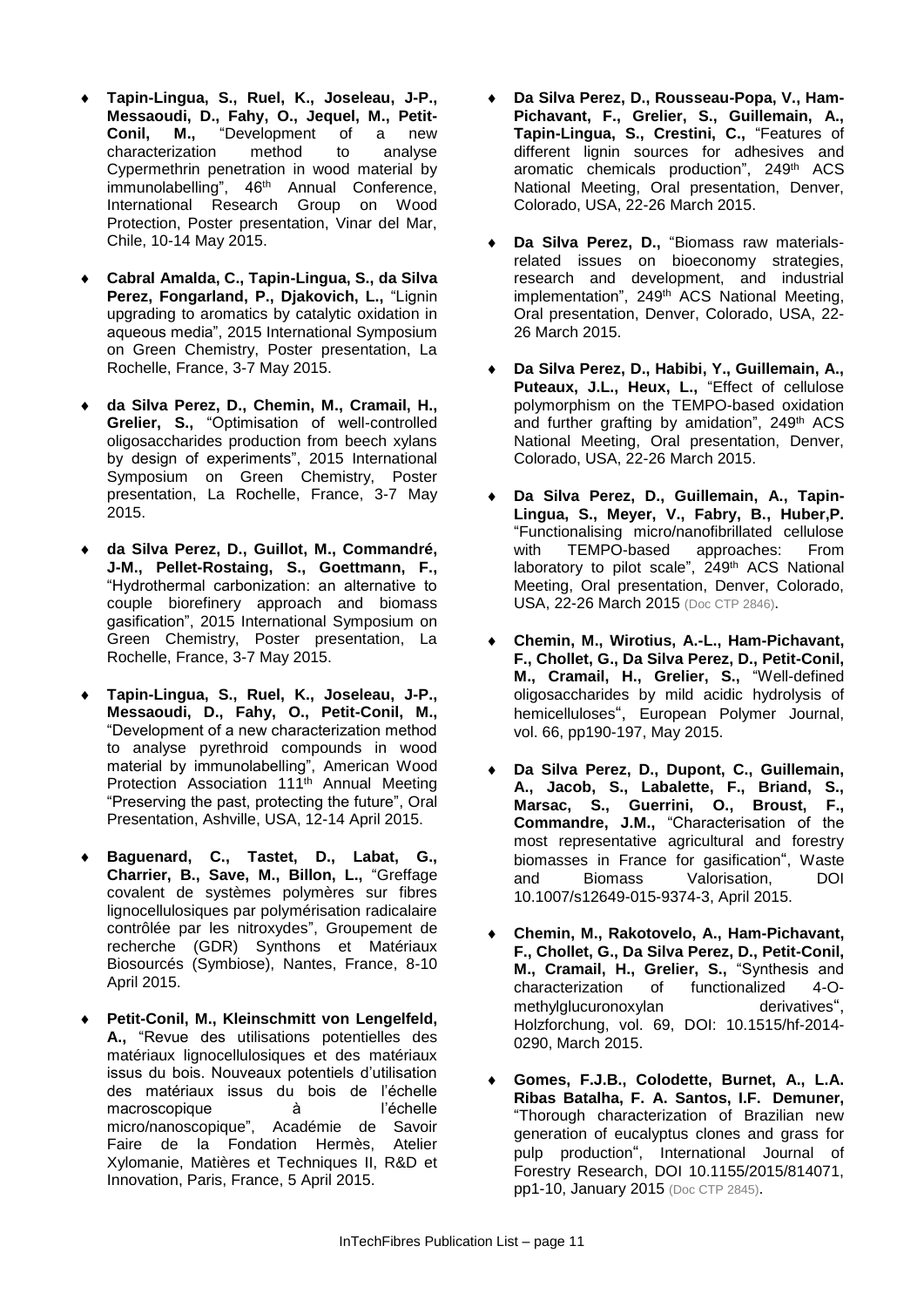- **Chemin, M.,** "Valorisation des xylanes du hêtre. Vers la synthèse de copolymères bio-sourcés", PhD thesis from Université de Bordeaux, Spéciality Polymers, 19 décembre 2014.
- **Guillot, M.,** "Etude du traitement de la biomasse par voie hydrothermale pour la récupération de molécules et de minéraux à haute valeur ajoutée", Mémoire de thèse de doctorat de l'Université de Montpellier II, Spécialité Chimie des matériaux, 18 décembre 2014.
- **Lecourt, M,** "WoTIM: Wood-based Thermal Insulation Materials", keynote speech,<br>Conférence Matériaux 2014, Montpellier, Conférence Matériaux France, 25-27 november 2014.
- **Burnet, A., Savoye, L., Huber, P., Meyer, V., Petit-Conil, M.,** "Substitution of sodium hydroxide during alkaline bleaching stage of chemical pulp, TMP and DIP ", International<br>Pulp Bleaching Conference, Poster Pulp Bleaching Conference, Poster Presentation, Grenoble, France, 29-31 October 2014 (Doc CTP 2825).
- **Da Silva Perez, D., Guillemain, A., Petit-Conil, M.,** "Improvement of physical properties of kraft pulps by ozone treatment in the last stage", International Pulp Bleaching Conference, Poster Presentation, Grenoble, France, 29-31 October 2014 (Doc CTP 2824).
- **Da Silva Perez, D., Mortha, G., Freitas, C., Guillemain, A., Margarido, M., Petit-Conil, M.,**  "Kinetics of hexenuronic acids formation and degradation during kraft cooking of hardwoods and softwoods", International Pulp Bleaching Conference, Poster Presentation, Grenoble, France, 29-31 October 2014 (Doc CTP 2826).
- **Da Silva Perez, D., Petit-Conil, M.,** "The French RTDI partnership for industrial biorefineries: InTechFibres", Pre-Worhop of 7<sup>th</sup> European Forum for Industrial Biotechnology and the Biobased Economy EFIB, Oral presentation, Reims, Francel, 30 September 2014 (Doc CTP 2820).
- **Da Silva Perez, D., Bigand, V., Belmokaddem, F., Huber, P., Pinel, C., Daniele, S., Petit-Conil, M.,** "Hemicelluloses from wood: extractions and applications", Pre-Worshop of 7<sup>th</sup> European Forum for Industrial Biotechnology and the Biobased Economy EFIB, Oral presentation, Reims, Francel, 30 September 2014 (Doc CTP 2819).
- **Da Silva Perez, Guillemain, A., Jacob, S., Labalette, F., Briand, S., Marsac, S., Broust, F., Commandre, J.M., Dupont, C.,**  "Characterisation of the most representative agricultural and forestry biomasses for sng and btl thermochemical processes", 5<sup>th</sup> International Conference on Engineering for Waste and Biomass Valorisation, Oral presentation, Rio de Janeiro, Brazil, 25-28 August 2014.
- **Da Silva Perez, Jacob, S., Dupont, C., Broust, F., Commandre, J.M., Sacco, D.,**  "Suitability of short rotation eucalyptus for thermochemical conversion", 5<sup>th</sup> International Conference on Engineering for Waste and Biomass Valorisation, Oral presentation, Rio de Janeiro, Brazil, 25-28 August 2014.
- **Da Silva Perez, D., Guerrini, O., Gaillard, M., Peureux, G., Kara, Y., Marchand, B., Perrin, M., Aubigny, A., Guinard, L., Commandre, J.- M., Valin, S., Mauviel, G., Hemati, M., Ducray, P., Khodakov, A., Escudero-Sanz, F. J., Aichernig, C.,** "Gaya demonstration project towards industrialization of an innovative and integrated 2nd generation biosng pathway trough biomass gasification", 5<sup>th</sup> International Conference on Engineering for Waste and Biomass Valorisation, Poster presentation, Rio de Janeiro, Brazil, 25-28 August 2014.
- **Guillot, M., Pellet-Rostaing, S., Goettmann, F., Da Silva Perez,** "A wholistic approach of the hydrothermal arbonization of lignocellulosic biomass: Example of beech wood", International Conference on Green Chemistry and Sustainable Engineering, Oral presentation, Barcelona, Spain, 29-31 July 2014.
- **Chemin, M., Ham-Pichavant, F., Alfos, C., Da Silva Perez, D., Petit-Conil, M., Cramail, H.,**  Grelier, S. "Synthesis of functionalized xylan derivatives for macromolecular engineering", 13<sup>th</sup> EWLP conference, Oral presentation, Seville, Spain, 24-27 June 2014.
- **Gomes, F.J.B., Colodette, J.L., Milanez, A., Andreotti, J., Burnet, A., Petit-Conil, M., del Rio, J.C., Gutierrez, A., Perez-Boada, M., Martinez, A.T., Santos, F.A.** "Evaluation of alkaline deconstruction of processes for Brazilian new generation of eucalypt clones", 13<sup>th</sup> EWLP conference, Poster presentation, Seville, Spain, 24-27 June 2014 (Doc CTP 2817).
- **Da Silva Perez, D., van Heiningen, A., Liitiä, T., Limonen, O., Kovasin, K., Bassa, A., Petit-Conil, M.,** "Prediction of real time kraft pulp yield: from science to pulp mill trials", 13<sup>th</sup> EWLP conference, Oral presentation, Seville, Spain, 24-27 June 2014 (Doc CTP 2796).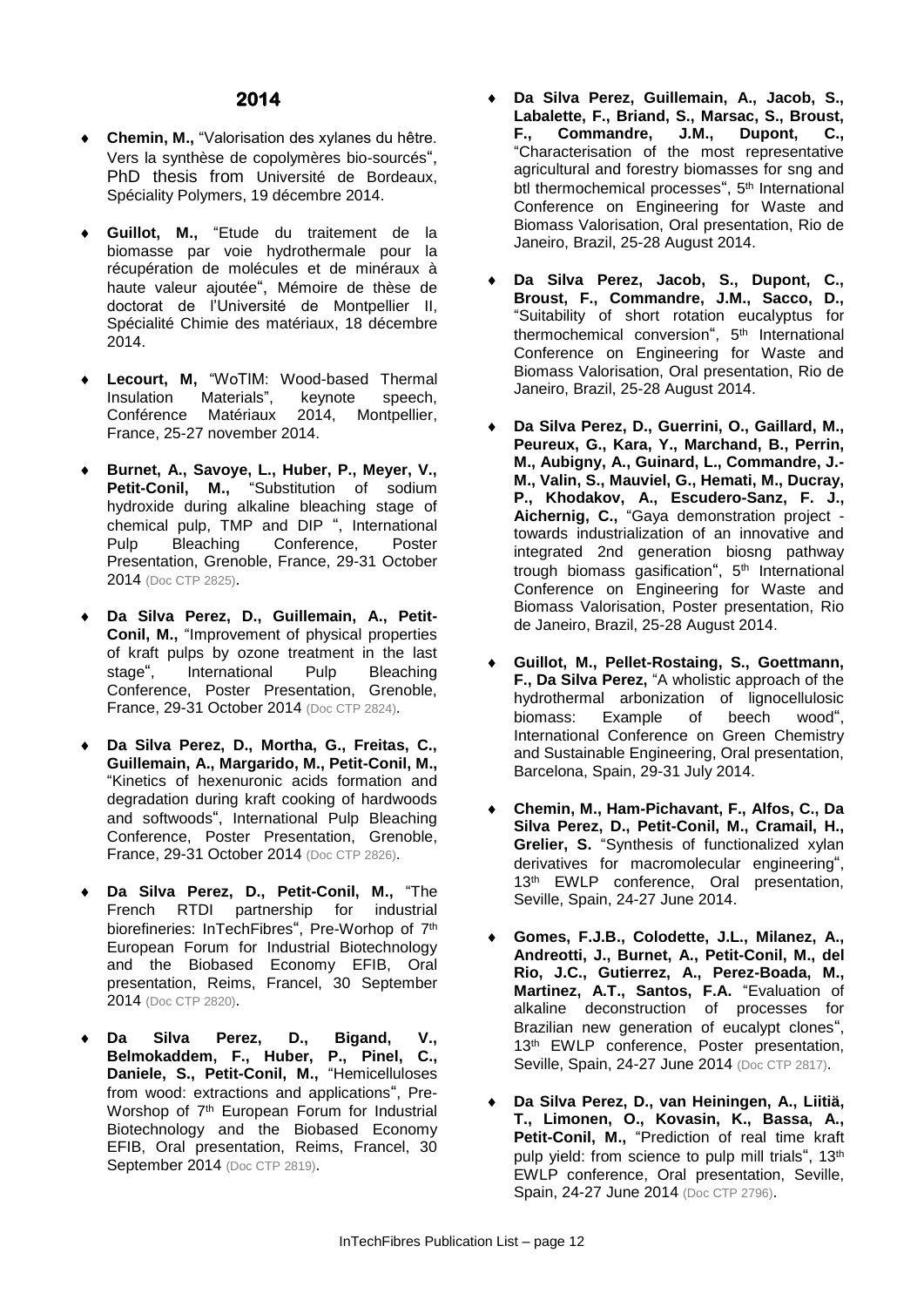- **Huber, P., Burnet, A., Petit-Conil, M.**  "Prediction of scaling risk in chemical pulp bleached plants", 13<sup>th</sup> EWLP conference, Poster presentation, Seville, Spain, 24-27 June 2014 (Doc CTP 2795).
- **Bertaud, F., Guillemain, A., Tapin-Lingua, S., Molina-Boisseau, S., Petit-Conil, M.**  "Softwood Kraft lignin isolation form black liquor: from laboratory to pilot-scale production", 13<sup>th</sup> EWLP conference, Poster presentation, Seville, Spain, 24-27 June 2014 (Doc CTP 2800).
- Da Silva Perez, D., "Comment tirer profit de la variabilité des ressources lignocellulosiques pour la chimie verte ", IRCELyon Conference, Oral presentation, Lyon, France, 19 June 2014.
- **Labat, G.,** "Actions de R&D de FCBA sur les matériaux biosourcés pour la construction", Congrès Construction&Bioressources, Présentation orale, Dijon, France, 17 June 2014
- **Carré, B., Kumar, S., Martinez, P., Vaulot, F., Leturq, A., Huber, P., Fabry, B., Julien Saint Amand, F.** "Fractionation and stratification of mechanical pulp: a solution to reduce grammage?", Tappi International Mechanical Pulping Conference, Poster presentation, Helsinki, Finland, 05-07 June 2014 (Doc CTP 2814).
- **Kumar, S., Julien Saint Amand, F., Passas, R., Fabry, B., Leturq, A., Carré, B., Vaulot, F.,**  "Micro-hole pressure screening and hydrocyclone fractionation applied to mechanical pulps for fractions generation", Tappi International Mechanical Pulping Conference, Poster presentation, Helsinki, Finland, 05-07 June 2014 (Doc CTP 2805).
- **Prasse, S., Meyer, V., Cochaux, A.,** "Evaluate the environmental footprint of papermaking processes", Tappi International Mechanical Pulping Conference, Poster presentation, Helsinki, Finland, 05-07 June 2014 (Doc CTP n°2815).
- **Meyer, V., Lecourt. M., Petit-Conil, M.,**  "Optimisation of high-yield pulp refining to reduce production costs", Tappi International Mechanical Pulping Conference, Poster presentation, Helsinki, Finland, 05-07 June 2014 (Doc CTP 2797).
- **Lecourt, M.**, "Exemples de développements appliqués aux matériaux lignocellulosiques", Présentation orale, Pôle de compétitivité Axelera - Workshop : Utilisation de lignocellulose pour l'élaboration de matériaux innovants, Grenoble, France, 21 mai 2014.
- Labat, G., "Matériaux lignocellulosiques : Innovation, Développements", Présentation orale, SINAL Exhibition, Les rencontres professionnelles du biosourcé Agromatériaux-Chimie du Végétaln-Bioénergies Châlons en Champagne, France, 20-21 mai 2014.
- **Meyer, V., Klem, A., Petit-Conil, M.,**  "Optimisation of material recycling and energy recovery from waste and demolition wood – Application to the production of TMP pulps", final workshop WoodWisdomNet Demowood Project, Munchen, Germany, 06 May 2014 (Doc CTP 2813).
- **da Silva Perez, D., Guillemain, A.,** "How Near Infrared Spectroscopy can help estimating properties from forest to finished products". Workshop Application of NIR spectroscopy for wood science and technology research, San Michele all' Adige, Italy, 15 April 2014.
- **Huber, P., Burnet, A., Petit-Conil, M.** "Scale deposits in kraft pulp bleach plants with reduced water consumption: a review", Journal of Environmental Management, vol.141C, pp36- 50, April 2014 (Doc CTP 2803).
- **Lahtinen, P., Torvinen, K., Kangas, H., Liukkonen, S., Sneck, A., Soledad Peresin, M., Pere, J., Hänninen, T. Tammelin, T. Meyer, V.** "Effect of Fibrillated Cellulosic Additives on Paper Strength Properties", Tappi PaperCon2014, Papermaking programme, Oral presentation, Nasville, Tennessee, USA, 27-30 April 2014 (Doc CTP 2794).
- **Lecourt, M.**: "Matériels et technologies existantes et à venir de mesure en ligne des caractéristiques de la biomasse: humidité, granulométrie**…**", Oral presentation, Visite technique et de démonstration "Caractériser en ligne et en temps réel la biomasse forestière pour en optimiser les performances", Compagnie de chauffage de Grenoble – Centrale de Villeneuve, Grenoble, France, 15 avril 2014.
- **Tikhonova, E., Lecourt, M., Irle, M.**, "The potential of partial substitution of the wood fibre in hardboards by reject fibres from the paper recycling industry", European Journal of Wood and Wood Products, vol.72, n° 2, pp177-184, 2014.
- **Bertaud, F., Aubigny, A., Petit-Conil, M.**  "Integrated conversion of lignocellulosic biomass as energy and chemical resources in a Biorefinery concept: high value polyphenolic bio-active molecules extraction prior to gasification/methanation", 5<sup>th</sup> Nordic Wood Biorefinery conference, Poster presentation,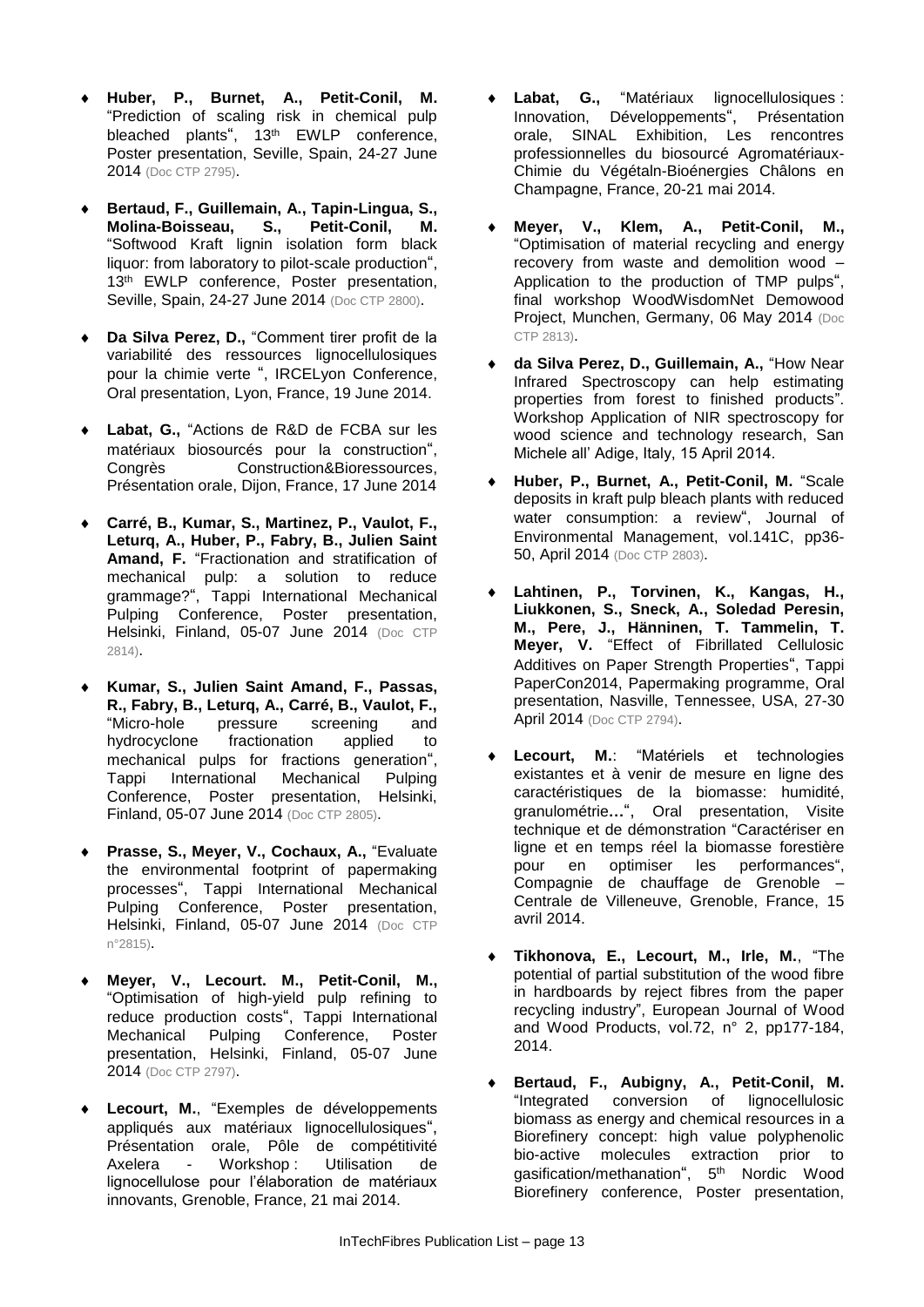Stockholm, Sweden, 25-27 March 2014 (Doc CTP) 2798).

 **Benneventi, D., Chaussy, D., Curtil, D., Zolin, L., Bruno, E., Bongiovani, R., Destro, M., Gerbaldi, C., Penazzi, M., Tapin-Lingua, S.,**  "Pilot-scale elaboration of microfibrillated cellulose anodes for Li-ion batteries by spray deposition on a forming paper sheet", Chemical Engineering Journal, vol. 243, pp372-379, 2014.

- **Borges-Gomez, F.J., Colodette, J.L., Burnet, A., Ribas Batalha, L.A., Barbosa, B.M.**  "Potential of elephant grass for pulp production", Bioresources.com, vol. 8, n°3, pp4359-4379 2013 (Doc CTP 2839).
- **Zikeli, F., Colodette, J.L., Borges-Gomez, F.J., Del Rio, J.C., Tamminen, T., Martinez, A.T., Perez Boada, M., Gutierrez, A., Liitia, T., Fauds, C., Lund, H., Klausen, K., Burnet, A. Petit-Conil, M., Milanez, A., Andreotti, J.**  "Detailed characterization of black liquor (lignin) deriving from kraft and soda-anthraquinone pulping ", 6<sup>th</sup> ICEP International Colloquium on Eucalyptus Pulp, Oral presentation (n°23), Colonia de Sacramento, Uruguay, 24-27 November 2013 (Doc CTP 2790).
- **Da Silva Perez, D. Guillemain, A., Janodet, A., Soranzo, A., Schelcher, M., Huber, P., Petit-Conil,** "Effect of the extraction conditions on the chemical composition of eucalyptus hemicelluloses", 6<sup>th</sup> ICEP International Colloquium on Eucalyptus Pulp, Oral presentation (n°21), Colonia de Sacramento, Uruguay, 24-27 November 2013 (Doc CTP 2773).
- **Burnet, A., Borges-Gomez, F.J., Colodette, J.L., Petit-Conil, M.** "Production of bleached sulfur-Free pulp with the best hybrid eucalyptus clone ", 6<sup>th</sup> ICEP International Colloquium on Eucalyptus Pulp, Poster presentation, Colonia de Sacramento, Uruguay, 24-27 November 2013 (Doc CTP 2772).
- **Jacob, S.** : "Short rotation forestry feedstock for gasification", Mémoire de thèse de doctorat de l'Université de Perpignan Via Domitia, Spécialité Sciences de l'ingénieur, 22 novembre 2013.
- Da Silva Perez, D. "Extraction, purification and characterization of hemicelluloses, in particular C5", Groupe de travail et de réflexion sur la production et la valorisation des sucres en C5 – Pôle IAR, Paris, 14 novembre 2013.
- **Berthelot, A., Maine, P., Bouvet, A., Nougier, P., da Silva Perez, D. Reuling, D.,**  "Caractéristiques du bois et des fibres de peuplier", Forêt Entreprise, n°213, pp 20-24, November 2013.
- **Avola, S., Guillot, M., da Silva Perez, D., Pellet-Rostaing, S., Kunz, W., Goettmann, F.**  "Organic chemistry under hydrothermal conditions", Pure and Applied Chemistry, vol.85, n°1, pp89-103, 2013.
- **Chauve, M., Barré, L., Tapin-Lingua, S, da Silva Perez, D., Decottignies, D., Lopes, N., Perez, S.:** "Evolution and impact of cellulose architecture during enzymatic hydrolysis by fungal cellulases", Advances in Bioscience and Biotechnology, vol.4, pp1095-1109, 2013.
- **Zeno, E. Petit-Conil, M. Goethals, C.,** "Water based modification of micro/nano-fibrillated cellulose and subsequent functional tailoring by click chemistry", EPNOE 2013 International Polysaccharide conference, Poster presentation, Nice, France, 21-24 October 2013 (Doc CTP 2759).
- **Tikhonova, E., Irle, M., Lecourt, M.,** "An opportunity for hardboard recycling", International Panel Products Symposium, Oral presentation, Llandudno, Wales, UK, 9-10 October 2013.
- **Chemin, M., Ham-Pichavant, F., da Silva Perez, D., Petit-Conil, M., Labat, G., Gadenne, B., Alfos, C., Cramail, H., Grelier, S.** "Preparation of oligosaccharides from beech wood xylans for the design of new bio-based co-polymers", WoodChem 2013, Oral presentation, Nancy, France, 25-27 September 2013.
- **Nougier, P., Bouvet, A., Petit-Conil, M.,**  "Ligno-cellulosic fibres to produce thermosetting composite material", 6<sup>th</sup> International Wood Fibre Polymer Composites Symposium, Poster presentation, Biarritz, France, 23-24 Septembre 2013.
- **Reynaud, C., Tapin-Lingua, S., Eligir, G., Petit-Conil, M., Baumberger, S.,** "Hydrophobic properties conferred to kraft pulp by a laccase catalysed treatment with lauryl gallate", Journal of biotechnology, vol. 167, pp302-308, 2013 (Doc CTP 2760).
- **Reynaud, C.:** "Amélioration des propriétés papetières par traitement enzymatique de fibres lignocellulosiques", Mémoire de thèse de doctorat de l'Institut des Sciences et Industries<br>du Vivant et de l'Environnement du Vivant et de l'Environnement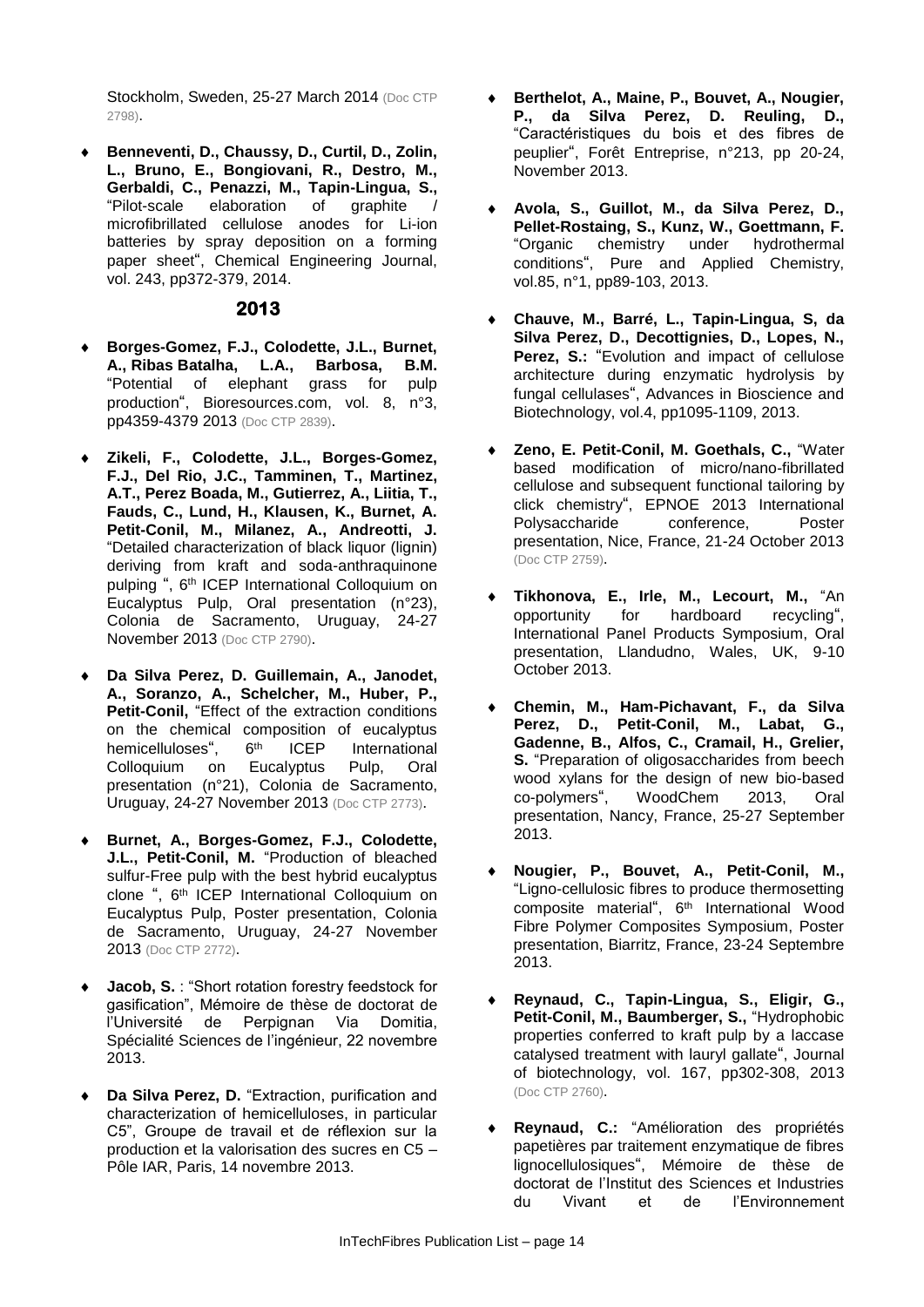(AgroParisTech) de ParisTech, Spécialité Sciences du vivant, 05 septembre 2013.

- **Tomé, L.C., Fernandes, S.C.M., da Silva Perez, D., Sadocco, P., Silvestre, A.J.D., Pascoal Neto, C., Marrucho, I.M., Freire, C.S.R.,** "The role of cellulose nanofibers, starch and chitosan on multipolysaccharide based films", Cellulose, vol.20, n°4, pp1807-1818, August 2013.
- **Pras, O., Beneventi, D., Chaussy, D., Piette, P., Tapin-Lingua, S.,** "Use of microfibrillated cellulose and drendritic copper for the elaboration of conductive films from water- and ethanol-based dispersions", Journal of Materials Sciences, 2013.
- **Reynaud, C., Baumberger, S., Tapin-Lingua, S.,** "Amélioration des proprieties d'hydrophobicité du papier par traitement enzymatique de fibres lignocellulosiques", Journée Thèses des Bois, Pôle Xylofutur, Oral presentation, Cestas-Pierroton, France, 03 July 2013.
- **Lavoine, N., Bigand, V., Desloges, I., Tapin-Lingua, S., Bras, J.,** "Use of different quality of MFC for producing controlled release films",<br>Tappi International conference on Tappi International conference on nanotechnology on renewable materials, Poster presentation, Stokholm, Sweden, 24-27 June 2013.
- **Tapin-Lingua, S., Meyer, V., Petit-Conil, M.,**  "Correlations between pulp composition and efficiency of M/NFC production ", Tappi International conference on nanotechnology on renewable materials, Oral presentation, Stokholm, Sweden, 24-27 June 2013 (Doc CTP 2774).
- **Reynaud, C., Tapin-Lingua, S., Eligir, G., Petit-Conil, M., Baumberger, S.,**  "Enhancement of hydrophobicity of kraft pulp via a laccase-lauryl gallate treatment", Journal of Sciences & Technology for Forest Products and Processes, vol. 3, n°6, pp33-38, June 2013 (Doc CTP 2701).
- **Reynaud, C., Baumberger, S., Eligir, G., Petit-Conil, M., Tapin-Lingua, S.,**  "Enhancement of hydrophobicity of kraft pulp via a laccase-lauryl gallate treatment", 17<sup>th</sup> International Symposium on Wood, Fibre and Pulping Chemistry, Oral presentation, Vancouver, BC, Canada, 12-14 June 2013 (Doc CTP 2735).
- **Tapin-Lingua, S., Meyer, V., Petit-Conil, M.,**  "Correlation between pulp composition and efficiency of M/NFC production", 17<sup>th</sup>

International Symposium on Wood, Fibre and<br>Pulping Chemistry, Poster presentation, Poster presentation, Vancouver, BC, Canada, 12-14 June 2013 (Doc CTP 2724).

- **Burnet, A., da Silva Perez, D., Petit-Conil, M.,**  "Impact of the hemicellulose extraction from spruce on the kraft pulp quality", 17<sup>th</sup> International Symposium on Wood, Fibre and Pulping Chemistry, Poster presentation, Vancouver, BC, Canada, 12-14 June 2013 (Doc CTP 2725).
- **da Silva Perez, D., Guillemain, A., Meyer, V., Boucherand, C. Lapierre, C., "Prediction of B-**O-4 lignin units in wood and pulps by near infrared spectroscopy (NIRS)", 17<sup>th</sup> International Symposium on Wood, Fibre and Pulping Chemistry, Poster presentation, Vancouver, BC, Canada, 12-14 June 2013 (Doc CTP 2723).
- **Tikhonova, E., Lecourt, M., Irle, M.,**  "Sustainable solutions for hardboard manufacturing", JEC Composites Magazine, n°81, pp52-53, May-June 2013.
- **Chemin, M., Ham-Pichavant, F., Da Silva-Perez, D., Petit-Conil, M., Labat, G., Gadenne, B., Alfos, C., Cramail, H., Grelier, S.,** "Preparation of oligosaccharides from beechwood xylans for the design of new biobased copolymers", ISGC-2 2<sup>nd</sup> International Symposium on Green Chemistry, Renewable Carbon and Eco-Efficient Processes, La Rochelle, France,21-24 May 2013.
- **Bertaud, F., Aubigny, A., Boucherand, C., Guerini, O., Petit-Conil, M.,** "Integrated conversion of lignocellulosic biomass as energy and chemical resources in a Biorefinery concept: high value polyphenolic bio-active<br>molecules extraction prior to molecules extraction prior to gazeification/methanation", ISGC-2  $2nd$ International Symposium on Green Chemistry, Renewable Cabon and Eco-efficient Processes, Flash communication, La Rochelle, France, 21- 24 May 2013 (Doc CTP 2722).
- **Chemin, M., Ham-Pichavant, F., Da Silva-Perez, D., Petit-Conil, M., Labat, G., Gadenne, B., Alfos, C., Cramail, H., Grelier, S.,** "Preparation of oligosaccharides from beechwood xylans – Design of new bio-based copolymers", EDSC – 15° Journées de l'Ecole Doctorale des Sciences Chimiques, Talence, France, 25-26 April 2013.
- **Petit-Conil, M.**: "Lignocellulosic materials or how to better valorise them / Les matériaux lignocellulosiques ou comment mieux les valoriser", Mémoire d'Habilitation à Diriger des Recherches / Report for post-doctoral degree for professorship qualification, Université of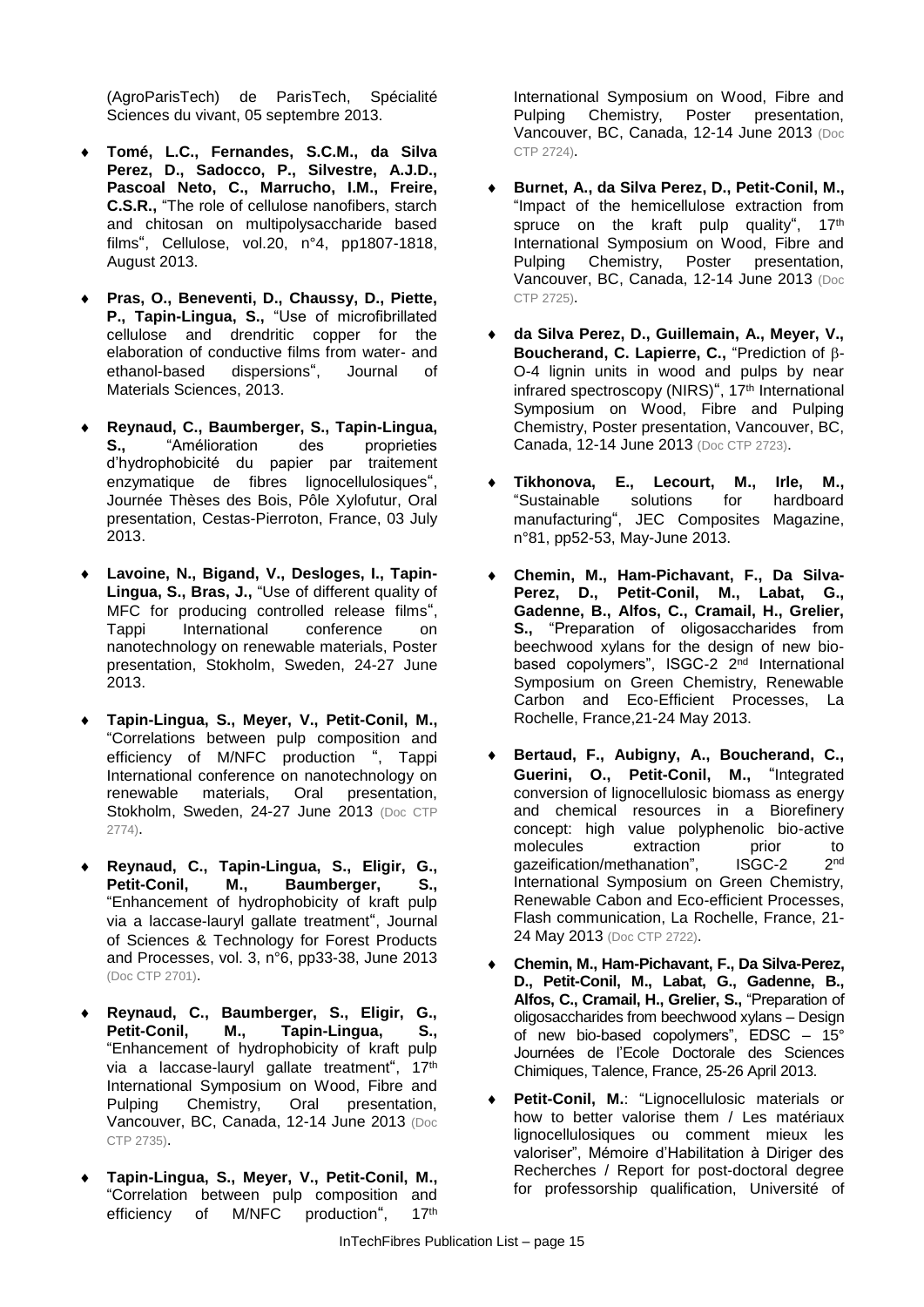Grenoble, Speciality Materials and process engineering, 18 april 2013 (Doc CTP 2763).

- **Jacob, S., da Silva Perez, D., Dupont, C., Commandré, J.M., Broust, F., Carriau, A., Sacco, D.,** "Short rotation forestry feedstock: Influence of particle size segregation on biomass properties", Fuel, vol.111, pp820-828, 2013.
- **Mangiante, G., Zeno, E., Petit-Conil, M., Gaborieau, M., Charlot, A., Bernard, J., Fleury, E.,** "Mild and ecofriendly modifications of cellulose fibers toward novel functional biomaterials", 245<sup>th</sup> American Chemical Society (NOLA), La Nouvelle Orléans, Lousiana, USA, Oral presentation, 7-11 April 2013 (Doc CTP 2712).
- **Mangiante, G.:** "Green and innovative chemical modifications of cellulose fibers", Mémoire de thèse de doctorat de l'Institut National des Sciences Appliquées de Lyon, Spécialité Matériaux polymères, 05 avril 2013.
- **Tikhonova, E., Irle, M., Lecourt, M.,** "Mattress layering as a way to facilitate the use of alternative fibrous materials in fiberboard manufacture", International Wood Composite Symposium, Oral presentation, Seattle, WA, USA, 3-4 April 2013.
- **Tikhonova, E., Lecourt, M., Irle, M.,**  "Development of new multi-layer fibreboard products with enhanced characteristics and lower environmental effect", 34<sup>th</sup> International Conference SAMPE, Oral presentation and poster, Paris, France, 8-13 March 2013.
- **Tikhonova, E., Lecourt, M., Irle, M.,**  "Development of new multi-layer fibreboard products with enhanced characteristics and lower environmental effect", Sélection Française Concours SAMPE, Oral presentation, Nantes, France, 28-29 January 2013.
- **Bigand, V., Pinel, C., da Silva Perez, D., Rataboul, F., Petit-Conil, M., Huber, P.,**  "Influence of liquid or solid phase preparation of cationic hemicelluloses on physical properties of paper", Bioresources, vol. 8, n°2, pp2118- 2134, 2013 (Doc CTP 2705).
- **Mangiante, G., Alcouffe, P., Burdin, B., Gaborieau, M., Zeno, E., Petit-Conil, M., Bernard, J., Charlot, A., Fleury, E.,** "Green non-degrading approach to alkynefunctionalized cellulose fibers and biohybrids thereof: Synthesis and mapping of derivatization", Biomacromolecules, vol. 14, pp254-263, 2013 (Doc CTP 2703).

 **Silva Perez, D., Tapin-Lingua, S., Petit-Conil, M.,** Energetic and molecular upgrading of lignins, 2nd Sino-French Bilateral Green Chemistry Conference, Lyon, France, 14 **January 2013** (Doc CTP 2793).

- **Dupont, C., Ould Marrakchy, K.., Nocquet, T., Verne-Tournon, C., Da Silva Perez, D., Labalette, F., Rousset, P.** Steam gasification of various biomass chars: influence of inorganic elements. 19th International Symposium on Analytical and Applied Pyrolysis, Linz. 2012.
- **Petit-Conil, M.:** "Production de fibres et de molecules à partir du bois et de ses constituants", Rendez-vous techniques – Office National des Forêts, n°38, Automne 2012 (Doc CTP 2763).
- **Mangiante, G., Zeno, E., Petit-Conil, M., Charlot, A., Bernard, J., Fleury, E.,** "Alkynefunctionalized wood cellulose fibers as versatile environment friendly precursors toward novel functional biomaterials", Belgian-German (Macro)Molecular Meeting, Houffalize, Belgium, Oral Presentation, 3-4 December 2012 (Doc CTP 2701).
- **Mangiante, G., Burdin, B., Alcouffe, P., Zeno, E., Petit-Conil, M., Bernard, J., Charlot, A., Fleury, E.,** "Cartographie de la fonctionnalisation alcyne de fibres de cellulose. Cohérence: Microscopies confocale Raman et de fluorescence et analyse STEM/EDX", Journée du Centre Technologique des Microsctructures, Lyon, France, Oral Presentation, 4 Décember 2012 (Doc CTP 2700).
- **Chemin, M., Wirotius, A-L., Ham-Pichavant, F., da Silva Perez, D., Petit-Conil, M., Labat, G., Gadenne, B., Alfos, C., Cramail, H., Grelier, S.,** "Préparation d'oligosaccharides issus de xylanes de hêtre et application en l'ingénierie macromoléculaire ", Journées scientifiques du GDR Bois 3544 – Sciences du bois, Montpellier, France, Poster Presentation, 26-28 November 2012.
- **Chemin, M., Wirotius, A-L., Ham-Pichavant, F., da Silva Perez, D., Petit-Conil, M., Labat, G., Gadenne, B., Alfos, C., Cramail, H., Grelier, S.,** "Préparation d'oligosaccharides issus de xylanes de hêtre pour la conception de nouveaux copolymères bio-sourcés", 41ième Colloque National du Groupe Français des Polymères, Grenoble, France, Poster Presentation, 19-22 November 2012.
- **Mangiante, G., Zeno, E., Petit-Conil, M., Gaborieau, M., Charlot, A., Bernard, J., Fleury, E.,** "Promoting renewable resources :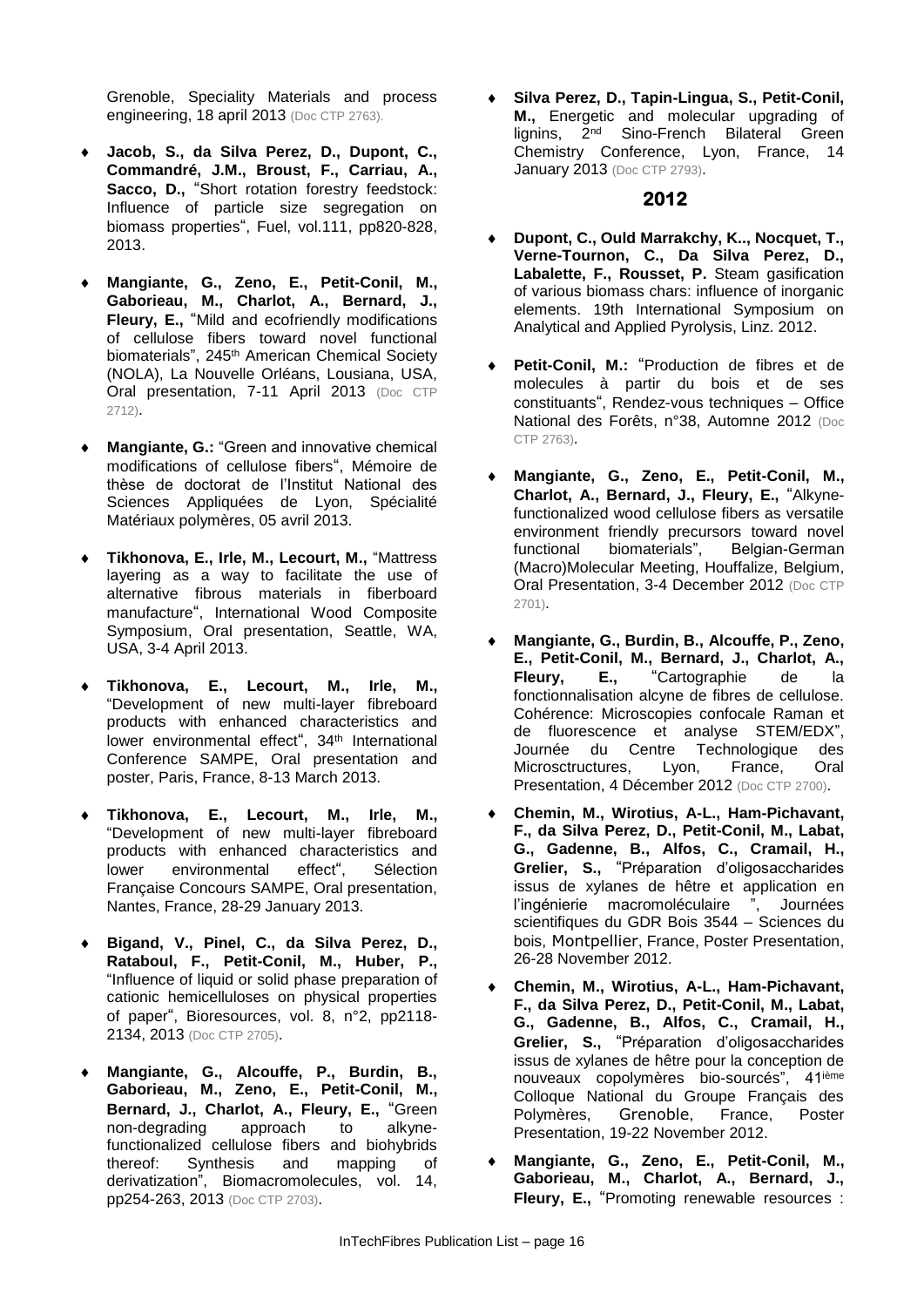chemical modifications of cellulose fibers in non-degrading and green conditions toward functional biohybrids", 5 th Workshop on Cellulose, Regenerated Cellulose and Cellulose derivatives, Örnsköldsvik, Sweden, Poster Presentation, 13-14 November 2012 (Doc CTP 2672).

- **Meyer, V., Lecourt, M., Petit-Conil, M.,** "Bio-TMP process: what are the best enzymes to use ?", ATIP journal, vol.66, n°3, pp9-15, 2012 October 2012 (Doc CTP n°2677).
- **Belmokaddem, F.-Z., Bigand, V., Huber, P., da Silva Perez, D., Rataboul, F., Pinel, C., Petit-Conil, M.,** "Hemicelluloses modification for paper applications", 3<sup>rd</sup> Workshop COST Action CM0903 "Ubiochem III: sustainable production of fules/energy, materials and chemicals from biomass", Thessaloniki, Greece, 1-3 November 2012 (Doc CTP 2674).
- **Bertaud, F., Tapin-Lingua, S., Pizzi, A., Navarette, P., Petit-Conil, M.,** "Development of green adhesives for fibreboards manufacturing, using tannins, and lignin from pulp mill residues", Cellulose Chemistry and Technology, vol.46, n°7-8, pp449-455, 2012 (Doc CTP 2685).
- **Ravalason, H., Bertaud, F., Herpoël-Gimbert, I., Meyer, V., Ruel, K., Grisel, S., Olivé-Laugé, C., Sigoillot, J-C., Petit-Conil, M.,**  "Laccase/HBT and laccase-CBM/HBT treatment of softwood kraft pulp: impact on pulp bleachability and physical properties", Bioresource Technology, vol.121, pp68-75, 2012 (Doc CTP 2676).
- **Tikhonova, E., Lecourt, M., Irle, M.,**  "Fibreboard layering: analysis of the opportunity", 8<sup>th</sup> European Wood-based panel Symposium, Oral presentation, Hanover, Germany, 10-12 October 2012.
- **Reynaud, C., Baumberger, S., Eligir, G., Petit-Conil, M., Tapin-Lingua, S.,** "Laccases treatment of pulp using lauryl gallate to enhance hydrophobilicity", 8<sup>th</sup> European Wood-based panel Symposium, Oxizymes Conference, Oral presentation, Marseille, France, 17-19 September 2012.
- **Jacob, S., da Silva Perez, D., Dupont, C., Broust, F., Commandré, J.M., Guillemain, A., Sacco, D.,** "Influence of segregation on the chemical properties of poplar short rotation forestry feedstock for biomass thermochemical conversion", 4<sup>th</sup> International conference on engineering for waste and biomass valorisation, Porto, Portugal, Oral presentation, 10-13 September 2012.
- **Tikhonova, E., Lecourt, M., Irle, M.,** "Reject fibres from paper manufacture as an alternative material for fibreboards", Ecowood conference, Porto, Portugal, Oral presentation, 5-7 September 2012.
- **Jacob, S., Dupont, C., da Silva Perez, D., Grateau, M., J.M., Sacco, D.,** "Steam gasification of short rotation forestry ", Bionergy from Forest conference – Bionergy from root to boiler, Jyväskylä, Finland, Oral presentation, 27 August-1 September 2012.
- **Bertaud, F., Vitrac, X., Dudonné, S., Coutière, P., Petit-Conil, M.,** "Investigation of industrial wood residues as new resources for bio-active ingredients", European Workshop on Lignocellulosics and Pulp 2012, Espoo, Finland, Poster presentation, 27-30 August 2012 (Doc CTP 2667).
- **Mangiante, G., Zeno, E., Petit-Conil M., Charlot, A., Bernard, J., Fleury, E**., "Alkynefunctionalized cellulosic fibers toward green tailored biohybrid conception", Plant and Seaweed Polysaccharides Symposium PSP2012-EPNOE, Oral presentation, Nantes, France, 17-20 July 2012 (Doc CTP 2675).
- **Huber, P., da Silva Perez, D., Vial, E., Privat, F., Petit-Conil, M.,** "Implementation of an hemicelluloses extraction stage in a kraft pulp mill for production of papermaking chemicals: energy balance, economics and life cycle assessment", IUFRO Conference, Division 5 Forest Products, Lisbon, Portugal, Proceedings, 8-13 July 2012 (Doc CTP 2658).
- **Meyer, V., Tapin-Lingua, S., da Silva Perez, D.,** "Influence of fibre pre-treatment methods on NFC production at pilot scale", 107<sup>th</sup> Zellscheming General Annual Meeting, Oral presentation, Wiesbaden, Germany, Proceedings, 26-28 June 2012 (Doc CTP 2651).
- **Burnet, A., Savoye, L., Meyer, V., Carré, B.,**  Petit-Conil, M., "Substitution of sodium hydroxide by magnesium carbonate or magnesium hydroxide during the hydrogen peroxide bleaching of TMP and DIP pulps", ANQUE International Congress of Chemical Engineering, Oral presentation, Sevilla, Spain, 24-27 June 2012 (Doc CTP 2652).
- **Petit-Conil, M.,** "Production de fibres et de molecules à partir du bois et de ses constituants", Colloque ONF des 19-20 juin 2012, Paris, France & Rendez-vous Techniques, Office National des Forêts, n°38, pp41-50, automne 2012 (Doc CTP 2761).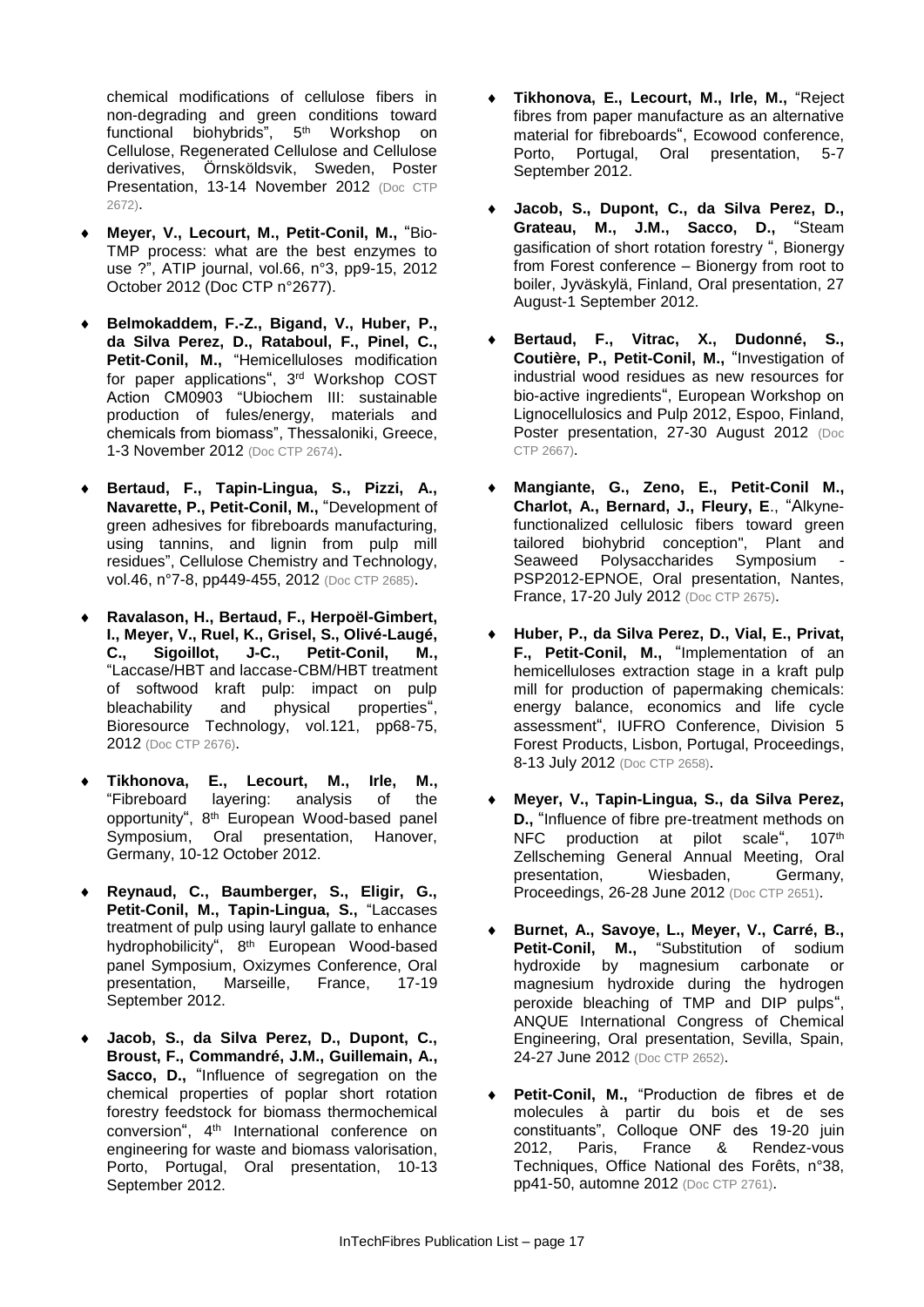- **Huber, P., Entressangle, F., da Silva Perez, D., Petit-Conil, M.,** "Deflocculation of fibre suspensions by added hemicelluloses", Internation Paper Physics Conference & 8<sup>th</sup> International Paper and Coating Chemistry Symposium, Stockholm, Sweden, Oral Presentation, 10-14 June 2012 (Doc CTP 2635).
- **Meyer, V., da Silva Perez, D.,Tapin-Lingua, S., Kautto, J.,** "Technical opportunities and economical challenges to produce economical challenges to nanofibrillated cellulose in pilot scale: NFC delivery for applications in demonstration trials", SUNPAP Final Workshop, Oral presentation, Milan, Italy, Proceedings, 19-20 June 2012 (Doc CTP 2650).
- **Zeno, E., da Silva Perez, D., Krouit, M., Petit-Conil, M.,** "Nanofibrillated cellulose grafting induced by redox system", SUNPAP Final Workshop, Poster presentation, Milan, Italy, 19- 20 June 2012 (Doc CTP 2663).
- **da Silva Perez, D., Meyer, V., Fabry, B., Tapin-Lingua, S., Petit-Conil, M., Huber, P.,** "Optimisation of the TEMPO oxidation", SUNPAP Final Workshop, Oral presentation, Milan, Italy, Poster Presentation, 19-20 June 2012 (Doc CTP 2662).
- **Jacob, S., Dupont, C., da Silva Perez, D., Ould Marrakchy, E.L., Sacco, D.,** "Fractionating poplar and eucalyptus short rotation forestry for torrefaction", 20<sup>th</sup> European biomass conference and exhibition, Milan, Italy, Poster presentation, 18-22 June 2012.
- **Jacob, S., da Silva Perez, D., Dupont, C., Broust, F., Commandré, J.M., Sacco, D.,** "Characterization of short rotation forestry: overview of diversity", 20<sup>th</sup> European biomass conference and exhibition, Milano, Italy, Oral presentation, 18-22 June 2012.
- **Bertaud, F., Holmbom, B., Petit-Conil, M.,** "Wood residues for pulp and paper industry are new resources for bio-active molecules", Polyphenols 2012, Paris, France, Oral presentation, 7-8 June 2012 (Doc CTP 2644).
- **Navarrete, P., Pizzi, A., Tapin-Lingua, S., Benjelloun-Mlayah, B., Pasch, H., Rode, K., Delmotte, L., Rigolet S.,** "Low formaldehyde emitting biobased wood adhesives manufactured from mixtures of tannins and glyoxylated lignin", Journal of adhesion science and technology, vol.26, pp1667-1684, 2012.
- **Huber, P., Entressangle, F., da Silva Perez, D., Lyannaz, L., Petit-Conil, M.,** "Hemicelluloses extracted from wood chips as

alternative to starch for size press application in OCC grades", 7<sup>th</sup> CTP/PTS Symposium on packaging desing and recycling, Grenoble, France, Paper 18, 7pp, 28-29 March 2012 (Doc CTP 2642 (text) and 2648 (slide)).

- **Bessières, M., Kara, Y., Aubigny, A., Bertaud, F. da Silva Perez, D., Petit-Conil, M., LeNet, E., Guerrini, O.,** "Projet Gaya: une approche décentralisée de la bioraffinerie thermochimique", Colloque Adebiotech Bioraffinerie des sous-produits de l'industrie et de l'environnement, Paris Romainville, France, Oral and Poster presentations, 27 March 2012 (Doc CTP 2640).
- **Savoye, L., Meyer, V., Petit-Conil, M.,** "Alternative alkalis for peroxide bleaching of chemithermomechanical pulp ", Nordic Pulp and Paper Research Journal vol. 27, n°1, pp42- 49, January 2012 (Doc CTP 2606).

- **Belmokaddem, F.Z.,** "Valorisation des hémicelluloses de bois : synthèse de charges papetières", Mémoire de thèse de doctorat de l'Université Claude Bernard Lyon 1, Spécialité Chimie, 19 Décembre 2011.
- **Savoye, L., Meyer, V., Fanget, B., Guittonneau, S..:** "Characterization of dissolved organic matter released during alkaline peroxide bleaching of thermomechanical pulp ", 12<sup>th</sup> European Meeting on Environmental Chemistry, Poster presentation, Clermont-Ferrand, France, 7-10 December 2011 (Doc CTP 2638).
- **Bigand, V.,** "Modification chimique des hémicelluloses pour une application papetière", Mémoire de thèse de doctorat de l'Université Claude Bernard Lyon 1, Spécialité Chimie, 04 Novembre 2011.
- Savoye, L., "Réduction de l'impact environnemental du blanchiment au peroxide d'hydrogène en milieu alcalin des pâtes mécaniques ", Mémoire de thèse de doctorat de l'Université de Grenoble, Spécialité Chimie, 12 October 2011 (Doc CTP 2610).
- **Chauve, M., "**Modélisation cinétique de l'hydrolyse enzymatique des substrats cellulosiques. Influence de la structure et morphologie du substrat", Mémoire de thèse de doctorat de l'Université de Grenoble/European Synchroton Radiation Facility, 17 Octobre 2011.
- **Paquet, O., Salon-Brochier, M.C., Zeno, E., Belgacem, N.,** "Hydrolysis-condensation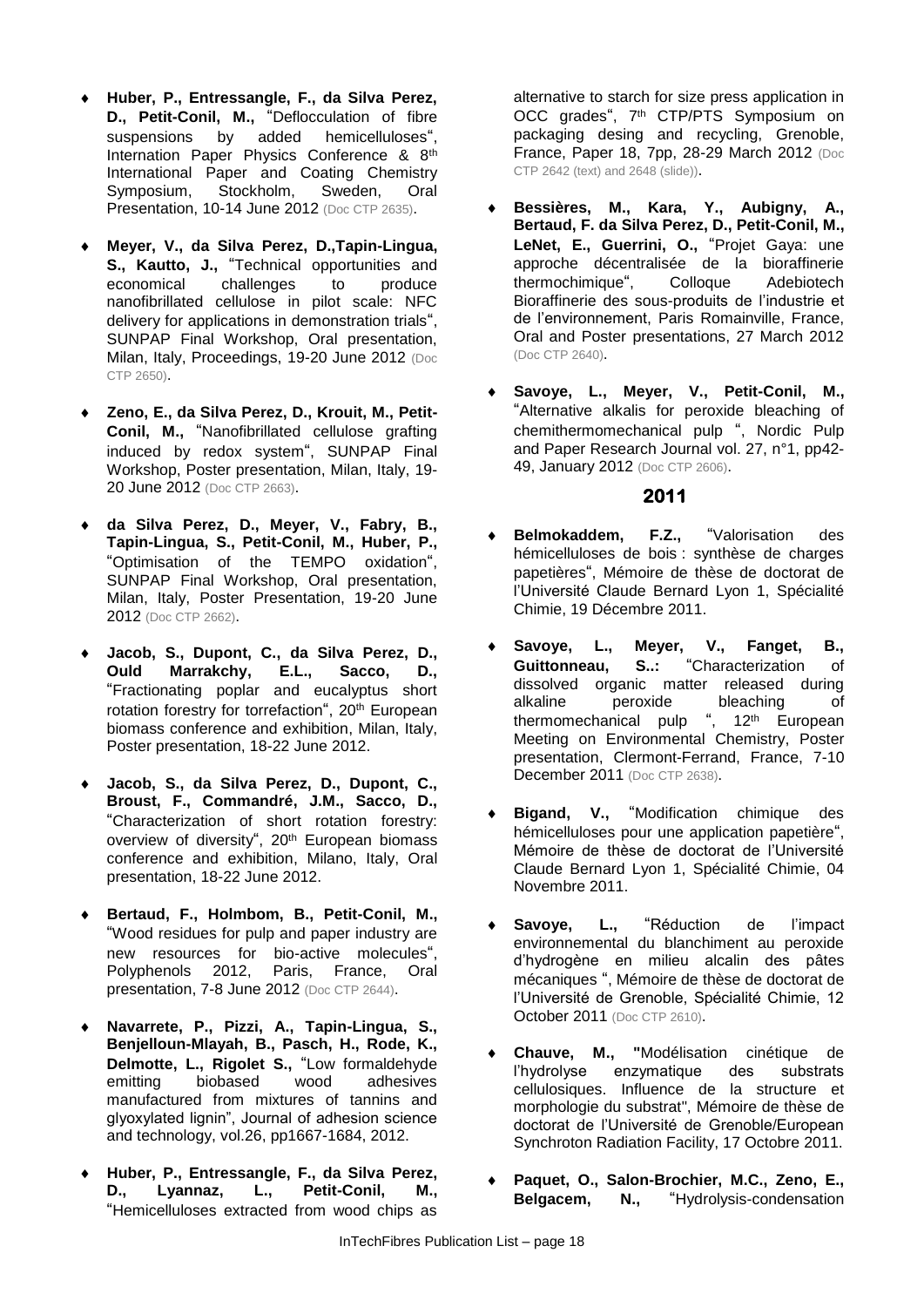kinetics of 3-(2-amino-ethylamino) propyl trimethoxysilane", Materials Science and Engineering, vol. 32, n°3, pp487-493, 2011 (Doc CTP 2626).

- **Da Silva Mourao, J., Zeno, E., Mauret, E.,**  "Effect of resin acids and hemicelluloses on alkyl ketene dimer sizing", Journal of Adhesion Science and Technology, vol. 25, n°6-7, pp743- 760, 2011 (Doc CTP 2625).
- **Da Silva Perez, Berthelot, A., Nguyen-Thé, N., Guillemain, A., De Morogues, F., Dupont, C., Bellot, C., Gomes, C., Chabbert, B., Briand, S., Laboubée, C., Leygue, J.- Ph., Labalette, F.,** "Qualité bioénergétique de la biomasse forestière en vue de la production de biocarburants de 2ème génération", Revue Forestière Française, vol. LXIII, n°2-2011, pp135-148, 2011.
- **Prinsen, P., Gutierrez, A., Rencoret, J., Nieto, L., Jimenez-Barbero, J., Burnet, A., Petit-Conil, M., Colodette, J.L., Martinez, A.T., Del Rio, J.C.:** "Morphological characteristics and composition of lipophilic extractives and lignin in Brazilian woods from different eucalypt hybrids", Industrial Crops and Products, vol.36 pp572-583, 2011 (Doc CTP 2605).
- **Sasso, C., Bruyant, N., Beneventi, D., Zeno, E., Faure-Vincent, J., Petit-Conil, M., Chaussy, D., Belgacem, N.,** "Polypyrrole (PPy) chemical synthesis with xylan in aqueous medium and production of highly conducting PPy/microfibrillated cellulose films and coatings", Cellulose, vol. 18, n°6, pp1465-1467, 2011 (Doc CTP 2601).
- **Savoye, L., Meyer, V., Petit-Conil, M.:**  "Mechanisms of TMP peroxide bleaching using Mg-based alkalis", Holzforschung, vol.65 n°6, pp797-803, 2011 (Doc CTP 2586).
- **Mangiante, G., Tapin-Lingua, S., Zeno, E., Krouit, M., Petit-Conil M., Charlot, A., Bernard, J., Fleury, E**., "Greeen and nondegradative approach toward alkynefunctionalized cellulosic fibres", International conference - A Greener Chemistry for Industry 2011, Lille, France, 12-14 December 2011 (Doc CTP 2618).
- **Belmokaddem, F.-Z., Pinel, C., Huber, P., Petit-Conil, M., da Silva Perez, D.**, "Green synthesis of xylan-based nanoparticules", International conference - A greener chemistry for industry, Lille, France, 12-14 December 2011 (Doc CTP 2604).
- **Tikhonova, E., Nougier, P., Lecourt, M., Irle, M.,** "Layering as a way to enhance fibreboard properties", WoodChem 2011, Strasbourg, France, 1-2 December 2011.
- **Bertaud, F., Tapin-Lingua, S., Pizzi, T., Navarette, P., Petit-Conil, M.,** "Development of green adhesives for fibreboards manufacturing, using tannins and lignin from pulp mill residues", WoodChem 2011, Strasbourg, France, 1-2 December 2011.
- **Belmokaddem, F.-Z., Pinel, C., Huber, P., Petit-Conil, M., da Silva Perez, D.**, "Green synthesis of xylan hemicellulose esters", Carbohydrate Research, vol.346, n°18, pp2896- 2904, December 2011 (Doc CTP 2597).
- **Tikhonova, E., Lecourt, M., Irle, M.,** "A study of fibre morphology as a view to the manufacture of layered fiberboards", International Panel Products Symposium, Proceedings pp67-72, Llandudno, Wales, UK, 5-6 October 2011.
- **Meyer, V., Tapin-Lingua, S., da Silva Perez, D., Arndt, T., Germgard, U.,**, "Influence of mechano-enzymatic and chemical pretreatment methods on NFC preparation", SUNPAP Workshop, Espoo, Finland, 5 October 2011 (Doc CTP 2612).
- **Bigand, V., Pinel, C., da Silva Perez, D., Rataboul, F., Petit-Conil, M., Huber, P.,**, "Cationisation of hemicelluloses and their use in the paper pulp", COST FTP Early Stage Researchers Forum 2011, Warsaw, Poland, 26 Septembre 2011 (Doc CTP 2590).
- **Belmokaddem, F.-Z., Daniele, S., Pinel, C., Huber, P., Petit-Conil, M., da Silva Perez, D.**, "Elaboration of xylan-titania nanocomposites", Congrès EUROMAT, Poster presentation, Montpellier, France, 12 Septembre 2011 (Doc CTP 2571).
- **da Silva Perez, D.**, **Huber, P., Petit-Conil, M.,**  "Extraction of hemicelluloses from wood chips and some examples of usage in the papermaking process", Colloque Interfibres, Proceedings, Bordeaux, France, 6-8 Septembre 2011 (Doc CTP 2576).
- **da Silva Perez, D., Huber, P., Janodet, A., Soranzo, A., Guillemain, A., Schelcher, M., Petit-Conil, M., Nortier, P., Belgacem, N.,**  "Impact of the extraction conditions and wood species on the chemical composition of hemicelluloses", ATIP, vol. 65, n°3, pp14, 16- 17, 20, August-September 2011 (Doc CTP 2568).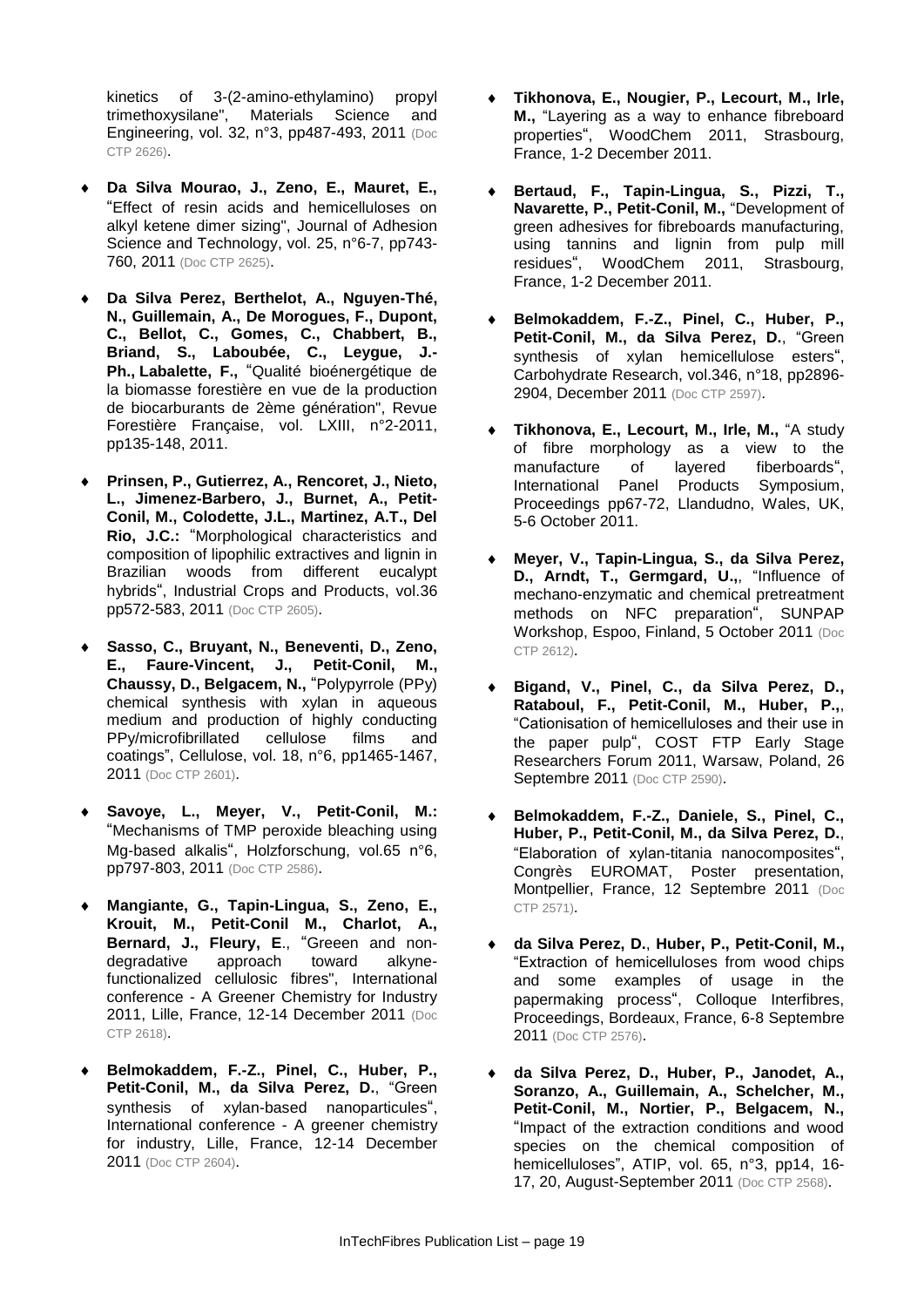- **Lecourt, M., Soranzo, A., Petit-Conil, M.,**  "Refining of radiata pine and eucalyptus kraft pulps assisted with commercial laccase mediator systems", O'Paper, vol.72, n°8, pp57- 61, August 2011 (Doc CTP 2587).
- **Sasso, C., Beneventi, D., Zeno, E., Chaussy, D., Petit-Conil, M., Nortier, P., Belgacem, N.,**  "Polypyrrole and polypyrrole/wood-derived materials conducting composites : a review", Bioresources, vol. 6, n°3, pp3585-3620, 2011 (Doc CTP 2567).
- **Bertaud, F., Tapin-Lingua, S., Pizzi, A., Navarrete, P., Petit-Conil, M.,** "Development of green adhesives for fibresboards manufacturing, using tannins and lignin from pulp mill residues", ATIP, vol.65 n°3, pp6-12 August-September 2011 (Doc CTP 2578).
- **da Silva Perez, D., Huber, P.,** : "Characterisation of hardwoods and softwoods hemicelluloses fractions obtained under different extraction conditions", ITALIC6/COST FP0901/COST FP0602 conference, Viterbo, Italy, 5-8 September 2011 (Doc CTP 2615).
- **Belgacem, M.N., Salon-Brochier, M.C., Krouit, M., Bras, J.,** "Recent advances in surface chemical modification of cellulose fibres", Journal of Adhesion Science and Technology, vol. 25, pp661-684, 2011 (Doc CTP 2614).
- **Savoye, L., Meyer, V., Petit-Conil, M.:**  "Mechanisms of TMP peroxide bleaching using Mg-based alkalis", International Mechanical Pulping Conference, Oral presentation, Proceedings, Xi'an, China, 27-29 June 2011 (Doc CTP 2553).
- **da Silva Perez, D., Guillemain, A., Janodet, A., Soranzo, A., Schelcher, M., Huber, P.,**  Petit-Conil, M., "Softwood hemicelluloses: impact of the extraction conditions and wood species on their chemical composition ", 16<sup>th</sup> International Symposium on Wood, Fiber and Pulping Chemistry, Proceedings, Tianjin, China, 8-10 June 2011 (Doc CTP 2572).
- **Bigand, V., Pinel, C., Rataboul, F., da Silva Perez, D., Huber, P., Petit-Conil, M.,** , "Fonctionnalisation des hémicelluloses: de type galactomannane et xylane", Congrès Glucidoc, Oral presentation, Montpellier, France, 3-6 May 2011 (Doc CTP 2573).
- **Belmokaddem, F.-Z., Pinel, C., Daniele, S., Huber, P., Petit-Conil, M., da Silva Perez, D.**, "Estérification des hémicelluloses: vers une synthèse verte", Congrès Glucidoc, Oral

presentation, Montpellier, France, 3-6 May 2011 (Doc CTP 2574).

- **Savoye, L., Meyer, V., Petit-Conil, M.:**  "Reducing environmental impact by using weak alkalis in mechanical pulp bleaching", ATIP, vol. 65, n°1, pp14-21, February-March 2011 (Doc CTP n°2555).
- **Chauve, M., Casanave, D., Lopes Fereira, N., da Silva Perez, D., Tapin-Lingua, S, Perez, S.** : " Evolution of cellulosic substrate during enzymatic hydrolysis: impact of substrate morphology and reactivity", 33rd Symposium on Biotechnology for Fuels and Chemicals, Proceedings, Seattle, WA, USA, 2-5 May 2011.
- **Bigand, V., Pinel, C., da Silva Perez, D., Rataboul, F., Huber, P., and Petit-Conil, M. :**  "Cationisation of xylan and galactomannan hemicelluloses", Carbohydrate Polymers, in Press, Corrected Proof, vol 85, pp138-149, 2011 (Doc CTP 2552).
- **Burnet, A., Meyer, V., Petit-Conil, M.,**  "Morphological characteristics of hybrid eucalyptus clones", 5th International Colloquium on Eucalyptus Pulp, Poster presentation, 9-12 May, Porto Seguro, Brazil, 2011 (Doc CTP 2560).
- **Burnet, A., Meyer, V., Martinez, A., Gutierrez, A., Kalun, L., Lund, H., Romero, J., Petit-Conil, M.,** "Upscaling TCF bleaching of Eucalyptus globulus pulp using an enzymecatalyzed oxygen delignification stage", 5<sup>th</sup> International Colloquium on Eucalyptus Pulp, Oral presentation, 9-12 May, Porto Seguro, Brazil, 2011 (Doc CTP 2561).
- **Da Silva Perez, D., Nguyen Thé, N., Melun, F., Petit-Conil, M., Gautry, J.Y., Fraysse, J.Y., Grulois, S., Harvengt, L., Trontin, J.L.** "Forst tolerant eucalyptus clones : micropropagation tools and wood and pulp quality", 5th International Colloquium on Eucalyptus Pulp, Poster presentation, 9-12 May, Porto Seguro, Brazil, 2011 (Doc CTP 2613).
- **Da Silva Perez, D., Nguyen Thé, N., Guillemain, A., Melun, F., Petit-Conil, M.,**  "Evaluation of biomass quality of *Eucalyptus gundal* for biofuels production", 5th International Colloquium on Eucalyptus Pulp, Oral presentation, 9-12 May, Porto Seguro, Brazil, 2011 (Doc CTP 2562).
- **Da Silva Perez, D., Huber, P., Janodet, A., Soranzo, A., Guillemain, A., Schelcher, M., Petit-Conil, M., Nortier, P., Belgacem, N.,**  "Impact of the extraction conditions on the birch hemicelluloses composition", 3rd Nordic Wood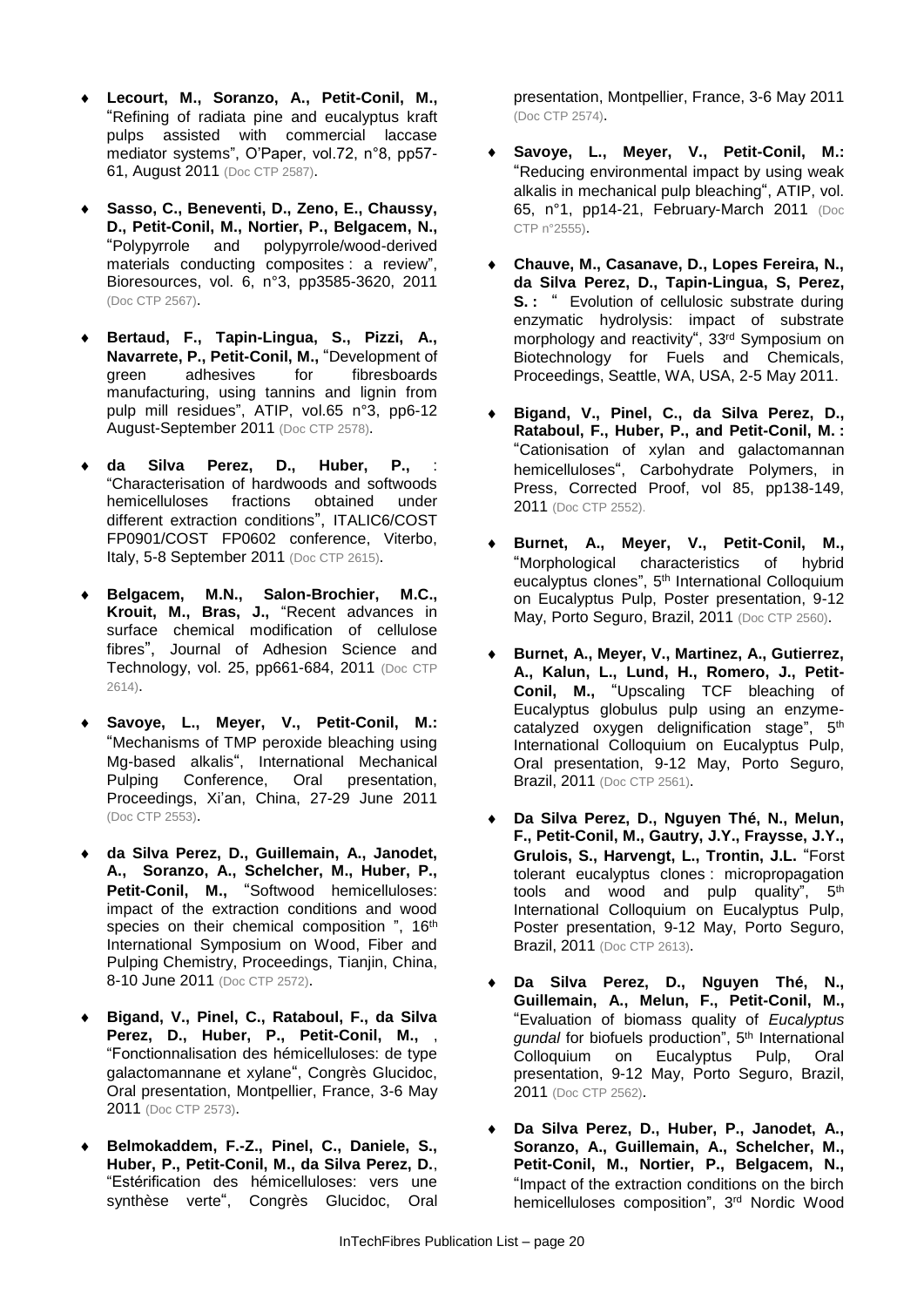Biorefinery Conference, Proceedings, 21-24 March, Stockholm, Sweden, 2011 (Doc CTP 2569).

- **Bertaud, F., Tapin-Lingua, S., Pizzi, A., Navarrete, P., Petit-Conil, M.,** " Development of green adhesives for fibresboards manufacturing, using tannins and lignin from pulp mill residues", 3<sup>rd</sup> Nordic Wood Biorefinery Conference, Proceedings 17p., 22-24 March, Stockholm, Sweden, 2011 (Doc CTP 2550).
- **Ruiz, J., Rech, D., Eymin-Petot-Toutollet, G., Waters, K.**, "From Fibres to Paper: Towards Tissue Properties Optimisation.", Tissue World, Nice, France, 28-31 Mars 2011 (Doc CTP 2591).
- **Bongiovani, R., Zeno, E., Pollicino, A., Serafini, P.M., Tonelli, C.**, "UV light-induced grafting of fluorinated monomer onto cellulose sheets", Cellulose, vol. 18, n°1, pp117-126, 2011 (Doc CTP 2559).
- **Siqueira, G., Tapin-Lingua, S., Bras, J., da Silva Perez, D., Dufresne, A.**, "Mechanical properties of natural rubber nanocomposites reinforced with cellulosic nanoparticles obtained from combined mechanical shearing, and enzymatic and acid hydrolysis of sisal fibers", Cellulose, vol. 18, n°1, pp57-65, 2011.
- **Sasso, C., Beneventi, D., Zeno, E., Petit-Conil, M., Chaussy, D., Belgacem, N.,**  "Carboxymethylcellulose, a conductivity enhancing additve and film-forming agent for processable polypyrrole from aqueous medium", Synthetic metals, vol. 161, n°5-6, pp397-403, 2011 (Doc CTP 2547).
- **Lepoitevin, C., Rousseau, J-P., Guillemain, A., Gauvrit, C., Besson, F., Hubert, F., da Silva Perez, D., Harvengt, L., Plomion, C.,**  "Genetic parameters of growth, straightness and wood chemistry traits in *Pinus pinaster*", Annals of Forest Science, 2011.
- **Navarrete, P., Pizzi, A., Bertaud, F., Rigolet S.,** "Condensed tannin reactivity inhibition by internal rearrengements: detection by CP-MAS <sup>13</sup>C NMR", Maderas Ciencas y Tecnologia, vol.13, n°1, pp59-68, January 2011 (Doc CTP 2546).

#### **2010**

- **Sasso, C.,** "Elaboration de films composites conducteurs issus de matériaux lignocellulosiques", Mémoire de thèse de doctorat de Grenoble INP, Spécialité Génie des Matériaux, 9 Décembre 2010.
- **Krouit, M., Belgacem, M.N., Bras, J.,** : "Chemical versus solvent extraction treatment: comparison and influence on polyester based

bio-composite mechanical properties", Composites : Part A, 2011 (Doc CTP 2616).

- **Siqueira, G., Tapin-Lingua, S., Bras, J., da Silva Perez, D., Dufresne, A.**, "Morphological investigation of nanoparticles obtained from combined mechanical shearing, and enzymatic and acid hydrolysis of sisal fibers", Cellulose, vol. 17, n°6, pp1147-1158, 2010.
- **Bigand, V., Pinel, C., da Silva Perez, D., Rataboul, F., Petit-Conil, M., Huber, P.**, "Cationisation of xylan and galactomannan hemicelluloses", Pentoses Congress - Biomass derived pentoses: from biotechnology to fine chemistry, Proceedings, 14-16 November, Reims, France, 2010 (Doc CTP 2575).
- **Sasso, C., Beneventi, D., Zeno, E., Chaussy, D., Petit-Conil, M., Nortier, P., Belgacem, N.,**  "Polypyrrole synthesis via carboxymethylcellulose-iron complexes", Bioresources, vol. 5, n°4, pp2348-2361, 2010 (Doc CTP 2539).
- **Margarido, M., Anjos, O., Da Silva Perez, D., Mortha, G.,** "Effect of kraft cooking behaviour for six different softwood species", 43rd Congress of ABTCP (Associaçao Brasileira Tecnica de Papel e Cellulose), Proceedings on CD-Rom, 4-6 October, Sao Paulo, Brazil, 2010.
- **Margarido, M., Mortha, G., Jain, S., Da Silva**  Perez, D., Petit-Conil, M., "Effect of hardwood species in mixture during kraft cooking: modeling and experimental results", 43<sup>rd</sup> Congress of ABTCP (Associaçao Brasileira Tecnica de Papel e Cellulose), Proceedings on CD-Rom, 4-6 October, Sao Paulo, Brazil, 2010 (Doc CTP 2532).
- **Siqueira, G., Bras, J., Tapin-Lingua, S., da Silva Perez, D., Dufresne, A.,** "Enzymatic and Acid Hydrolysis of Sisal Fibers: Morphological Aspects of Nanoparticles and Influence on the Mechanical Properties of Nanocomposites", 2010 International Conference on Nanotechnology for the forest product industry, Poster Presentation, 26-29 September, Espoo, Finland, 2010.
- **Da Silva Perez, D., Tapin-Lingua, S.,** "Impact of micro/nano-fibrillated cellulose preparation on the reinforcement properties of paper and composites", 2010 International Conference on Nanotechnology for the forest product industry, Oral Presentation, 26-29 September, Espoo, Finland, 2010.
- **Navarette, P., Mansouri, H.R., Pizzi, A., Tapin-Lingua, S., Benjelloun-Mlayah, B., Pasch, H., Rigolet, S.,** "Wood panel adhesives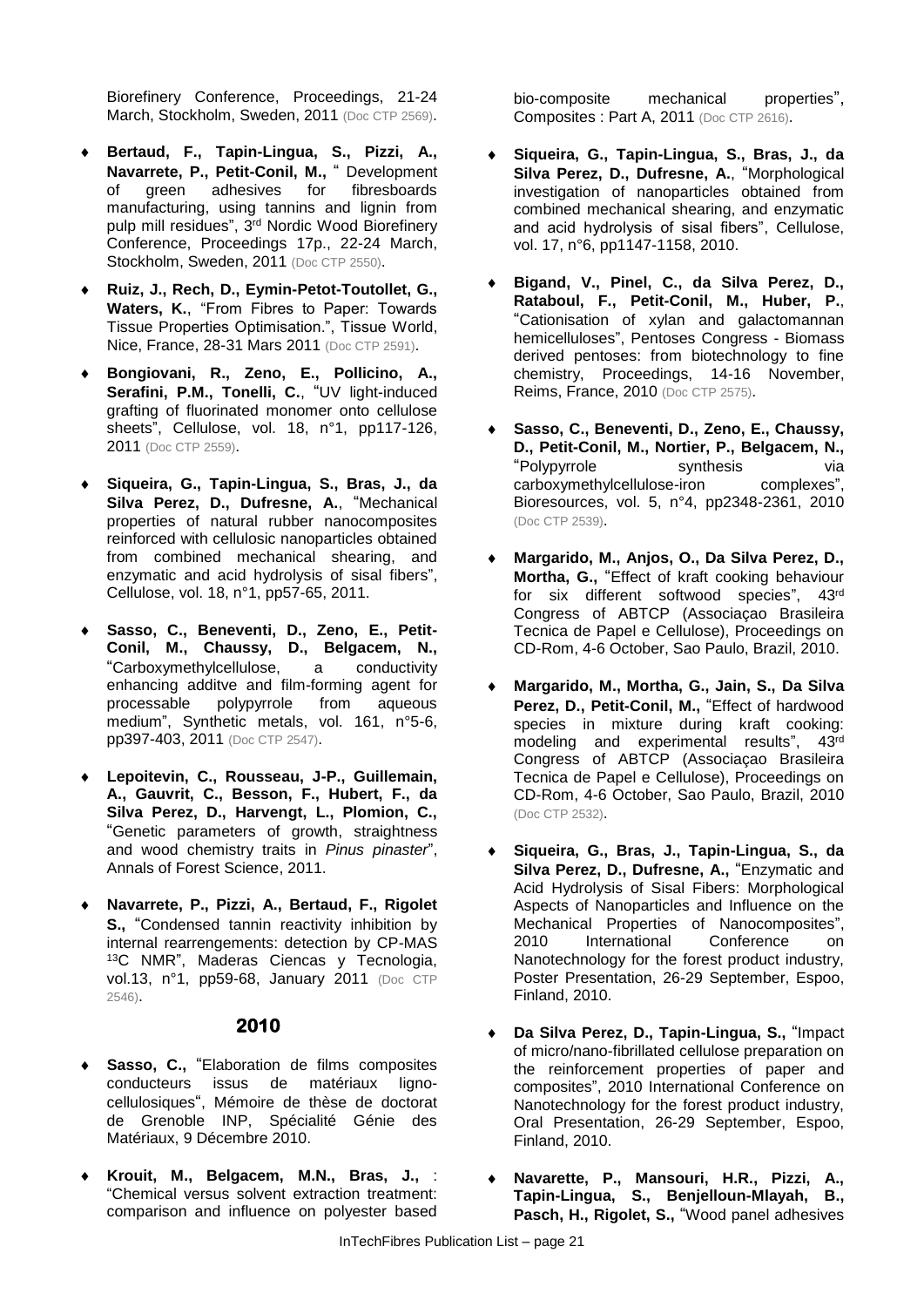from low molecular mass lignin and tannin without synthetic resins", Journal of Adhesion Science and Technology, vol. 24, n°8, pp1597- 1610, 2010.

- **Sasso, C., Zeno, E., Chaussy, D., Beneventi, D., Belgacem, N., Petit-Conil, M.,** "Highly conducting polypyrrole/cellulose nanocomposite films with enhanced mechanical properties", Macromolecular materials & engineering, vol. 295, pp934-941, 2010 (Doc CTP 2533).
- **Margarido, M., Anjos, O., Da Silva Perez, D. Mortha, G.,** "Evaluation of kraft cooking behaviour for different hardwood species", XXI TECNICELPA Conference - VI Iberoamerican Congress on Pulp and Paper Research - CIADICYP 2010, Proceedings, 12-15 October, Lisbon, Portugal, 2010.
- **Lecourt, M., Soranzo, A., Baldi, R., Petit-Conil, M.,** "Refining of radiata pine and eucalyptus kraft pulps assisted with commercial laccase mediator systems", XXI TECNICELPA Conference - VI Iberoamerican Congress on Pulp and Paper Research - CIADICYP 2010, Proceedings, 12-15 October, Lisbon, Portugal, 2010 (Doc CTP 2538).
- **Ruiz, J., Sacon, V.M., Pescatori Silva, F.H., Eichhorn, S., Bley, L., Sabel, H., Villette, M.J., Eymin Petot-Tourtollet, G., Petit-Conil. M.,** "Tissue softness potential: an objective online industrial value", Revue ATIP, vol. 64, n°3, pp10-15, August-September 2010 (Doc CTP 2526).
- **Da Silva Perez, D., Guillemain, A., Petit-Conil, M.,** "Strategies for surface fibre functionnalization using TEMPO-mediated oxidation", 11<sup>th</sup> European Workshop on Lignocellulosics and Pulp, Proceedings pp377- 380, 16-19 August, Hamburg, Germany, 2010 (Doc CTP 2588).
- **Da Silva Perez, D., Guillemain, A., Nougier, P., Bouvet, A., Bailly, A., Voiron, S., Petit-Conil, M.,** "Biorefinery approach applied to chestnut for the production of tannins and kraft pulp", 11<sup>th</sup> European Workshop on Lignocellulosics and Pulp, Proceedings pp73- 76, 16-19 August, Hamburg, Germany, 2010.
- **Petit-Conil, M.,** "What's new… on high-yield pulps", n°28, April 2010 (Doc CTP n°2518).
- **Ruiz, J., Sacon, V.M., Silva, F.P., Eichhorn, S., Bley, L., Sabel, H., Janssen, W., Eymin Petot-Tourtollet, G., Petit-Conil, M.** "Pulp softness potential: a methodology to assess and compare pulps", O' Papel, vol. 71, n°3, pp31-45, March 2010 (Doc CTP 2521).
- **Mansouri, H.R., Navarrete, P., Pizzi, A., Tapin-Lingua, S., Benjelloun-Mlayah, B., Pasch, H., Rigolet, S.** "Synthetic-resin free wood panel adhesives from mixed low molecular mass lignin and tannin", European Journal of wood and wood products, vol. X, ppxx-xx, March 2010.
- **Da Silva Perez, D. Cadoux, S., Briand, S., Chabbert, B., Labalette, F., Laboubée, C., Leygue, J.-Ph.,** "Caractérisation des biomasses agricoles et forestières pour un usage énergétique : apport du référentiel REGIX", Colloque final du programme national REGIX : Biomasse pour l'énergie. Proceedings ppxx-xx, 4 May, Lyon, France, 2010.
- **Da Silva Perez, D., Guillemain. A., Labalette, F.,** "Application de la méthode NIR à l'analyse de la qualité de la biomasse", Colloque final du programme national REGIX : Biomasse pour l'énergie. Poster Presentations, 4 May, Lyon, France, 2010.
- **Chauve, M., Lopes Ferreira, N., Casanave, D., da Silva Perez, D., Perez, S., "**Kinetic modelling of pure cellulases involved in enzymatic hydrolysis of cellulose", 18th European Biomass Conference and Exhibition, From research to industry and markets, Proceedings, 3-7 May, Lyon, France, 2010.
- **Da Silva Perez, D., Guillemain, A., Moreau, J. Berthelot, A. "**Evaluation de la qualité des plaquettes forestières au cours du stockage", Colloque final du programme national REGIX : Biomasse pour l'énergie. Proceedings, Poster Presentation, 4 May, Lyon, France, 2010.
- **Labalette, F., Briand, S., Laboubée, C., Da Silva Perez, Leygue, J.-Ph.,** "Comparison and adequacy of agricultural and forest resources with the needs of thermochemical processes",18th European Biomass Conference and Exhibition, From research to industry and markets, Proceedings, 3-7 May, Lyon, France, 2010.
- **Da Silva Perez, D. Cadoux, S., Briand, S., Chabbert, B., Labalette, F., Laboubée, C., Leygue, J.-Ph.,** "Comparison of agricultural and forest biomass with regards to biological processes for bioethanol production of second generation",  $18<sup>th</sup>$  European Biomass generation", 18<sup>th</sup> European Biomass Conference and Exhibition, From research to industry and markets, Proceedings, 3-7 May, Lyon, France, 2010.
- **Nguyen-Thé, N., Melun, F., Bouvet, A., Da Silva Perez, D.,** "Evaluation of the biomass production potential, mineral export and the quality of wood chips of eucalyptus in a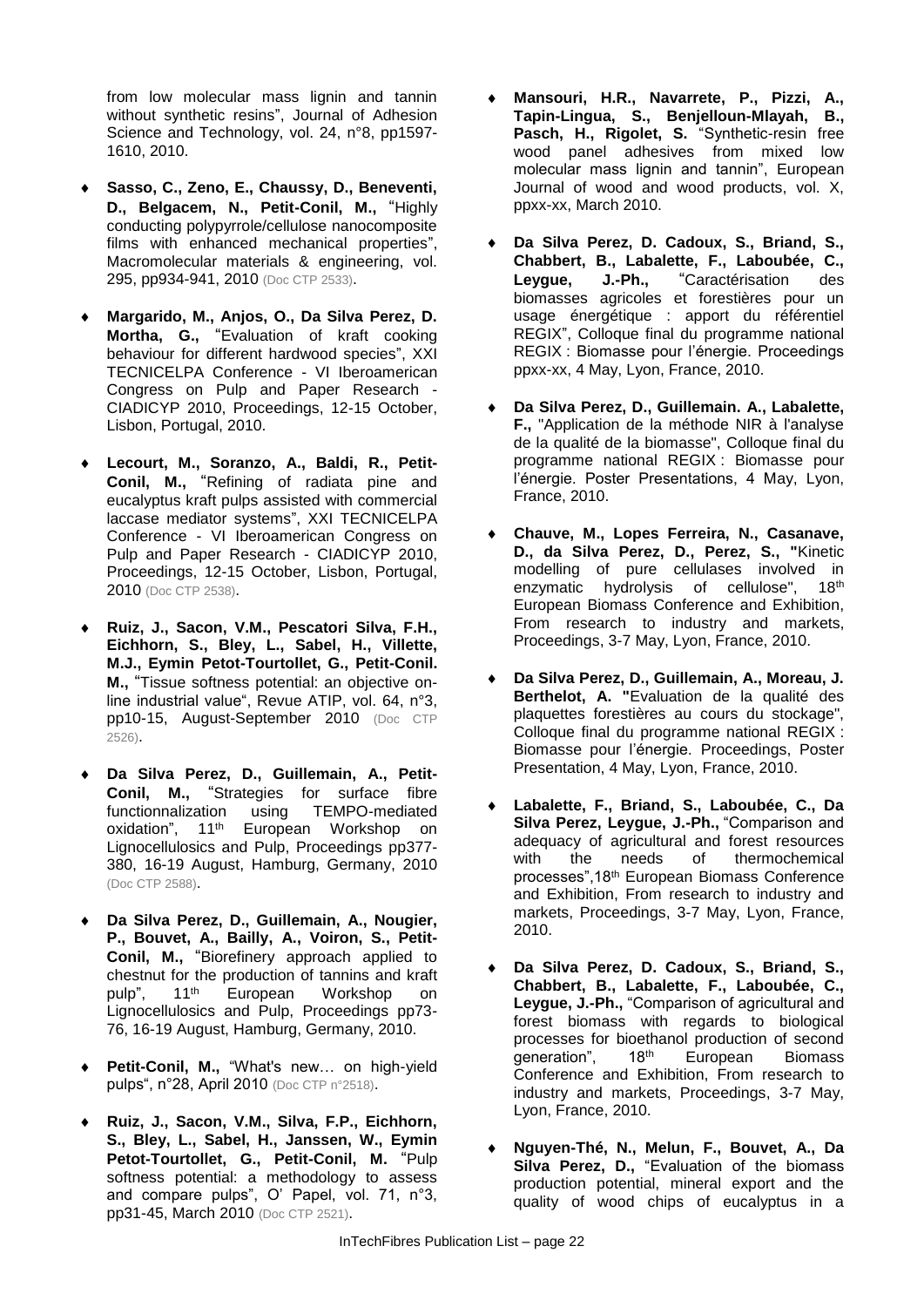perspective of culture in VSRC", 18<sup>th</sup> European Biomass Conference and Exhibition, From research to industry and markets, Proceedings ppxx-xx, 3-7 May, Lyon, France, 2010.

- **Da Silva Perez, D., Guillemain. A., Labalette, F.,** "Feasibility of near infrared spectroscopy to assess the quality of agricultural and forestry biomass", 18<sup>th</sup> European Biomass Conference and Exhibition, From research to industry and markets, Proceedings pp7, 3-7 May, Lyon, France, 2010.
- **Tapin-Lingua, S., da Silva Perez, D., Petit-Conil, M.,** "Biopulping of maritime pine: use of fungal pre-treatments to improve kraft and<br>bisulfite pulping",  $1<sup>st</sup>$  Symposium on bisulfite pulping", 1<sup>st</sup> Symposium on biotechnology applied to lignocelluloses, Poster Presentation, Abstract Proceedings, 29 March – 1 April, Reims, France, 2010.
- **Bertaud, F., Ravalason, H., Gimbert, I., Asther, M., Sigoillot, J.C., Petit-Conil, M.,** "A new laccase-CBM chimeric enzyme for efficient bio-bleaching of kraft pulps", 1<sup>st</sup> Symposium on biotechnology applied to lignocelluloses, Abstract Proceedings, 29 March – 1 April, Reims, France, 2010 (Doc CTP 2525).
- **Meyer, V., Lecourt, M., Petit-Conil, M.,**  "Laccase-mediator system as an interesting wood chip pre-treatment to save electrical energy in TMP and CTMP processing", 1st Symposium on biotechnology applied to lignocelluloses, Abstract Proceedings, 29 March – 1 April, Reims, France, 2010 (Doc CTP 2524).
- **Berthelot, A., Maine, P., Bouvet, A., Da Silva**  Perez, D., "Qualités du bois de peuplier : Caractéristiques générales du bois et des fibres", Forêt-Entreprise, Vol. 191, n° 2, pp22- 26, March 2010.
- **Lecourt, M., Sigoillot, J.C., Petit-Conil, M.,** " Cellulase-assisted refining of chemical pulps: Impact of enzymatic charge and refining intensity on energy consumption and pulp quality", Process biochemistry, vol. 45, pp1274- 1278, 2010 (Doc CTP 2530).
- **Lecourt, M., Meyer, V., Sigoillot, J.C., Petit-Conil, M.,** "Energy reduction of refining by cellulases", Holzforschung, vol. 64, pp441-446, 2010 (Doc CTP 2531).
- **Lecourt, M., Sacon, V. M., Meyer, V., Petit-Conil, M.,** "Biorefining of eucalyptus pulps to save electrical energy or improve pulp quality", ATIP journal, vol. 64, n°1, pp12-20, February-March 2010 (Doc CTP 2514).
- **Da Silva Perez, D., Guillemain, A., Berthelot, A., N'Guyen-The, N., de Morogues, F., Gomes, C.,** "Evaluation of forestry biomass quality for the production of second-generation biofuels", Cellulose Chemistry and Technology, vol. 44, n°1-3, pp1-14, January-March 2010.
- **Da Silva Perez, D., Curvelo, A. A. S.,**  "Selective acetone-water delignification of *Eucalyptus urograndis* : An alternative towards the biorefinery approach", The Open Agricultural Journal, vol. 4, pp145-152, 2010.
- **Da Silva Perez, D., Guillemain, A., Labalette, F., Leygue, J.P., Chabbert, B.,**"Evaluation of biomass quality for the production of secondgeneration biofuels: process requirements x analytical techniques", COST FP0901 workshop "Current needs in biorefinery analytics, 4-5 February, Vienna, Austria, 2010.
- **Dupont, C., Rougé, S., Berthelot, A., da Silva Perez, D., Graffin, A., Labalette, F., Laboubée, C., Mithouard, J.C., Pitocchi, F.,**  "Bioenergy II: Suitability of Wood Chips and Various Biomass Types for Use in Plant of Btl Production by Gasification", International Journal of Chemical Reactor Engineering, Vol. 8, A74, 2010.
- **Ruiz, J., Sacon, V.M., Pescatori Silva, F.H., Eichhorn, S., Bley, L., Sabel, H., Villette, M.J., Eymin Petot-Tourtollet, G., Petit-Conil, M.** "Tissue softness potential: an objective online industrial value", Tissue World Americas 2010, Proceedings, 24-26 March, Miami, FL, USA, 2010 (Doc CTP 2526).

- **Ravalason, H., Herpoël-Gimbert, I**., **Record, E., Bertaud, F., Grisel, S., de Weert, S., van den Hondel, C.A.M.J.J., Asther, M., Petit-Conil, M., Sigoillot, J.-C.,** , "Fusion of a family 1 carbohydrate binding module of *Aspergillus niger* to the *Pycnoporus cinnabarinus* laccase for efficient softwood kraft pulp biobleaching", Journal of Biotechnology, vol. 142, n°3-4 pp 220-226, 15 July 2009 (Doc CTP 2501).
- **Passedat, N., Reuling, D., Lanvin, J.D.,**  "Methodologie d'expertise micrographique des principales essences constitutives des panneaux contreplaqués fabriqués en France", La Revue Forestière Française, vol. LXI, n°1, pp37-48, 2009.
- **Savoye, L., Meyer, V., Petit-Conil, M.,**  "Reduction of environmental impact by using weak alkalis in mechanical pulp bleaching", PTS Pulp Technology Symposium,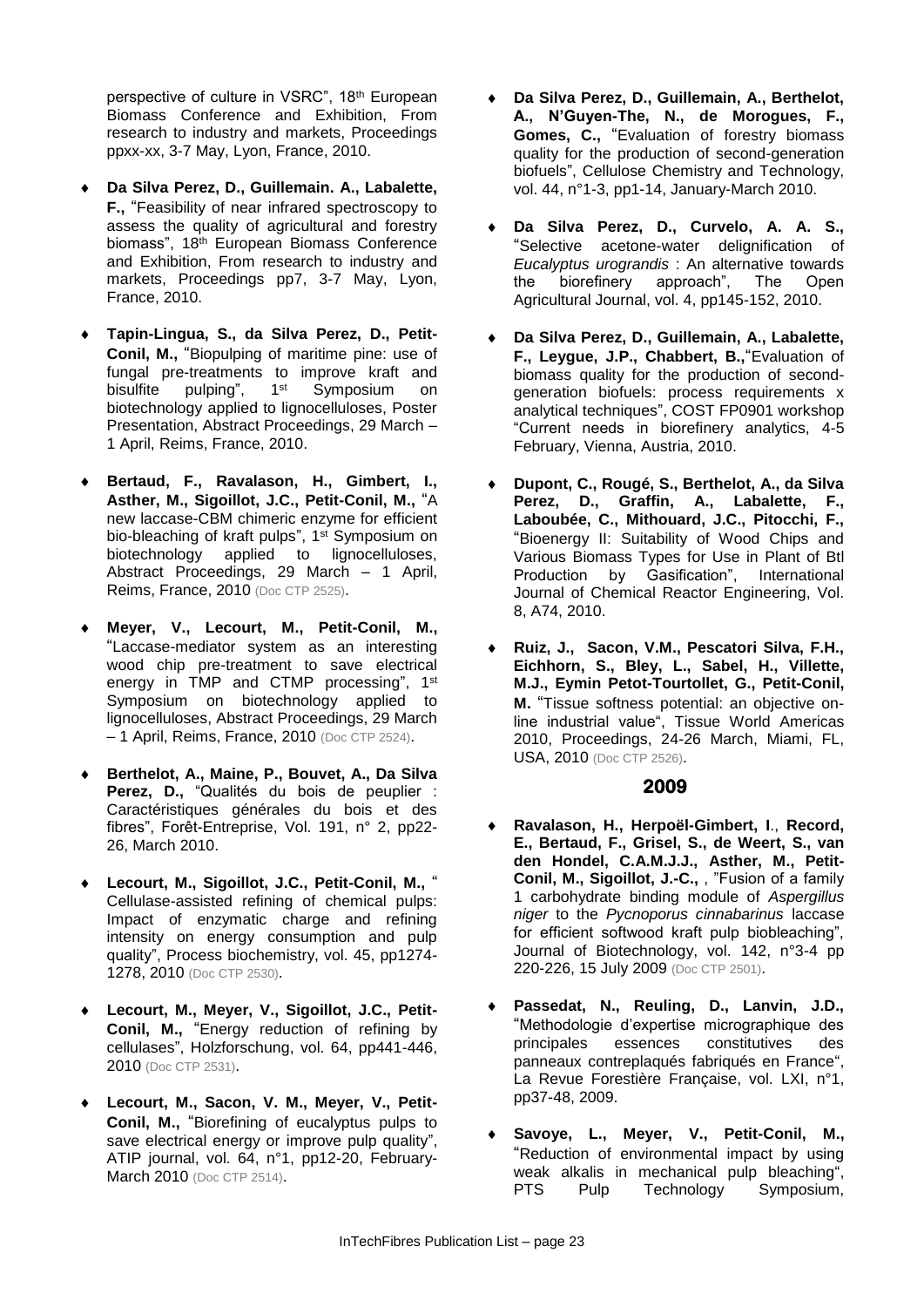Proceedings, 24-25 November, Dresden, Germany, 2009 (Doc CTP 2482).

- **Bertaud, F., Fourest, E., Schelcher, M.,** "Hard COD of pulp and paper effluents: Development of an analytical scheme for the identification of the main recalcitrant substances", PTS Pulp Technology Symposium, Proceedings, 24-25 November, Dresden, Germany, 2009 (Doc CTP 2496).
- **da Silva Perez, D., Tapin-Lingua, S., Petit-Conil, M., Braz, J., Siqueira, G., Dufresne, A.,**  "Production of cellulose micro and nanofibres: state of the art", 42<sup>nd</sup> Congress of ABTCP (Associaçao Brasileira Tecnica de Papel e Cellulose), Proceedings on CD-Rom, 26-29 October, Sao Paulo, Brazil, 2009.
- **Ruiz, J., Sacon, V.M., Pescatori Silva, F.H., Eichhorn, S., Bley, L., Sabel, H., Janssen, W., Eymin Petot-Tourtollet, G., Petit-Conil, M.,** "Pulp softness potential: a methodology to assess and compare pulps", 42nd Congress of ABTCP (Associaçao Brasileira Tecnica de Papel e Cellulose), Proceedings on CD-Rom, 26-29 October, Sao Paulo, Brazil, 2009 (Doc CTP 2484).
- **Lecourt, M., Sacon, V.M., Meyer, V., Petit-Conil, M.,** "Bio-refining of eucalyptus pulps to save electrical energy or improve pulp quality", 42<sup>nd</sup> Congress of ABTCP (Associaçao Brasileira Tecnica de Papel e Cellulose), Poster Presentation, Proceedings on CD-Rom, 26-29 October, Sao Paulo, Brazil, 2009 (Doc CTP 2483).
- **Petit-Conil, M.,** "BioRenew-European project presentation", ATIP, vol.63 n°3, pp18-20, August-September 2009 (Doc CTP 2486).
- **Bertaud, F.** "Plant made pharmaceutical, Cerberus project", BECOTEPS Workshop on opportunities for new business concepts with the combined non-food biomass chains under the KBBE umbrella, Proceedings, 7-8 October, Brussels, Belgium, 2009 (Doc CTP 2495).
- **Lecourt, M., Soranzo, A., Petit-Conil, M.,**"Laccase mediator system, an alternative to facilitate the flax fibre properties development during refining", 6<sup>th</sup> International conference on textile and polymer biotechnology, Proceedings, 23-25 September, Ghent, Belgium, 2009 (Doc CTP 2493).
- **Gellerstedt, G., Martinez, A.T., Gutierrez, A., Alcalde, M., Lund, H., Oestergaard, .L., Martins, L.O., Smith, A.T., van den Hondel, C., Petit-Conil, M., Artal, G., Fredheim, G.E., Almeida, J., Moreira, M.T., Cartier, N., Abächerli, A., Hatakka, A., Asther, M.,**

**Scheibner, K., Hofricher, M., Pointek, K., Cavaco-Paulo, A., Gübitz, G., Colom, J., Romero, J., Agnemo, R., Kandelbauer, A., Gill, R., Frassbender, G.,** "White biotechnology for added value products from renewable plant polymers: Design of tailor-made biocatalyst and new industrial bioprocesses (Biorenew EUproject)", 2nd Nordic Wood Biorefinery Conference, Proceedings, 2-4 September, Helsinki, Finland, 2009 (Doc CTP 2491).

- **Bertaud, F., Tapin-Lingua, S., Pizzi, A., Petit-Conil, M.,** "Introduction of tannin extracts in adhesives formulations for fibreboards: formulations for fibreboards: evaluation of the potential of tannins from sereral industrial wood barks", Italic 5, Science & Technology of Biomass: Advances and Challenges Conference, Proceedings Poster Presentations, 1-4 September, Varenna, Italy, 2009 (Doc CTP 2494).
- **Da Silva Perez, D.,** "Overview of cellulose nanocrystals and nanofibres: the science and the technology. A European perspective", OCDE Conference on potential environmental benefits of nanotechnology: fostering safe innovation – Led growth, Proceedings Presentations, 15-17 July, Paris, France, 2009.
- **Cloutier, J.N., Lecourt, M., Petit-Conil, M.,**  "Ozonation of TMP. Part I: Direction ozone injection in the eye of the secondary refiner", PACWEST Conference. Proceedings Presentations, 10-13 June, Delta Sun Peaks, BC Canada, 2009 (Doc CTP 2473).
- **Savoye, L., Meyer, V., Tapin-Lingua, S., Petit-Conil, M.,** "Reduction of the environmental impact of mechanical pulp bleaching", International Mechanical Pulping Conference, Proceedings, 2-5 June, Sundsvall, Sweden, 2009 (Doc CTP 2472).
- **Lecourt, M., Nougier, P., Petit-Conil, M.,**  "How will water management in refiners impact on pulp quality and refining?", International Mechanical Pulping Conference, Proceedings Poster Presentations, 2-5 June, Sundsvall, Sweden, 2009 (Doc CTP 2475).
- **Meyer, V., Lecourt, M., Petit-Conil, M.,** "Bio-TMP process to save energy: comparison of enzymes efficiency", International Mechanical Pulping Conference, Proceedings Poster Presentations, 2-5 June, Sundsvall, Sweden, 2009 (Doc CTP 2471).
- **Lecourt, M., Nougier, P., Soranzo, A., Petit-Conil, M.,** "How will water management in refiners affect pulp quality ?", ERGS Seminar, Presentations, 30-31 May, Are, Sweden, 2009.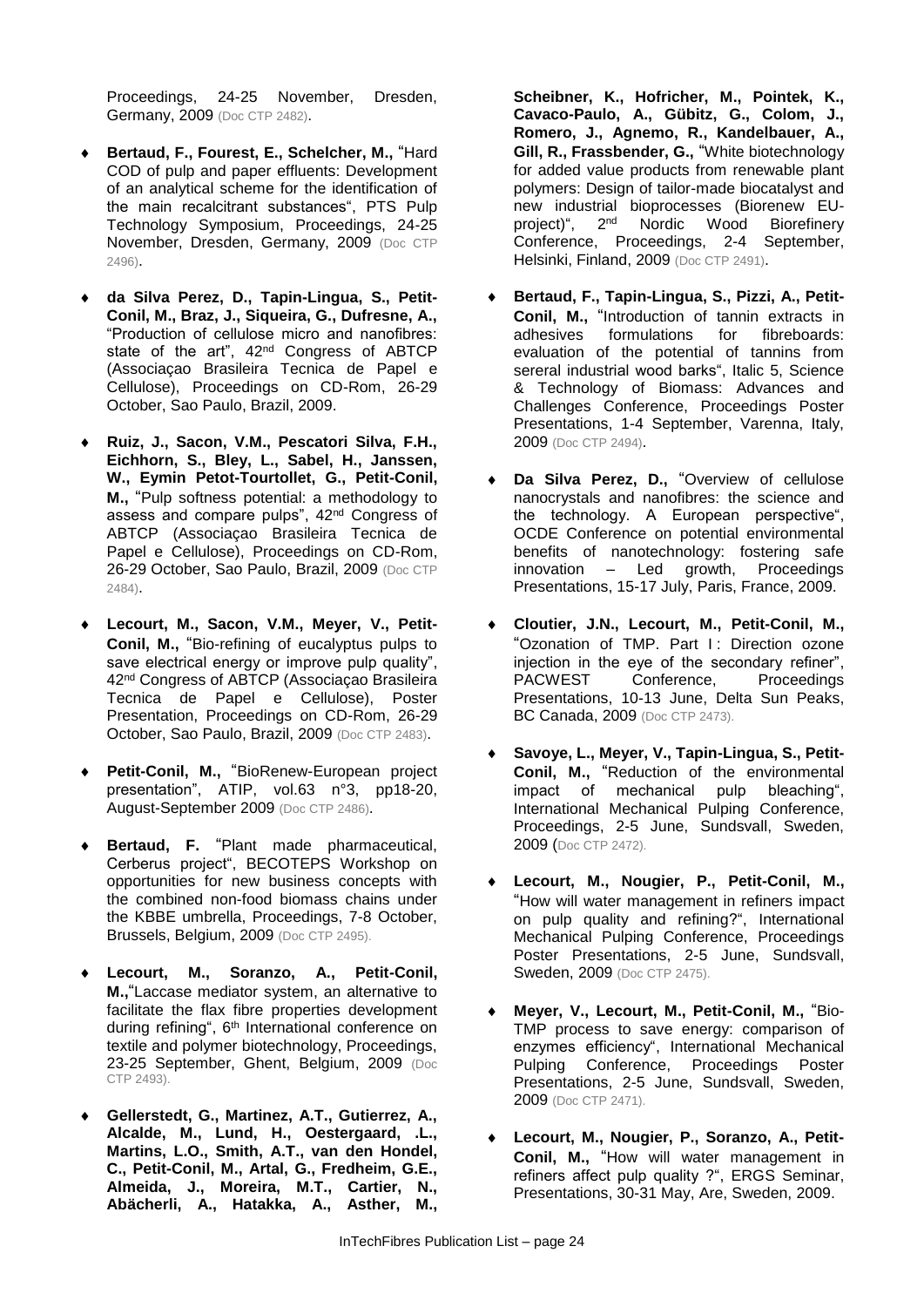- **Da Silva Perez, D., Lavalette, A., Guillemain, A., Nougier, P., Tapin-Lingua, S., Bras, J., Gonzales I., Siqueira, G., Dufresne A.,**  "Composites materials produced from cellulosic fibres, microfibrils and nanocrystals", 4<sup>th</sup> International symposium on wood-plastics composites, Proceedings, 30-31 March, Bordeaux, France, 2009.
- **Da Silva Perez, D., Petit-Conil, M., Dufresne, A.,** "Cellulose micro- and nano-fibres", Chemical & Biochemical wood valorization : solutions for new materials and products ?, Proceedings, 3-4 February, Epinal, France, 2009 (Doc CTP 2510).
- **Petit-Conil, M.,** "What's new… on high-yield pulps", n°27, January 2009 (Doc CTP 2523).

- **Da Silva Perez, D., Sacon, V.M., Guillemain, A., Nougier, P., Zeno, E., Petit-Conil, M., van Heiningen, A.,** "Real-time estimation of pulp yield : application to eucalyptus", 41<sup>st</sup> Congress of ABTCP (Associaçao Brasileira Tecnica de Papel e Cellulose), Proceedings on CD-rom, October, Sao Paulo, Brazil, 2008 (Doc CTP 2465).
- **Da Silva Perez, D., Sacon, V.M., Guillemain, A., Nougier, P., Zeno, E., Petit-Conil, M.,**  "TEMPO-oxidation of eucalyptus fibers : reaction conditions and improvement of physical properties", 41st Congress of ABTCP (Associaçao Brasileira Tecnica de Papel e Cellulose), Proceedings on CD-rom, October, Sao Paulo, Brazil, 2008 (Doc CTP 2464).
- **Ravalason, H., Jan, G., Mollé, D., Pasco, M., Coutinho, P.D., Lapierre, C., Pollet, B., Bertaud, F., Petit-Conil, M., Grisel, S., Sigoillot, J.-C., Asther, M., Herpoël-Gimbert, I**., "Secretome analysis of Phanerochaete chrysosporium strain CIRM-BRFM41 grown on<br>softwood", Applied Microbiology and Applied Microbiology and Biotechnology, vol. 80, pp 719-733, 2008 (Doc CTP 2456).
- **Huber, P., Carré, B., Petit-Conil, M.**, "The influence of TMP fibre flexibility on flocculation and formation", Bioresources, vol. 3, n°4, pp 1218-1227, 2008 (Doc CTP 2453).
- **Paiva, J. A. P., Garnier-Géré, P., Rodrigues, J. C., Alves, A., Santos, S., Graça, J., Le Provost, G., Chaumeil, P., da Silva Perez, D., Bosc, A., Fevereiro, P., Plomion, C.** "Plasticity of maritime pine (Pinus pinaster) wood-forming tissues during a growing season", New Phytologist, Journal, vol. 179, pp 1080-1094, 2008.
- **Bertaud, F., Capreri, D., Lenon, G., Holmbom, B., Nisula, L., Ahotupa, M.**, "Evaluation des propriétés biocide et antioxydante des extraits issus des résidus de bois de l'industrie des pâtes à papier", 9th Conference Science & Wood Industries, Proceedings, November 20-21, Bordeaux, France, 2008 (Doc CTP 2458).
- **Bertaud, F., Fourest, E., Schelcher, M., Chareyre, P., Masurel, C., Antoine, C., Castiglione, C.,**  "Caractérisation des "Caractérisation substances responsables de la DCO dure d'effluents industriels papetiers", Journée Information Eaux  $-18$ <sup>ième</sup> édition, Proceedings, September 23-25, Poitiers, France, 2008 (Doc CTP 2431).
- **Margarido, M., da Silva Perez, D., Mortha, G.**, "Kinetics of delignification of softwoods and<br>hardwoods pure and in mixtures". 10<sup>th</sup> hardwoods pure and in mixtures", European Workshop on Lignocellulosics and Pulps, Proceedings, Poster PI-13, pp. 193-196, August 26-29, Stockholm, Sweden, 2008.
- **Margarido, M., da Silva Perez, D., Mortha, G.**, "Sodium hydroxide diffusivity in thin wood chips interpreted by a capillary pore model; a study on twelve softwood and hardwood species", 10<sup>th</sup> European Workshop on Lignocellulosics and Pulps, Proceedings, Poster PI-14, pp. 197- 200, August 26-29, Stockholm, Sweden, 2008.
- **Bertaud, F., Laurent, A., Garnier, N., Voiron, S., Sacon, V., Petit-Conil, M.**, "Impact of xylanase pre-treatment of Eucalyptus wood chips on Kraft pulping and pulp bleachability", 10<sup>th</sup> European Workshop on Lignocellulosics and Pulp, Proceedings, August 26-29, Stockholm, Sweden, 2008 (Doc CTP 2430).
- **Bertaud, F., Fourest, E., Schelcher, M., Antoine, C., Besson, J., Chareyre, P., Masurel, C.**, "Characterisation of recalcitrant substances responsible for residual COD load: development of analytical protocol of biodegraded effluent", ATIP Journal, vol. 62, n°2, June-July 2008 (Doc CTP 2448).
- **da Silva Perez, D., Montanari, S., Vignon, M.**, "Nanofibres produced from TEMPO-oxidized cellulose III", International Conference on Nanotechnology for the Forest Products Industry, Proceedings, June 25-27, St Louis, Missouri, USA, 2008.
- **Zeno, E.,**, "Fibre surface modifications", Technodating – Pôle Fibres, Proceedings, May 27, Epinal, France, 2008 (Doc CTP 2426).
- **Meyer, V., Tapin-Lingua, S., Ruel, K.**, "L'immunomarquage: un outil puissant pour la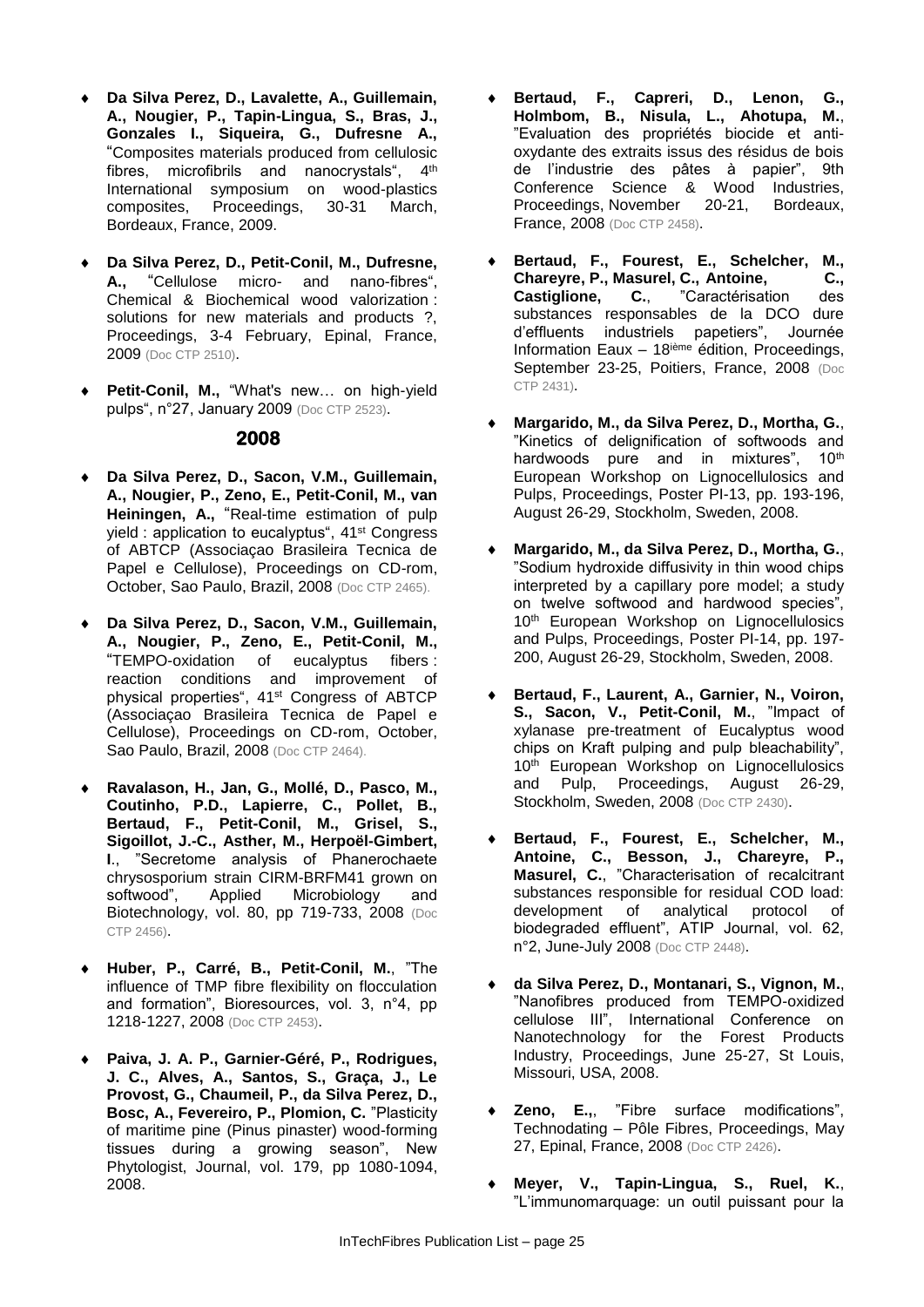cartographie chimique des fibres lignocellulosiques", Nano micro & macroscopic imaging in life sciences, Proceedings, May 15- 16, Grenoble, France, 2008 (doc CTP 2422).

- **Bertaud, F., Chareyre, P., May, E.**, " Development of TLC for the separation of bioactive phenolic compounds from maritime pine knotwood extracts: Evaluation of the recovery of chemical pulping wood wastes", Final seminar COST action E41 "Analytical tools with applications for wood and pulping chemistry – towards understanding wood, fibre and paper deeper knowledge through modern analytical tools" & COST E50 workshop "Cell wall macromolecules and reaction wood", Proceedings, May 19-21, Turku, Finland, 2008 (Doc CTP 2421).
- **da Silva Perez, D., Guillemain, A., Margarido, M., Mortha, G.**, "NIRS characterization of pulps obtained from different wood species (pure and mixture) pooled into single calibrations", Final seminar COST action E41 "Analytical tools with applications for wood and pulping chemistry – towards understanding wood, fibre and paper deeper knowledge through modern analytical tools" & COST E50 workshop "Cell wall macromolecules and reaction wood", Proceedings, May 19-21, Turku, Finland, 2008.
- **da Silva Perez, D., Guillemain, A., Petit-Conil, M.** "Some factors influencing the prediction of wood and pulp properties by near infrared spectroscopy", O Papel, vol. 69, n°3, pp 60-75, March 2008.
- **Dupont, C., Rouge, S., Valin, S., da Silva Perez, D., Berthelot, A., Graffin, A., Labalette, F., Labouée, C., Mithouard, J., Pitocchi, S.,** "Suitability of biomass feedstocks for use in a semi-industrial plant of BtL production by gasification", 16<sup>th</sup> European Biomass Conference & Exhibition, Proceedings (oral presentation), June 2-6, Valencia, Spain, 2008.
- **Paiva, J. A. P., Garces, M., Alves, A., Garnier-Géré, P., Rodrigues, J. C., Lalanne, C., Porcon, S., Le Provost, G., da Silva Perez, D., Brach, J., Frigerio, J.-M., Claverol, S., Barré, A., Fevereiro, P., Plomion, C.**  "Molecular and phenotypic profiling from the base to the crown in maritime pine woodforming tissue", New Phytologist, Journal compilation, vol. 178, n°2, pp 283-301, 2008.
- **da Silva Perez, D., Berthelot, A., Lecourt, M., Guillemain, A., Nougier, P., Petit-Conil, M.** " Performance of selected poplar cultivars for chemical and thermomechanical pulping", ATIP Journal, vol. 61, n°5, pp 6-13, December 2007 – January 2008.
- **Tapin-Lingua, S., Meyer, V.** "Les techniques de microscopie : application à l'étude des<br>matériaux lignocellulosiques", Fiches lignocellulosiques", Fiches Informations-Forêt, n°4-2007, fiche n°757, 6pp, 2007.
- **Leplé, J.C., Dauwe, R., Morreel, K., Storme V., Lapierre, C., Pollet, B., Naumann, A., Kang, K-Y., Kim, H., Ruel, K., Lefèbvre, A., Joseleau, J.-P., Grima-Pettenati, J., de Rycke, R., Andersson-Gunneras, S., Erban, A., Fehrle, I., Petit-Conil, M., Kopka, J., Polle, A., Messens, E., Sundberg, B., Mansfield, S.D., Ralph, J., Pilat, G., Boerjan, W.**, "Downregulation of cinnamoyl-coenzyme A reductase in poplar : multiple-level phenotyping reveals effects on cell wall polymer metabolism and structure", Plant Cell, vol. 19, n°11, pp3669-3691, November 2007 (doc CTP 2424).
- **Van Beek, T. A., Kuster, B., Claasen, F.W., Tienvieri, T., Bertaud, F., Lenon, G., Petit-Conil, M., Sierra-Alvarez, R.,** "Fungal biotreatment of spruce wood with *Trametes versicolor* for pitch control : Influence on extractives contents, pulping process parameters, paper quality and effluent toxicity", Bioresource Technology, vol. 98, pp 302-311, 2007 (Doc CTP 2407).
- **Da Silva Perez, D., Reich, D., Moineau, D., Eymin-Petot-Tourtollet, G., Guillemain, A., Petit-Conil, M.,** "On-line measurement of pulp and fibre quality : sampling and analytical devices". COST E41 workshop, Proceedings (oral presentation), November 22-23, Bled, Slovenia, 2007.
- **Bertaud, F., Fourest, E., Schelcher, M.**, "Development of an analytical procedure for the characterisation of recalcitrant substances responsible of residual COD in pulp and paper effluents", COST E41 workshop, Proceedings (oral presentation), November 22-23, Bled, Slovenia, 2007 (Doc CTP 2427).
- **Fourest, E., Bertaud, F., Schelcher, M.**, "Characterisation of recalcitrant substances responsible for residual COD in effluents", COST E41 workshop, Proceedings (poster presentation), November 22-23, Bled, Slovenia, 2007 (Doc CTP 2427).
- **Burnet A., Marlin N., Carré B., Fabry B., Ayala C., Chirat C.,** "Influence of paper grades and bleaching chemicals on DIP brightness and effluent quality", Progress in paper recycling, pp.5-10, vol.17, n°1, November 2007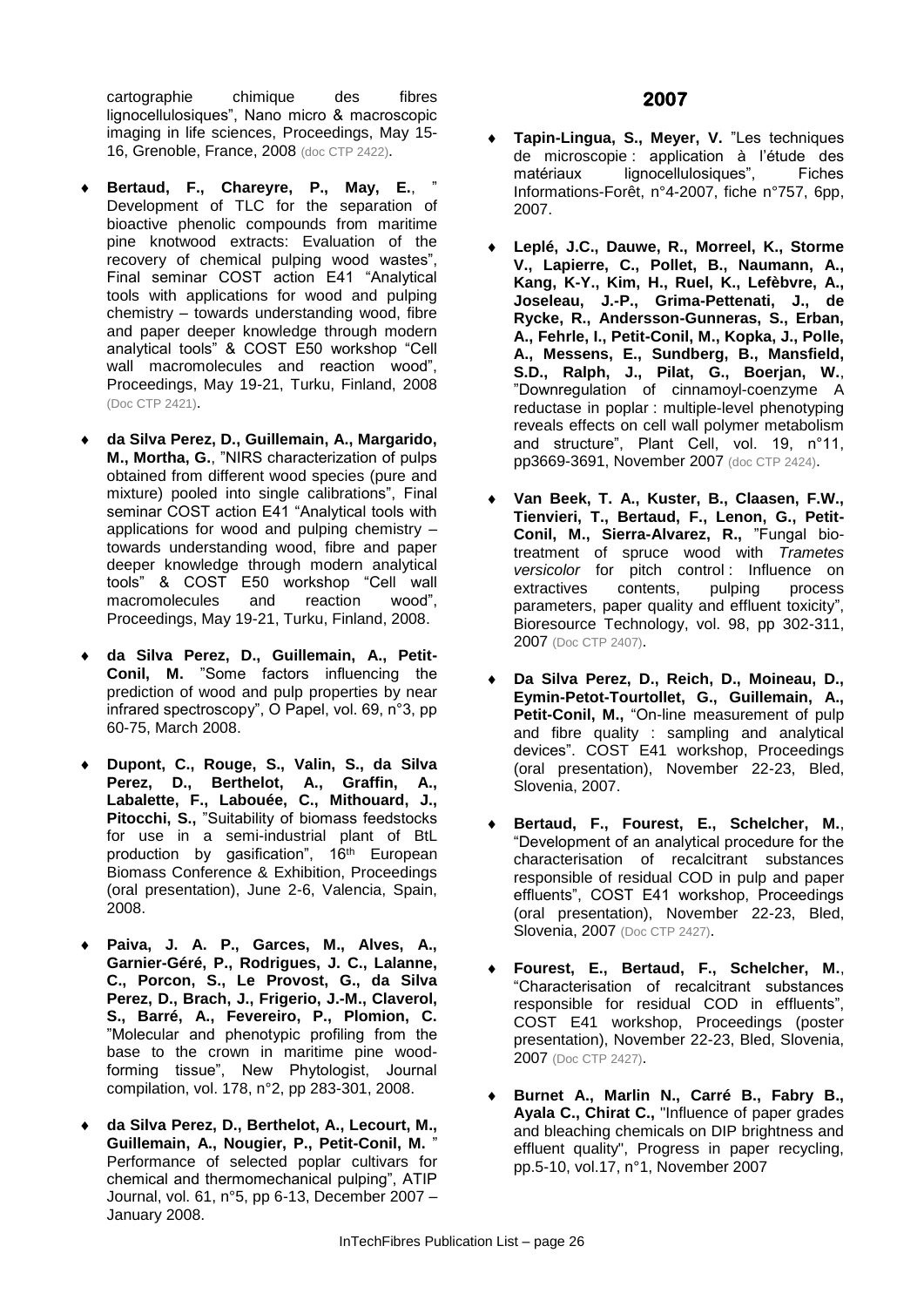- **Tapin-Lingua, S.,** "Utilisation des biotechnologies dans l'industrie papetière", Fiches Informations-Forêt, n°3-2007, fiche n°753, 6pp.
- **da Silva Perez, D., Guillemain, A., Alazard, P., Plomion, C., Rozenberg, P., Rodrigues, J. C., Alves, A., Chantre, G.,** "Improvement of Pinus pinaster Ait elite trees selection by combining near infrared spectroscopy and genetic tools", Holzforschung, vol. 61, n°6, pp611-622, 2007.
- **Alves, A., Santos, A., da Silva Perez, D., Rodrigues, J., Pereira, H., Simoes, R., Schwanninger, M.,** "NIR PLSR model selection for kappa number prediction of maritime pine kraft pulps", Wood Science and Technology, vol. 41, n°6, pp491-499, 2007.
- **Serafini, P.M., Bongiovanni, R., Zeno, E.**, "Surface modification of cellulosic fibers by UV light grafting", Third Workshop on Cellulose, regenerated Cellulose and Cellulose Derivatives, Proceedings Paper n°18, November 13-14, 2007, Karlstad, Sweden (Doc CTP 2404).
- **Da Silva Perez, D., Guillemain, A., Petit-Conil, M.,** "Using near infrared and raman spectroscopy to predict wood and pulp properties", Atip Journal, vol. 61, n°4, pp21-22, 24-26, 28-31, October 2007 (Doc CTP 2400).
- **Petit-Conil, M., Doucet, M.,** "What's new… on chemical pulps", n°2, October 2007 (Doc CTP 2374).
- **Da Silva Perez, D., Guillemain, A.,**  "Potentialities and limitations of near infrared and raman spectroscopy to predict wood and pulp properties", 40<sup>th</sup> Congress of ABTCP (Associaçao Brasileira Tecnica de Papel e Cellulose), Proceedings on CD-rom, Sao Paulo, Brazil, October 2007.
- **Brochier, B., Voiron, S., Petit-Conil, M.,** "Better understanding of ozonation during<br>bleaching process ",  $14<sup>th</sup>$  International bleaching process Symposium on Wood, Fiber and Pulping Chemistry, Proceedings, Durban, South Africa, **June 2007** (Doc CTP 2362).
- **Margarido, M., Mortha, G., Nougier, P., Guillemain, A., da Silva Perez, D.,** "Modelling kraft cooking of mixture of wood species : fundamental and applied approaches", 14<sup>th</sup> International Symposium on Wood, Fiber and Pulping Chemistry, Proceedings, Durban, South Africa? June 2007 (Doc CTP 2361).
- **da Silva Perez, D., Lecourt, M., Guillemain, A., Nougier, P., Berthelot, A., Petit-Conil, M.**, "Performance of selected poplar cultivars for chemical and thermomechanical pulping", 14th International Symposium on Wood, Fiber and Pulping Chemistry, Proceedings, Durban, South Africa? June 2007 (Doc CTP 2357).
- **da Silva Perez, D., Guillemain, A., Alves, A., Schwanninger, M., Pereira, H., Carlos Rodrigues, J.**, "Effect of lignin monomer units ratio on the kraft pulping performance of maritime pine", 14th International Symposium on Wood, Fiber and Pulping Chemistry, Proceedings, Durban, South Africa, June 2007.
- **Meyer, V., Lecourt, M., Petit-Conil, M.,** "Potential of cellulases in high-yield pulping", 10<sup>th</sup> International Congress of Biotechnology in the Pulp and Paper Industry, Proceedings Poster EAFM 2.2 pp100, Madison, USA, 12- 14June, 2007;
- **Lecourt, M., Nougier, P., Meyer, V., Petit-Conil, M.**, "Enzymatic treatments allow energy savings during kraft pulps refining", 10<sup>th</sup> International Congress of Biotechnology in the Pulp and Paper Industry, Proceedings Poster EAFM 2.1 pp97, June 12-14, 2007, Madison, USA.
- **Hoddenbagh, J.M.A., Meyer, V., Petit-Conil, M., Tolan, J.S.**, "Reducing chip refining energies by enzymatic treatment of hardwood chips prior to refining." 10<sup>th</sup> International Congress of Biotechnology in the Pulp and Paper Industry, Proceedings Extended abstract IndusApp 2.3 pp53, June 12-14, 2007, Madison, USA (Doc CTP 2359);
- **Tapin-Lingua, S., Meyer, V., Sigoillot, J.-C., Ruel, K., Petit-Conil, M.**, "Potential of feruloyl esterase applied on wheat straw to produce pulp and phenolic compounds" 10<sup>th</sup> International Congress of Biotechnology in the Pulp and Paper Industry, Proceedings Extended abstract EnzMod 2.1 pp46, June 12- 14, 2007, Madison, USA (Doc CTP 2360)
- **Limare, A., Joly, C., Dole, P., Meyer, V., Petit-Conil, M., Lanat, L., Kurek, B.,** "Oxalate pretreatment of wood: an attempt to correlate the modifications of cell wall polymers with the defiberization energy level" 10<sup>th</sup> International Congress of Biotechnology in the Pulp and Paper Industry, Proceedings Extended abstract BioP/R1.3 pp27, June 12-14, 2007, Madison, USA.
- **Lecourt, M., Struga, B., Delagoutte, T., Petit-Conil, M.,** "Saving energy by application of ozone in the thermomechanical pulping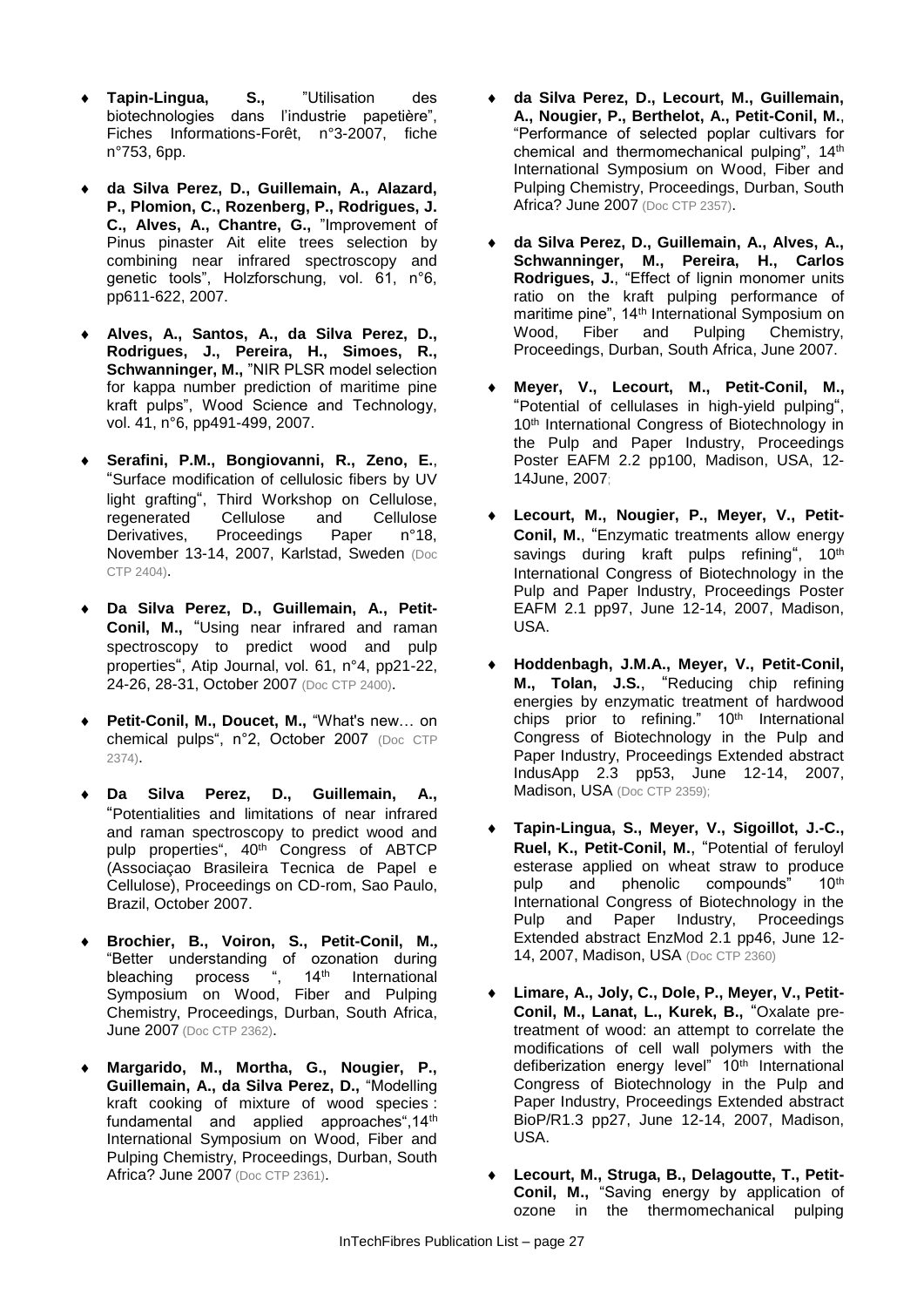process", Tappi International Mechanical Pulping Conference, Proceedings, Minneapolis, USA, 6-10 May 2007 (Doc CTP 2336).

- **Lecourt, M., Nougier, P. and Petit-Conil, M.,**  "Chip thickness may affect thermomechanical pulp production", Tappi International Mechanical Pulping Conference, Proceedings, Minneapolis, USA, 6-10 May 2007 (Doc CTP 2345).
- **Lecourt, M., Nougier, P., Petit-Conil, M., "Do separated production lines affect** production lines<br>ical pulping ?", thermomechanical pulping ?", Tappi International Mechanical Pulping Conference, ProceedingsMinneapolis, USA, 6-10 May 2007 (Doc CTP 2347).
- **Bertaud, F., Nisula, L., Craperi, D., Lenon, G., Holmbom, B., Curras-Lino, M., Radman, R., Keshavarz, T., Isam Nazer, A., Briandet, R. Ahotupa, M.,**, "Interest of recovering woodwastes from pulp mills for the extraction of high valuable bioactive wood extractives", COST E41 workshop, Proceedings (poster presentation), Rome, Italy, 7-8 May 2007.
- **Lecourt, M.,** "Impact of drying time and temperature on fibres and sheet properties", COST E54 Conference, Proceedings, Riga, Lettonia, 25-27 April 2007.
- **Deleuze, C., Bouvet, A., Lecourt, M., Ruiz, J.,**  "Diagnotic des données industrielles avec des outils statistiquers issus du Data Mining", Atip Journal, vol. 61, n°1, pp22-31, February-March 2007, (Doc CTP 2339).
- **Lepoitevin, C., Cancino, L., Bouffier, L., Eveno, E., Audigeos, D., Paiva, J., Garnier-Géré, P., Léger, V., Raffin, A., Herrera, R., Derory, J., da Silva Perez, D., Alazard, P., Harvengt, L., Plomion, L.,** "Linking gene polymorphism to wood property variation in maritime pine", 15<sup>th</sup> International Conference of the Plant Genome, Proceedings, San Diego, CA, USA, 13-18 January 2007.
- **Petit-Conil, M.,** "What's new… on high-yield pulps", n°25, January 2007 (Doc CTP 2324).

#### **2006**

- **De Morogues, F., Da Silva Perez, D. "**Biocarburants : enjeux et perspectives pour la filière bois.", Forêt Entreprise , 2006, n° 169, p. 55-58 et Le Bois International , n° 14, p. 11-14, 2006.
- **Da Silva Perez, D., Guillemain, A., Moreau, J., "**Caractérisation d'espèces résineuses et

feuillues pour la mise en pâte kraft.", Fiches Informations-Forêt, n°3, fiche n°735, 6pp, 2006.

- **Da Silva Perez, D., Nougier, P., Guillemain A., Chantre, G., Rozenberg, P. "**Improvement of pulp physical properties prediction by coupling NIRS and microdensitometry analysis of wood", European Seminar on Infrared Spectroscopy, Poster presentation, Abstracts Book, Lyon, 4-6 april 2006.
- **Da Silva Perez, D., Guillemain A., "**Effect of wood sampling technics on the performance of<br>NIRS calibrations for pulpwood NIRS calibrations for pulpwood<br>characterisation", European Seminar on European Seminar on Infrared Spectroscopy, Poster presentation, Abstracts Book, Lyon, 4-6 april 2006.
- **Da Silva Perez, D., Guillemain A., van Heiningen, A., "**How to estimate pulp yield in industrial conditions ?", Tappi Growing Yield from the Ground Up Symposium, Proceedings pp257-258, Atlanta, USA, 16-17 May 2006.
- **Lecourt, M., Bouvet, A., Deleuze-Brézins, C.,** "Modelling TMP fibre morphology and pulp properties from wood and forest data: the example of Norway spruce", New Zealand Journal of Forestry Science, vol. 36, n°2/3, pp435-451, 2006.
- **Hernadi, A. Lele, I., Rab, A., Vig, A. Lepenye, G Janowszky, J., Brochier, B.,** "New annual plant (industrial grass) as raw material for pulp and paper industry", EUCEPA supported international symposium, Challenges of pulp and papermaking technology, Proceedings Paper 8, Bratislava, Slovak Republic, 8-10 November 2006 (Doc CTP 2318).
- **Voiron, S., Lachenal, D.,** "Adsorption of lignin on the fibres during kraft cooking: impact on bleaching ability", 9<sup>th</sup> European Workshop on Lignocellulosics and Pulp, Advances in Chemistry and Processing of Lignocellulosics, Proceedings Poster Presentation pp568-571, Vienna, Austria, 27-30 August 2006 (Doc CTP 2300).
- **Bertaud, F., Craperi, D.,** "Multi-purpose applications of bioactive wood components from knots and barks: assessment of innovative exploitation of industrial wood pulping by-<br>products", 9<sup>th</sup> European Workshop on European Workshop on Lignocellulosics and Pulp, Advances in Chemistry and Processing of Lignocellulosics, Proceedings, Vienna, Austria, 27-30 August 2006 (Doc CTP 2340).
- **Da Silva Perez, D., Nougier, P., Guillemain, Chantre, G. Rodriguez, J.C., Petit-Conil, M.**, "How does wood variability impact kraft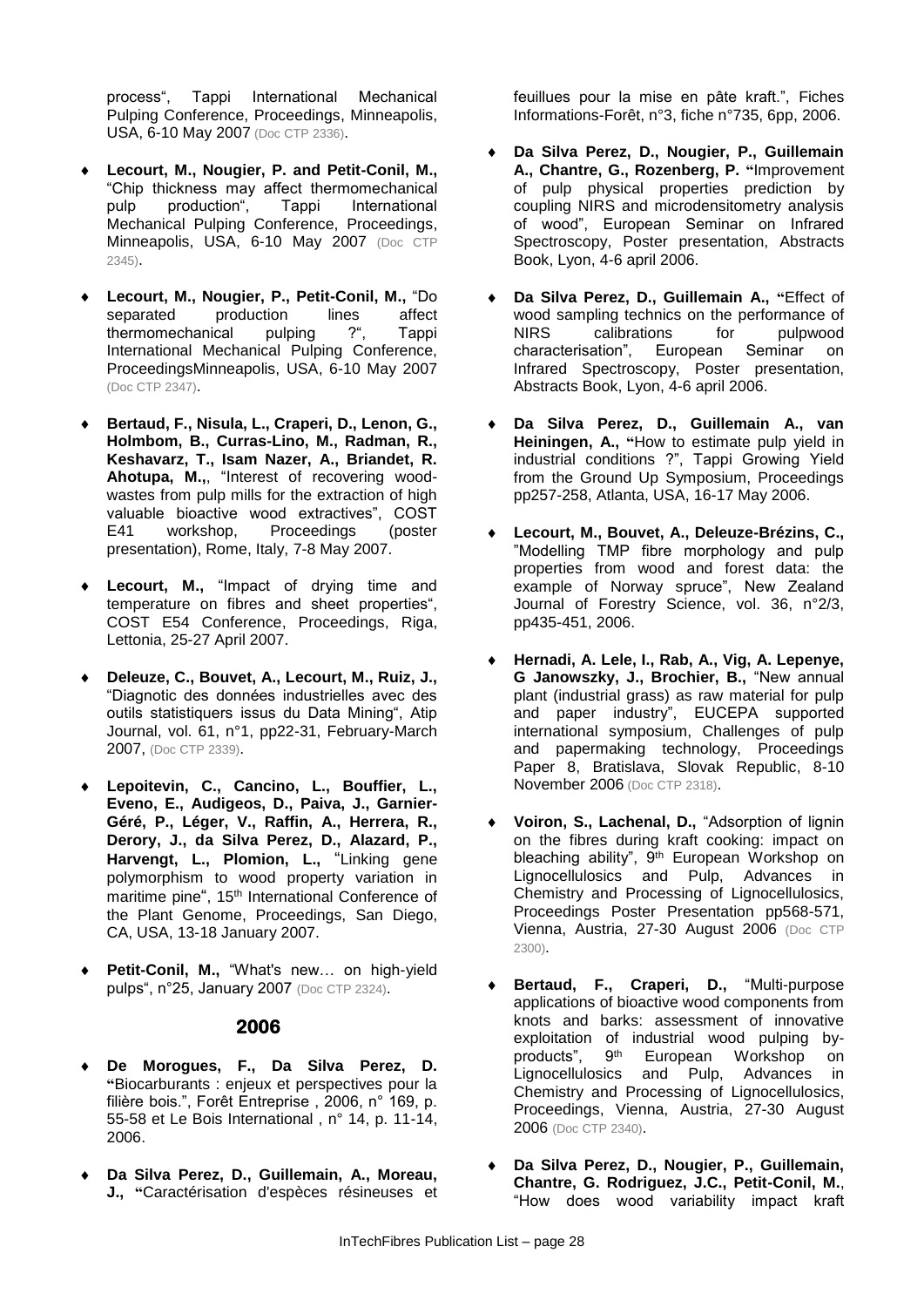pulping?", 9th European Workshop on Lignocellulosics and Pulp, Advances in Chemistry and Processing of Lignocellulosics, Proceedings Poster Presentations pp220-223, Vienna, Austria, 27-30 August 2006 (Doc CTP 2299).

- **Da Silva Perez, D., Guillemain, A., Harvengt, L., Plomion, C., Rodriguez, J.C., Chantre, G.**, "Improvement of wood elite trees selection by combining near infrared spectroscopy and genetic tools", 9<sup>th</sup> European Workshop on Lignocellulosics and Pulp, Advances in Chemistry and Processing of Lignocellulosics, Proceedings pp35-38 Vienna, Austria, 27-30 August 2006.
- **Muenster, H., Ferritsius, O., Lecourt, M., Petit-Conil, M.** "High temperature LC/MC refining offers TMP energy advantages", Pulp&Paper, vol. 79, n°7, pp44-49, July 2006 (Doc CTP 2296).
- **Tapin, S., Sigoillot, J.C., Asther, M., Petit-Conil, M.:** "Feruloyl esterase utilization for simultaneous processing of nonwood plants into phenolic compounds and pulp fibers, Journal of agricultural and food chemistry, vol. 54 n°10, pp3697-3703, 17 May 2006 (Doc CTP 2302).
- **Rodrigues, J., Alves, A., Pereira, H., Da Silva Perez, D., Chantre, G., Schwanninger M.,** "NIR PLSR results obtained by calibration with noisy, low-precision reference values : are the results acceptable", Holzforschung, vol. 60, pp402-408, 2006.
- **Lecourt, M., Petit-Conil, M., Nougier, P., "**Potential of various species to produce thermo mechanical pulp", ATIP, vol 60, n°2, pp20-25, June-July 2006 (Doc CTP n° 2296).
- **Petit-Conil, M.,** "Apport des biotechnologies enzymatiques en papeterie", ValoFibres<br>Réunion Plénière, Les Biotechnologies **Biotechnologies** appliquées aux fibres végétales, Compiègne, France, May 11, 2006 (Doc CTP 2271).
- **Brochier, B., Kuligowski, C., Voiron, S., Petit-Conil, M.,** "Overview of the use of ozone in the pulp and paper industry", Ozone : Science & Engineering / Ozone news, vol 34 n°6, pp21-28, December 2006 (Doc CTP 2254).
- **Girard, R. D., Hoddenbagh, J.M.A. and Petit-Conil, M.,** "Enzymatic treatment of hardwood chips reduces refining energy in mechanical pulping", PAPTAC Annual Meeting, Proceedings, Montreal, Canada, 6-10 February 2006 (Doc CTP 2218).
- **Da Silva Perez, D., Guillemain, A., Moreau, J.,** "Caractérisation du bois et des pâtes à papier par spectroscopie proche infrarouge", Fiches Informations-Forêt, n°4, fiche n°719, 6pp, 2005.
- **De Morogues, F., da Silva Perez, D.,**  Biocarburants : enjeux et perspectives pour la filière bois, Fiches Informations-Forêt, n°4, fiche n°721, 6pp ? 2005.
- **Lecourt, M.,** "How do fibres properties interact with pulp properties?", Cost E40 conference, Large diameter timber – problem or chance?, Biel, Switzerland, 5- 6December 2005.
- **Meyer, V.,** "Chemical staining and immunolabelling of xylans to visualize the ultrastructure of fibre wall", Second Workshop on Cellulose and Cellulose Derivatives, Karlstad, Sweden, 22-23November 2005.
- **Petit-Conil, M.,** "What's new… on high-yield pulps", n°24, November 2005 (Doc CTP 2212).
- **Chantre, G., da Silva Perez, D., Najar, M., Nougier, P.** "Managing the paper properties of the forest resources in the Landes de Gascogne (South West of France): validation of models and transfer of operational solutions for the maritime pine pulp mills", 5<sup>th</sup> worshop IUFRO 5.01.04 "Connection between forest resources and wood quality: modelling approaches and simulation software", Auckland, New Zealand, 20-27 November 2005.
- **Lecourt, M., Deleuze-Brezins, C., Bouvet A.,** "Modelling TMP fibre morphology and pulp properties from wood and forest data: the example of Norway spruce", 5<sup>th</sup> worshop IUFRO 5.01.04 "Connection between forest resources and wood quality: modelling approaches and simulation software", Auckland, New Zealand, 20-27November 2005.
- **Leroy, N.,** "Blanchiment des pâtes à papier", Fiches Informations-Forêt, n°2-2005, fiche n°711, 6pp, 2005.
- **Petit-Conil, M., Hoddenbagh, J.M.A., and Tolan, J.,** "Method for mechanical pulp production", Patent application PCT WO 2005/106110 A1, International Application Number PCT/CA2005/000674, International Publication Date: 10 November 2005.
- **Lecourt, M., Nougier, P.,** "L'analyse morphologique des fibres", Informations-Forêt, n°1-2005, Fiche n°704, pp6.
- **Petit-Conil, M.,** "Saving energy by application of an ozone treatment in the mechanical pulping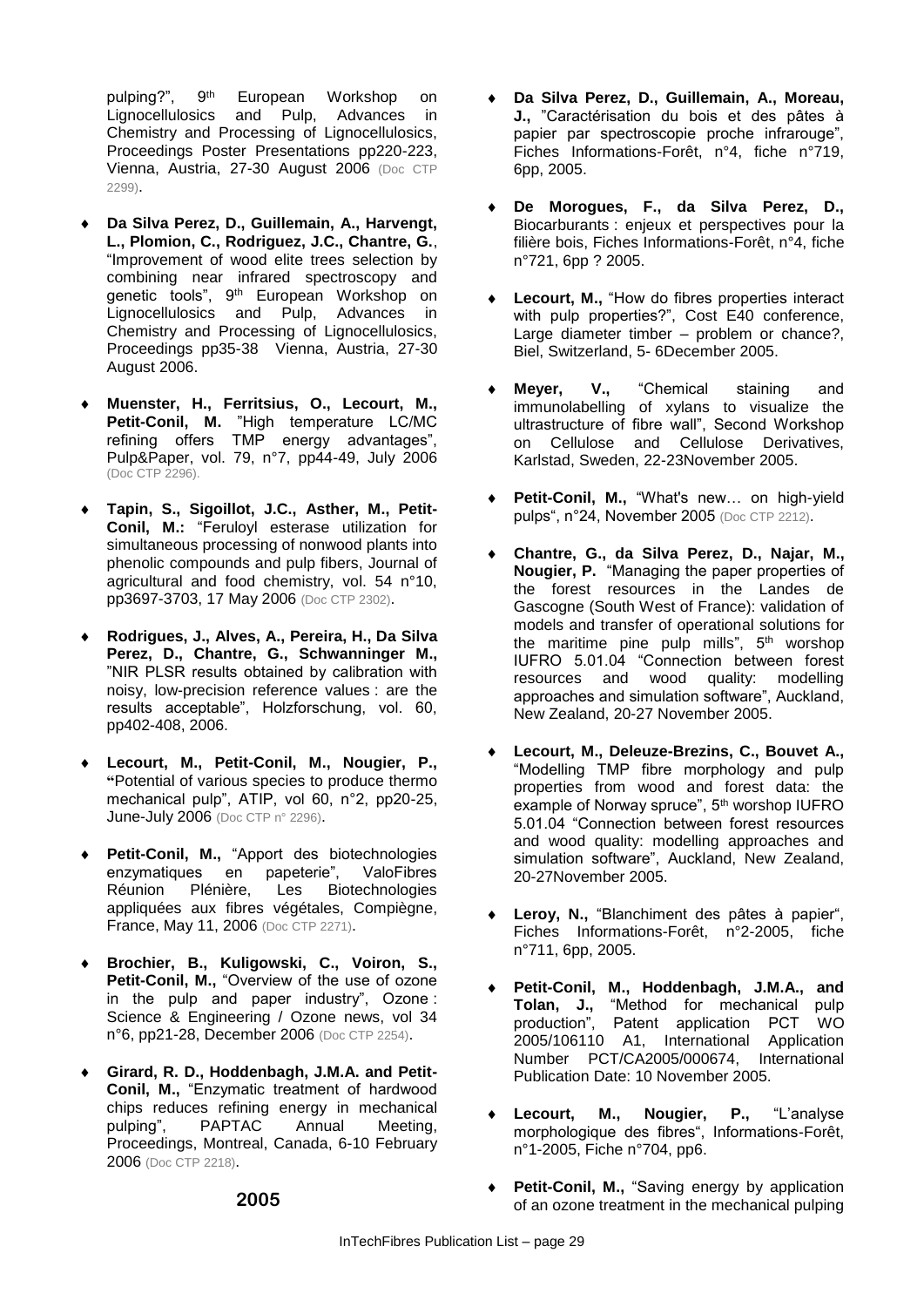process", EFPGDays 2005 Last developments in pulp bleaching – Ozone bleaching – Chemical modification of fibers, Proceedings Paper 9, 13pp, Grenoble, France, 11-12 October 2005 (Doc CTP 2233).

- **Lachenal, D., Chirat, C., Benattar N., Hamzeh, Y., Marlin, N., Michaud, C., Brochier, B.,** "Reasons for bleachability problems and ways to resolve them",. EFPGDays 2005 Last developments in pulp bleaching – Ozone bleaching – Chemical modification of fibers, Proceedings Paper, Grenoble, France, 11-12 October 2005 (Doc CTP 2234).
- **Meyer, V., Ruel, K., Kurek, B. and Petit-Conil, M.,** "Oxalate: a microbial metabolite of interest for the pulping industry", ATIP vol.59 n°4, pp2- 7, October 2005 (Doc CTP 2219).
- **Kuligowski, C., Brochier, B., Petit-Conil, M., Housen, I.,** "Development and optimization of biotechnology use in the manufacture of bleached chemical pulps", TAPPI Engeering, Pulping and Environmental Conference, Proceeedings pp, Philadelphia, USA, 28-31 August 2005 (Doc CTP 2231)
- **Brochier, B., Kuligowski, C. and Petit-Conil, M.,** "Overview of the use of ozone in the pulp and paper industry", IOA3G International conference, proceedings, Strasbourg, France, 22-25August 2005 (Doc CTP 2232).
- **Voiron, S., Kuligowski, C., Berthomé, G. and Lachenal, D.**, "Impact of chromophores in chemical pulps on bleachability", 2005 International Pulp Bleaching Conference, Proceedings pp 288-291, Stockholm, Sweden, 14-16 June 2005 (Doc CTP 2183).
- **Kuligowski, C., Brochier, B. and Petit-Conil, M.**, "New ways to use ozone in bleaching sequences : ozonated water as last bleaching stage", 2005 International Pulp Bleaching Conference, Proceedings pp 284-287, Stockholm, Sweden, 14-16 June 2005, (Doc CTP 2182).
- **Lachenal, D., Chirat, C., Benattar N., Hamzeh, Y., Marlin, N., Michaud, C., Brochier, B.,** "Influence of pulp colour on bleachability. Ways to improve the bleaching response of alkaline pulp", 2005 International Pulp Bleaching Conference, Proceedings pp181-187, June 14-16, 2005, Stockholm, Sweden et ATIP vol.59 n°3, pp6-11, August-September 2005 (Doc CTP 2214).
- **Struga, B., Delagoutte, T. and Petit-Conil, M.,**  "Dissolved air flotation as a way to remove

colloidal wood resin in mechanical pulps mill<br>process water". International Mechanical process water", International Mechanical<br>Pulping Conference, Proceedings, Oslo, Proceedings, Oslo, Norway, 7-9 June 200 (Doc CTP 2191).

- **Fabry, B., Lecourt, M. and Petit-Conil, M.,**  "Influence of F3 chip fraction on TMP process and pulp quality" , International Mechanical Pulping Conference, Proceedings pp278-283, Oslo, Norway, 7-9June 2005 (Doc CTP 2192).
- **Petit-Conil, M., Hoddembagh, J.M.A., Meyer, V. and Tolan, J.,** "Can enzymes really be used to reduce chip refining energies? A study of xylanase pre-treatment of hardwood chips", International Mechanical Pulping Conference, Proceedings pp233-239, Oslo, Norway, 7-9 **June 2005** (Doc CTP 2193).
- **Muenster, H., Ferritsius, O., Lecourt, M. and Petit-Conil, M.,** "Energy savings in TMP by high temperature LC/MC refining", International Mechanical Pulping Conference, Proceedings pp219-223, Oslo, Norway, 7-9 June 2005 (Doc CTP 2194).
- **Meyer, V., Ruel, K., Kurek, B. and Petit-Conil, M.,** "Oxalate pretreatment of poplar and spruce chips before mechanical pulping: energy savings related to biochemical and ultrastructural modifications", International Mechanical Pulping Conference, Proceedings pp102-106, Oslo, Norway, 7-9 June 2005 (Doc CTP 2195).
- **Da Silva Perez, D. , Chantre, G., Rodrigues, J.C., Plomion C., Robin, E.,** "Wood chemical composition and kraft pulping performance of native maritime pine from different origins", 13<sup>th</sup> International Symposium on Wood fibres and Pulping Chemistry, Proceedings vol. 3, Paper 15, pp93-99, Auckland, New Zealand, 16-19 May 2005.
- **Tapin, S.,Sigoillot, J.C., Asther, M., Petit-Conil, M.,** "Valorisation of wheat and flax straws by the production of chemical pulp fibres and phenolic compounds", 13<sup>th</sup> International Symposium on Wood fibres and Pulping Chemistry, Proceedings vol. 3 pp391-395, Auckland, New Zealand, 16-19 May 2005 (Doc CTP 2188).
- **Voiron, S., Kuligowski, C. and Lachenal. D.,**  "Towards a better understanding of bleachability problems: impact of the chromophores in chemical pulps", 13<sup>th</sup> International Symposium on Wood fibre and Pulping Chemistry, Proceeding vol.3, Auckland, New Zealand, 16-19 May 2005 (Doc CTP n°2176).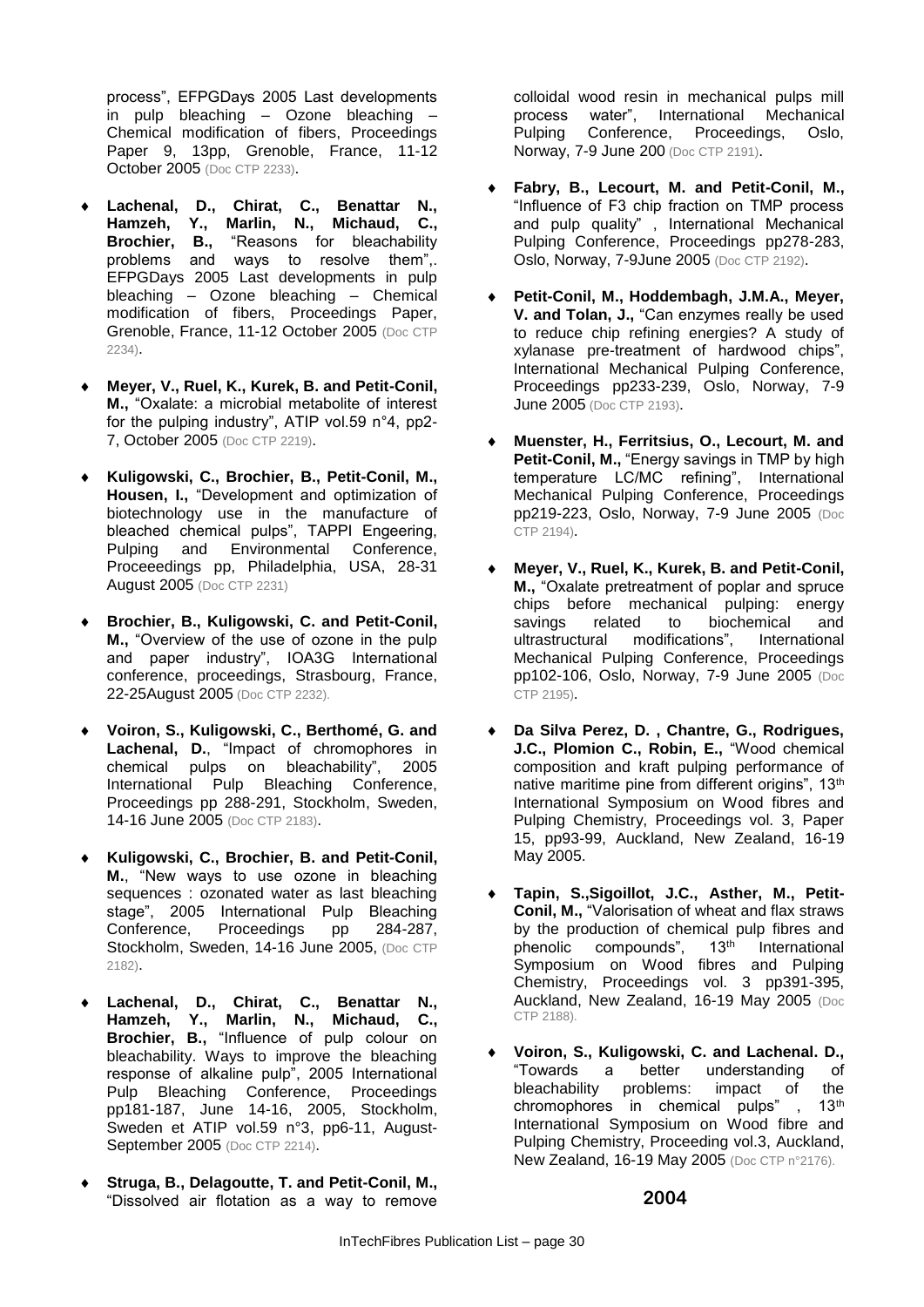- **Lecourt, M.,** "La mise en pâte mécanique", Fiches Informations-Forêt, n°2-2004, Fiche n°688, pp6, 2004.
- **Brochier, B., Laurent, A. and Petit-Conil, M.,** "Bleaching of green jute chemical pulps based on biotechnological treatments" 2<sup>nd</sup> International dissemination workshop of finding of the project "biotechnological application on enzymes for making paper and pulp from green<br>jute/kenaf",- Hyderabad, India, 18-19 Hyderabad, November 2004 (Doc CTP 2171).
- **Chantre, G., Da Silva Perez, D., Najar, M., Nougier, P.**, Wood supply strategies to enhance the maritime pine Kraft pulp quality. TAPPI Fall conference, Atlanta, USA, 31 October – 3 November 2004.
- **Meyer, V., Ruel, K., Gaudard, F., Valtat, G., Petit-Conil, M. and Kurek, B.,** "Oxalic acid : a microbial metabolite of interest for the pulping industry", Académie des Sciences – Paris, Comptes Rendus Biologies, tome 327, fascicule 9-10, pp 917-925, Septembre-Octobre 2004 (Doc CTP 2170).
- **Meyer, V., Ruel, K., Petit-Conil, M., Valtat, G. and Kurek, B.,** "Modification of the cell wall structure by oxalate associated with energy savings during mechanical pulping", 9<sup>th</sup> International Conference on Biotechnology in the pulp and paper industry, Durban, South Africa, Book of abstracts, O13.1 pp95-96, 10-14 October 2004 (Doc CTP 2156).
- **Benattar, N., Chirat, C., Lachenal, D., Achren, S., Brochier, B. and Kuligowski, C.,** "Study of the bleaching ability of the pulps produced by the "I.D.E." sulphur-free cooking process" Paperi ja Puu - Paper and Timber, Vol.86, N°6, pp 441-444, October 2004 (Doc CTP 2152).
- **Huber, P., Carré, B., Petit-Conil, M., Fabry, B. and Bhattacharjee, S.,** "Effect of the deinking process on physical properties of wood-free<br>secondary fibres" PAPTAC/TAPPI 7th secondary fibres" PAPTAC/TAPPI, Research Forum on Recycling, Quebec, Canada, 27-29 September 2004 (Doc CTP 2144).
- **Jouanin, L., Goujon, T., Sibout, R., Pollet, B., Mila, I., Leplé, J.C., Pilate, G., Petit-Conil, M., Ralph J., Lapierre, C.**, "Comparison of the consequences on lignin content and structure of COMT and CAD downregulation in poplar and *Arabidopsis thaliana*", Plantation Forest Biotechnology for the 21st century, pp219-229, Christian Walter and Mike Carson Editors, Research Signpost, Kerela, India, 2004 (Doc CTP 2124).
- **Passas, R., Lecourt, M., Nougier, P., Minko, W., Khelifi, B.**, "Influence of repulping on morphological properties of pulps", ATIP, vol. 58 n°4, pp6-13, August-September 2004 and La Papeterie, n°263, Suppl. Revue ATIP, pp6-13, August-September 2004.
- **Benattar, N., Brochier, B. and Lachenal, D.,** "Influence of quinone groups in sulphur-free pulp on their bleaching ability" – Poster presented at EWLP- European Workshop on Lignocellulosics and Pulps, Riga, 22-25 August 2004 (Doc CTP 2153).
- **Kuligowski, C., Brochier, B., Petit-Conil, M.,**  "New ways to use ozone in bleaching sequences: use of ozonated water at a last bleaching stage", EWLP- European Workshop on Lignocellulosics and Pulps, Riga, Latvia, 22- 25 August 2004 (Doc CTP 2148).
- **Voiron, S., Kuligowski, C., Berthomé, G., Lachenal, D.,** "Origin of chromophores leading to pulp bleachability problems", EWLP-European Workshop on Lignocellulosics and Pulps, Riga, 22-25 August 2004 (Doc CTP 2145).
- **Petit-Conil, M.,** "What's new… on high-yield pulps", n°23, July 2004 (Doc CTP 2116).
- **Petit-Conil, M.**, "Efficient silicate-free hydrogen peroxide bleaching of mechanical pulps", ATIP, Vol. 58, n°5, pp22-31, October 2004, (Doc CTP 2113)
- **Dahl, O., Brochier, B., Niinimäki, J. and Sillanpää, M.,** "Reducing chloride ions formation in the first D stage of ECF bleaching" Pulpaper 2004 conference, Helsinki, Finland, 1- 3 June 2004 (Doc CTP 2121).
- **Chirat, C., Nyangiro, D., Lachenal, D. and Struga, B.:** "Use of ozone to increase kraft pulp yield" EFPG Days, Grenoble, France, 27-28 April 2004 (Doc CTP 2123).
- **Julien Saint Amand, F, Perrin, B., Ottenio, P.**, "Optimisation of chemical pulp fractionation and use of softwood fibres as reinforcement pulp", Journée ATIP "Préparation des mélanges de pâtes et optimisation du raffinage: facteurs clés pour la productivité et la qualité", Grenoble, 29 Avril 2004.
- **Hernadi, A., Lele, I., Brochier, B.,**  "Comparison of the different bleaching sequences in case of straw pulp bleaching", Papiripar, vol. 48, n°2, pp60-65, March-April 2004 (Doc CTP 2112).
- **Kuligowski, C., Brochier, B., Garnier, N., Mary, G.,** "New ways to use ozone in bleaching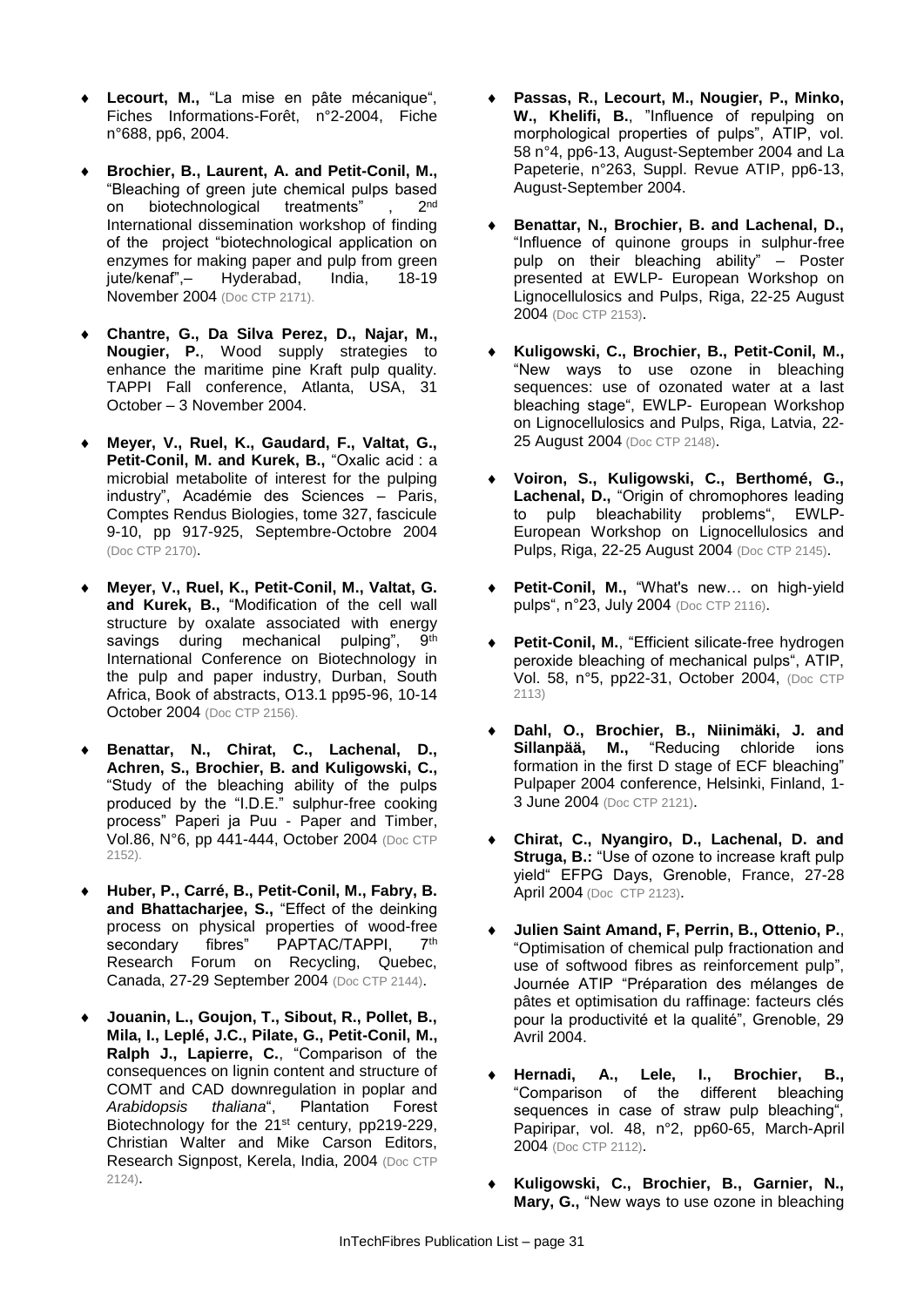sequences of chemical pulps: use of ozonated water at a last bleaching stage", IOA-EA<sub>3</sub>G International Conference, Barcelona, Spain, 10- 12 March 2004 (Doc CTP 2103).

 **Da Silva Perez, D., Chantre, G.,** "Evolution de la qualité papetière des chablis feuillus", Fiches Informations-Forêt, n°1-2004, Fiche n°683, 6pp, 2004.

#### **2003**

- **Lecourt, M., Pizzi, A., Humphrey, P.,** "Comparison of TMA and ABES as forecasting systems of wood bonding effectiveness", Holzforschung, vol. 61, pp75-76, 2003.
- **Huber, P., Martinez, M.,** "An estimate of the lever of fibre crowding for polydisperse suspensions", Appita Journal, vol. 56, n°6, pp445-448, November 2003 (Doc CTP 2101).
- **Baptista, C., Duarte, A.P., Simoes, R., Chirat, C., Matéo, C. and Brochier, B.,** "Behaviour of pinus pinaster in ECF and TCF Bleaching sequences – pilots trials". 28<sup>th</sup> EUCEPA Conference, Lisboa, Portugal, 2-4 April 2003 (Doc CTP 2120).
- **Brochier, B., Laurent, A., Petit-Conil, M.,**  "Making pulp and paper from whole jute using chemical and biochemical processes", Cost E23 workshop Biotechnology for a sustainable pulp nd paper industry, Viterbo, Italy, Proceedings pp15-27, November 10-12, 2003 (Doc CTP 2100).
- **Da Silva Perez, D., Médina, S., Fauchon, T., Lecourt, M., Deleuze-Brézins, C., "**Kraft cooking behaviour of wood species in mixture" 4 th Biennial Johan Gullischen Colloquium, Espoo, Finlande, September 2003.
- **Baucher, M., Halpin, C., Petit-Conil, M., Boerjan, W.,** "Lignin: genetic engineering and impact on pulping", Critical Reviews in Biochemistry and Molecular Biology, 38: 305- 350, 2003 (Doc CTP 2099).
- **Petit-Conil, M.,** "What's new… on high-yield pulps", n°22, July 2003 (Doc CTP 2095).
- **Da Silva Perez, D., Guillemain, A., Bouvet, A., Rodrigues, J.C., Chantre, G.,** "Near Infrared spectroscopy as a tool for the study of genetic determinism in maritime pine (*Pinus*  pinaster Ait)", 12<sup>th</sup> International Symposium on Wood and Pulping Chemistry, Madison, USA, June 2003.
- **Lecourt, M., Deleuze-Brezins, C., Fauchon, T., Themelin, A., Lindqvist S.O., Grahn, T., Wilhelmsson L., Arlinger J.,** "Modeling TMP fibre morphology and pulp properties from wood and forest data: the example of Norway spruce

significant", International Mechanical Pulping<br>Conference. Québec City. Canada. Conference, Québec City, Proceedings pp67-74, 2-5 June 2003.

- **Julien Saint Amand, F., Perrin, B.,**  "Characterisation and simulation of fibre separation in screens and cleaners", International Mechanical Pulping Conference, Québec City, Canada, Proceedings, 2-5 June 2003 (Doc CTP 2086).
- **Eymin Petot Tourtollet, G., Cottin, F., Cochaux, A., Petit-Conil, M.**, "The use of MorFi analyser to characterise mechanical<br>pulps", International Mechanical Pulping pulps", International Mechanical Conference, Québec City, Canada, Proceedings pp225-232, 2-5 June 2003 (Doc CTP 2085).
- **Fabry, B., Petit-Conil, M.,** "Comparison between Douglas fir and spruce TMP in pilot scale: is it possible to reach similar properties?", International Mechanical Pulping Conference, Québec City, Canada, Proceedings pp197-204, 2-5 June 2003 (Doc CTP n°2083).
- **Petit-Conil, M., Laurent, A.**, "Bleaching behaviour of softwood TMP, PGW or CTMP fibre fractions", International Mechanical Pulping Conference, Québec City, Canada, Proceedings pp105-114, 2-5 June 2003 (Doc CTP 2082).
- **Lecourt, M., Fauchon, T., Deleuze-Brezins, C., Themelin, A., Wilhelmsson, L., Arlinger, J., Lunqvist, S.O., Hedenberg, Ö.,** "Modeling mechanical pulp properties from wood fiber and forest data", 2nd Forest Engineering Conference, Växjö, Sweden, 12-15 May 2003.
- **Petit-Conil, M.**, "Use of ozone in mechanical pulping processes", Atip Journal vol 57 n°2, pp17-26, May-June 2003 (Doc CTP 2081).
- **da Silva Perez, D., Themelin, A., Alazar, P., Berthelot, A.,** "Genetic determinism of pulp and paper properties. Examples of maritime pine and poplar programs", EFPG Days, Proceedings Paper 7, Grenoble, France, 8-9 April 2003.
- **Lecourt, M., da Silva Perez, D., Deleuze-Brezins, C.** : "Effect of wood species mixtures on kraft pulping", EFPG Days, Proceedings Paper 6, , Grenoble, France, 8-9 April 2003.
- Petit-Conil, M., "Analysis of fibres for a better understanding of the impact of mechanical pulping processes", EFPG Days, Proceedings Paper 4, Grenoble, France, 8-9 April 2003.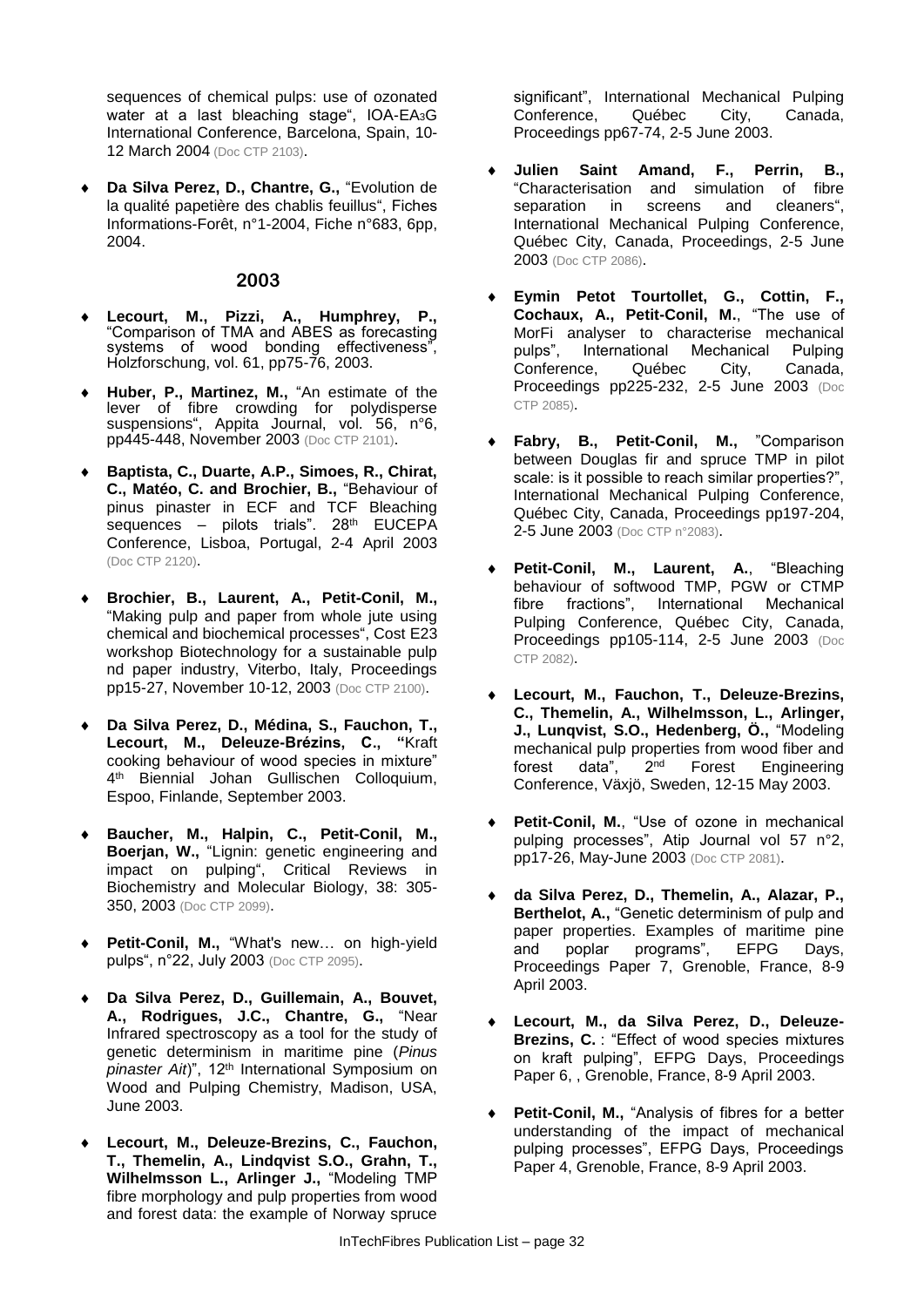- **Moreau, J., Nougier, P., Da Silva Perez, D., Chantre, G.,** "Conservation of maritime pine windthrows in south west of France", 28th EUCEPA Conference, , Lisboa, Portugal, 2-4 April 2003.
- **Matéo, C., Rousseau, C., Chirat, C.,**  Lachenal, D., "Influence of precipitated lignin<br>on pulp bleachability", 28<sup>th</sup> EUCEPA on pulp bleachability", Conference, Lisboa, Portugal, 2003 (Doc CTP 2080).

#### **2002**

- **Petit-Conil, M., Bertaud, F., van Beek, T., Tienvieri, T., Lenon, G.,** "Fungal treatment of spruce wood for pitch control during mechanical pulping", Cost E23 Workshop Biotechnology for<br>
improving pulp & paper processing, improving pulp & paper processing, Proceedings Session 4, paper 16, 11p, Grenoble, November 28-29 2002 (Doc CTP 2072).
- **Fabry, B., Petit-Conil, M.,** "Treatment to be needed for using Douglas fir in the production of mechanical pulps", Cost E23 Workshop Biotechnology for improving pulp & paper processing, Proceedings Poster Presentations, Grenoble, November 28-29 2002, (Doc CTP 2071).
- **De la Macorra, C., Villar, J.C., Petit-Conil, M.,** "Comparacion de pastas « APRM » de *E. globulus* y *P. radiata"*, 35° Iberoamerican congress on pulp and paper research, CIADICYP 2002, Campinas, Sao Paulo, Brasil, 10-12 October 2002 (Doc CTP 2079).
- **O'Connell, A., Holt, K., Piquemal, J., Grima-Pettenati, J., Boudet, A., Pollet, B., Lapierre, C., Petit-Conil, M., Schuch, W., Halpin, C.,** "Improved paper pulp from plants with suppressed cinnamoyl-CoA reductase or cinnamyl alcohol dehydrogenase", Transgenic Research, vol 11, n°5, pp495-503, October 2002 (Doc CTP 2076).
- **Bertaud, F., Lenon, G., Deschamps, C., Prasse, S.,** "Fungal treatment of spruce wood for pitch control during TMP process: other advantage as detoxification of process<br>effluents".  $7<sup>th</sup>$  European Workshop on effluents", 7<sup>th</sup> European Workshop on Lignocellulosics and Pulp, Proceedings, 4pp, Turku, Finland, 26-29 August 2002 (Doc CTP 2326).
- **Boerjan, W., Meyermans, H., Cuiying, C., Baucher, M., Van Doorsselaere, J., Morreel, K., Messens, E., Lapierre, C., Pollet, B., Jouanin, L., Leplé, J.-C., Ralph, J., Marita, J., Guiney, E., Schuch, W., Petit-Conil, M., Pilate, G.,** "Lignin biosynthesis in poplar : genetic engineering and effects on kraft

pulping", Molecular Breeding of Woody Plants, n°18, pp187-194, 2001 (Doc CTP 2053).

- **Petit-Conil, M.**, "What's new… on high-yield pulps", n°21, July 2002 (Doc CTP 2058).
- **Pilate, G., Guiney, E., Holt, K., Petit-Conil, M., Lapierre, C., Leplé, J.C., Pollet, B., Mila, I., Webster, E. A., Marstorp, H. G., Hopkins, D. W., Jouanin, L., Boerjan, W., Schuch, W., Cornu, D., Halpin, C.**, "Field and pulping performances of transgenic trees with altered lignification", Nature Biotechnology, volume 20, pp607-612, June 2002 (Doc CTP 2054).
- **Chantre, G., Rozenberg, P., Baonza, V., Macchioni, N., Le Turcq, A., Rueff, M., Petit-Conil, M., Heois, B.,** "Genetic selection within Douglas fir (*Pseudotsuga menziesii*) in Europe for papermaking uses", Annals of Forest Science, 59: 583-593, 2002 (Doc CTP 2074).
- **Herpoël, I., Jeller, H., Fang, G., Petit-Conil, M., Bourbonnais, R., Robert, J.-L., Asther, M., Sigoillot, J-C.,** "Efficient enzymatic delignification of wheat straw pulp by a<br>sequential xylanase-laccase mediator xylanase-laccase mediator treatment", Journal of Pulp and Paper Science, 28 (3): 67-70, March 2002.
- **Chantre, G., Da Silva Perez, D.,** "Variabilité naturelle des fibres du pin maritime et conséquences industrielles'', De la forêt cultivée à l'industrie de demain - Pin maritime : De la fibre aux matériaux. VIème Colloque ARBORA ; Bordeaux, France, Mars 2002.
- **Pot, D.G., Chantre, G, Raffin, A., Rodrigues, J.C., Da Silva Perez, D., Plomion, C., Rozenberg, P.,** "Perspectives d'amélioration génétique de la qualité du bois du pin maritime'', De la forêt cultivée à l'industrie de demain - Pin maritime : De la fibre aux matériaux. VIème Colloque ARBORA*,* Bordeaux, France, Mars 2002.
- **Mateo, C., Cardona-Barrau, D., Chirat, C., and Lachenal, D.,** "Use of EPR spectroscopy in pulp analysis", ATIP, Vol. 56, n°1, pp 26-29, 2002 (Doc CTP 2010).
- **Chirat, C., Mateo, C., Furstoss, H., Jeunet, A., and Lachenal, D.,** "Formation of chromophores from carbohydrates during pulping and their impact on bleaching", Pulp and Paper Canada, vol. 103, n°2, pp28-30, 2002 (Doc CTP 1985).

#### **2001**

 **Mateo, C., Cardona-Barrau, D., Chirat, C., Jeunet, A., Lachenal, D.,** "EPR Spectroscopy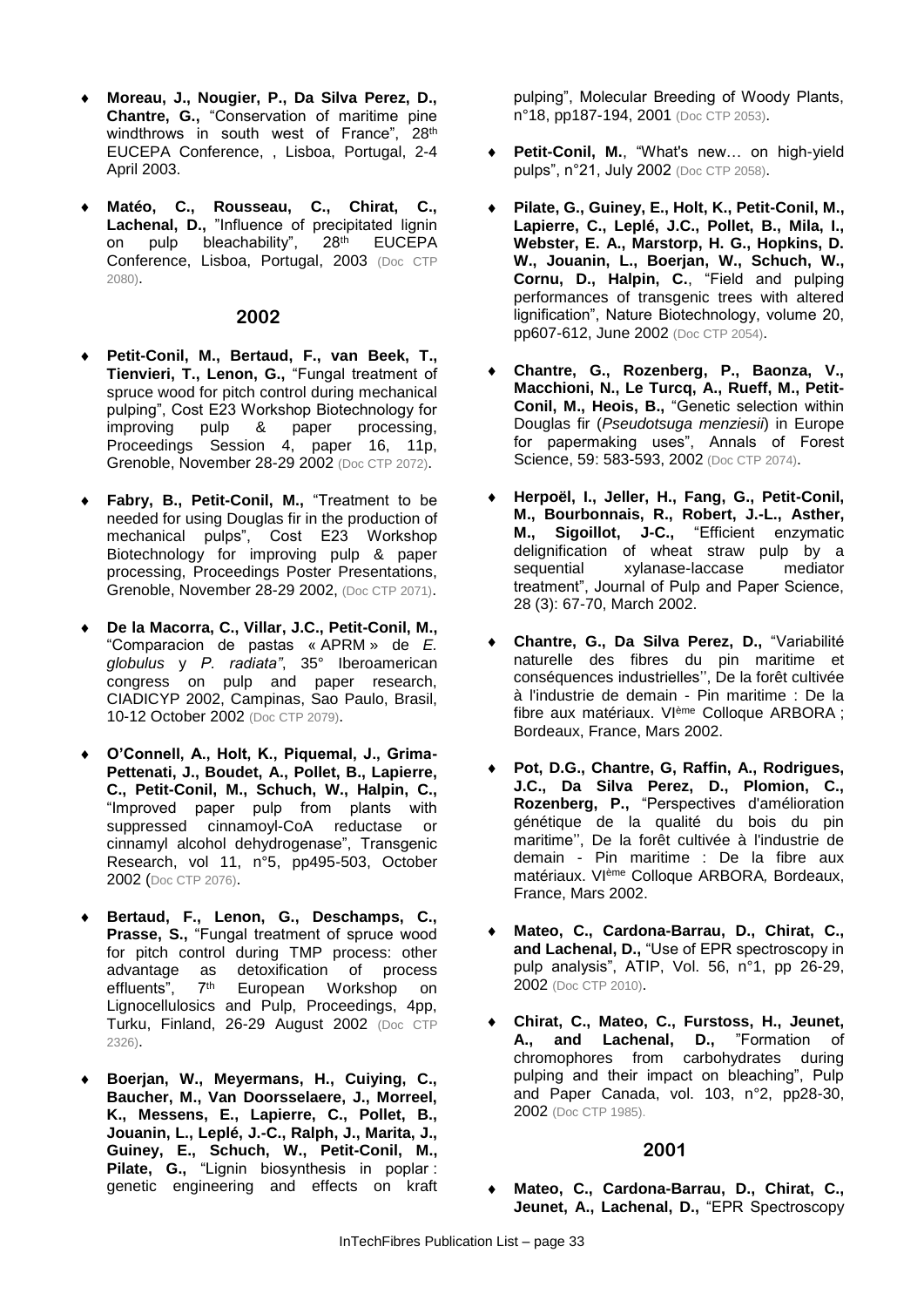used for lignocellulosics products<br>characterization". Grenoble Workshop on Grenoble Workshop on Advanced Methods for Lignocellulosics and Paper Products Characterization 2001, Grenoble, Proceedings p 63. (Doc CTP 2010).

- **Mateo, C., Aït-Ouaret, R., Chirat, C., Jeunet, A., Lachenal, D.,** "Nature and removal of the last colored chromophores in kraft pulps", 11<sup>th</sup> International Symposium on Wood and Pulp Chemistry 2001, Proceedings Vol. III, p 453 Nice, France, 11-14 June 2001 (Doc CTP 2009).
- **Mateo, C., Aït-Ouaret, R., Chirat, C., Jeunet, A., Lachenal, D.,** "Nature and removal of the last colored chromophores in kraft pulps", Nordic Pulp and Paper Research Journal, vol.16, n°4, pp 385-388, 2001.( Doc CTP 2039)
- **Lachenal, D., Chirat, C., Mateo, C.,** "Novel bleaching technologies. Getting the best from current bleaching chemicals", 17<sup>th</sup> Brazilian Symposium on the Chemistry of Lignin and Wood Components, Brazil, 2001 (Doc CTP 2044).
- **Sigoillot, J.C., Petit-Conil, M., Herpoël, I., Joseleau, J.P., Ruel, K., Kurek, B., de Choudens, C., Asther, M.,** "Energy saving with fungal enzymatic treatment of industrial poplar alkaline peroxide pulps", Enzyme and Microbial Technology, vol.29, pp160-165, 2001 (Doc CTP 2043).
- **Lado, E., Turtureanu, C., Petit-Conil, M.,** "The effect of beating on the characteristics of chemical pulp fibres", Cost E11 Final workshop, Espoo, Finland, Poster Presentations, 4-5 October 2001.
- **Petit-Conil, M., Brochier, B., Labalette, F., Combette, P.,** "Potential of wheat straw to produce chemimechanical pulps suited for corrugating papers manufacture", 2001 Tappi Pulping Conference, Proceedings session 28, Paper 28-1, 11p, Seattle, 4-7 November 2001, (Doc CTP 2022).
- **Thieule, J.M., Guillemain, A., Rodrigues, J.C., Lloyd Jones, G., Cahalan, C., Chantre, G.**, ''Application of NIRS to the prediction and the analysis of chemical wood components and paper properties'', International Symposium on Wood and Pulping Chemistry, Proceedings Oral Presentations, volume III : Poster Presentations Nice, France, 11-14 June 2001, & ATIP. 559- 562, 2001.
- **Jouanin, L., Goujon, T., Sibout, R., Pollet, B., Mila, I., Maba, B., Ralph, J., Petit-Conil, M.,**  Lapierre, C., "Tuning lignin structure through genetically silencing, restoring or increasing caffeic acid o-methyltransferase activity:

evaluation with poplar and *Arabidposis thaliana* models", 11<sup>th</sup> International Symposium on Wood and Pulping Chemistry, Proceedings Oral Presentations, volume I, pp25-28, Nice, France, 11-14 June 2001 (Doc CTP 1995).

- **Montiel-Delgado, M-D., Ruel, K., Petit-Conil, M., Joseleau, J-P.,** "Immunological probes for the characterization of lignin sub-units in lignocellulosic materials, Grenoble Worhshop on advanced methods for lignocellulosics and paper products characterization", Post-Symposium of the 11<sup>th</sup> International Symposium on Wood and Pulping Chemistry, Grenoble,<br>Post Symposium, Proceedings Poster Post Symposium, Proceedings Poster Presentations pp175-177, Nice, France, 18-19 June 2001 (Doc CTP 2007).
- **Pinson, V., Petit-Conil, M., Kurek, B., Ruel, K., Valtat, G.,** "Pretreatment of poplar chips by MnO2/oxalate complex before mechanical pulping: impact on energy consumption and cell wall components content and structure", 11<sup>th</sup> International Symposium on Wood and Pulping Chemistry, Proceedings volume II, Poster Presentations pp231-234, Nice, France, 11-14 **June 2001** (Doc CTP 2006).
- **Julien Saint Amand, F., Perrin, B.,**  "Fundamental aspects of mechanical pulp screening", 22<sup>nd</sup> International Mechanical Pulping Conference, Helsinki, Finland, 4-8 June 2001 (Doc CTP 2005).
- **Petit-Conil, M.**, What's new… on high-yield pulps, n°20, 2001 (Doc CTP 2001).
- **Herpoël, I., Heinz, J., Fang, G., Petit-Conil, M., Bourbonnais, R., Robert, J.L., Asther, M., Sigoillot, J.C.,** "Efficient enzymatic delignification of wheat straw pulp by a sequential xylanase-laccase treatment", Journal of Pulp and Paper Science, vol 28, n°3, pp67- 71, March 2002 (Doc CTP 2045).
- **Julien Saint Amand, F., Perrin, B.:**  "Fundamental aspects of mechanical pulp screening", 22<sup>nd</sup> International Mechanical Pulping Conference, Paper 1, Session 4, Helsinki, June 4-8, 2001 (Doc CTP 2005).
- **Fauchon, T., Dahlqvist, G., Mraz, P., Cleuet ,J.C., Chantre, G.**, "A new TRMP pilot unit to assess cause and effect relationships between wood and fibre properties and mechanical pulp quality", 22nd International Mechanical Pulping Conference, Proceedings volumes 1, 2, 2B : 133-141, Helsinki, Finland, 4-8 June 2001.
- **Petit-Conil, M., Cleuet, J.C., Fournier, R.**, "Plug screw feeder or directional plates to improve RMP and TMP quality?", 22<sup>nd</sup> International Mechanical Pulping Conference, ,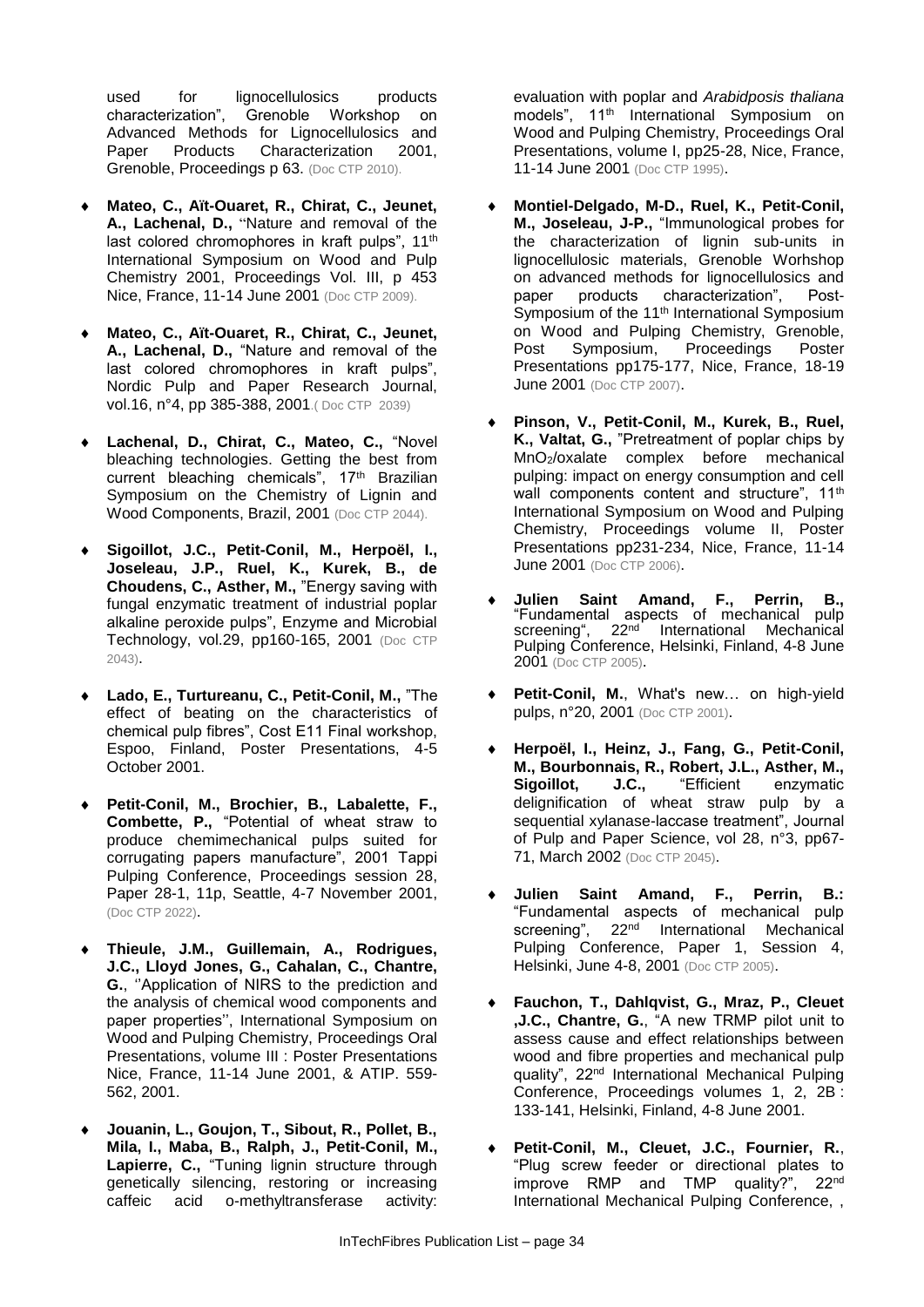Proceedings, volume 1 pp175-184, Helsinki, Finland, 4-8 June 2001 (Doc CTP 1994).

- **Kurek, K., Gaudard, F., Cathala, B., Durot, N., Meyer-Pinson, V., Lequart, C., Lapierre, C., Pollet, B., Ruel, K., Valtat, G., Petit-Conil, M., Monties, B.,** "Cell wall and fiber modification by oxalic acid: a biochemical and ultrastructural study", 8<sup>th</sup> International Conference on Biotechnology in the Pulp and Paper Industry, Proceedings, Helsinki, Finland, 4-8 June 2001 (Doc CTP 1993).
- **Petit-Conil, M., Semar, S., Niku-Paavola, M.- L., Sigoillot, J.-C., Asther, M., Anke, H., Viikari, L.,** "Potential of laccases in softwoodhardwood high-yield pulping and bleaching", 8th International Conference on Biotechnology in the Pulp and Paper Industry, Progress in Biotechnology volume 21 pp193-201, edited by Elsevier, Helsinki, Finland, 4-8 June 2001 (Doc CTP 1992).
- **Médina, S., Deleuze-Brezins, C.**, "Characterization and competitiveness of the French wood supply for the kraft pulp manufacturers: mixed hardwood kraft pulp: modelling and optimizing", Birkeland R.& Chantre G. Ed. 4th meeting COST E10 "Wood Properties for Industrial Uses", Bordeaux, France, 7-9 March 2001.

#### **2000**

- **Eymin-Petot-Tourtollet, G.,** "A new tool for pulp analysis : MorFi", Cost E11 Workshop Characterisation Methods for Fibres and Paper, Grenoble, France, Proceedings Tome 1, Session 2, 13pp, 30 November -1 December 2000.
- **Chirat, C., de La Chapelle, V. and Lachenal, D***.,* "Origine du jaunissement à la chaleur de certaines pâtes chimiques blanchies", Revue ATIP vol 54, n°2, avril-juin 2000 (Doc CTP 1983).
- **Julien Saint Amand, F., Perrin, B.,** "Basic parameters of fibres and shives separation in pressure screens" – 3<sup>rd</sup> Fundamental Mechanical Pulp Research Seminar, Helsinki, Finland, 20 June 2000.
- **Petit-Conil, M., Chirat, C., Lapierre, C., Pollet, B., Mila, I., Jouanin, L., Guiney, E., Schuch, W., Boerjan, W., Leple, J.C., and Pilate, G.,**  "Designing lignin structure for modifying pulping processes. Application to poplar trees" – Tappi Pulping Conference, Boston, USA, 5-9 November 2000 (Doc CTP 1978).
- **Julien Saint Amand, F., Perrin, B.,**  "Fundamentals of screening : Effect of screen

plate design" Tappi Pulping Conference, Boston, USA, 5-8 November 2000 (Doc CTP 1971)

- **Anke, H., Semar, S., Heinzkill, M., Viikari, L., Niku-Paavola, M.L., Messner, K. and Petit-Conil, M.,** "Screening of basidiomycetes and ascomycetes for the production of laccases and the potential of the enzymes in pulp and paper making" – Tappi Pulping Conference, Boston, USA, 5-9 November 2000 (Doc CTP 1979).
- **Chirat, C. and Lachenal, D.**, "CIO<sup>2</sup> Splitting in chlorine dioxide delignification" - Tappi Pulping Conference, Boston, USA, 5-9 November, 2000 (Doc CTP 1980).
- **De la Macorra, C., Villar, J.C. and Petit-Conil, M.**, "Proceso "APMP" en madera de "E. globulus"" - Congresso iberoamericano de investigacion en cellulosa y papel, Iguazu, Misiones, Argentina, 18-20 Octobre 2000 (Doc CTP 1977).
- **Chirat, C.,** "Présentation sur le blanchiment DZ" – 53ème Congrès de l'ATIP, Bordeaux Lac, France, 17-19 Octobre 2000 (Doc CTP 1981).
- **Chirat, C., Matéo, C., Jeunet, A. and Lachenal, D.,** "Formation of chromophores from carbohydrates and their impact on bleaching – Part 2", EWLP, Bordeaux, France, 4-6 September 2000 (Doc CTP 1988).
- **Leroy, N., Lachenal, D., Chirat, C. and Robert D.***,* "Extended oxygen delignification. Effect of multi-stage oxygen on softwood kraft pulp and residual lignins", EWLP, Bordeaux, France, 4-6 September 2000.
- **Jouanin, L., Goujon, T., de Nadaï, V., Martin, M-T., Mila, I., Vallet, C., Pollet, B., Yoshinaga, A., Chabbert, B., Petit-Conil, M., Lapierre, C.,** "Lignification in transgenic poplars with extremely reduced caffeic acid Omethyltransferase activity", Plant Physiology, vol.123, pp1363-1373, Août 2000 (Doc CTP 1982).
- **Chantre, G., Bouvet, A., Sens, D., Robin, E., Bongrand, O.,** "Modelling kraft fiber morphology and paper properties from forest data: the example of maritime pine thinning logs", Usenius A.& Kari P. Ed. Proceeedings of the COST Action E10 - Wood Properties for Industrial Use 'Third Workshop on measuring of wood properties, grades and qualities in the conversion chains and global wood chain optimisation', p. 277-287, Dipoli, Espoo, Finland, 19-21 June 2000.
- **Julien Saint Amand, F. and Perrin, B.,** "Bais parameters of fibres and shives separation in pressure screens", 3 rd Fundamental Mechanical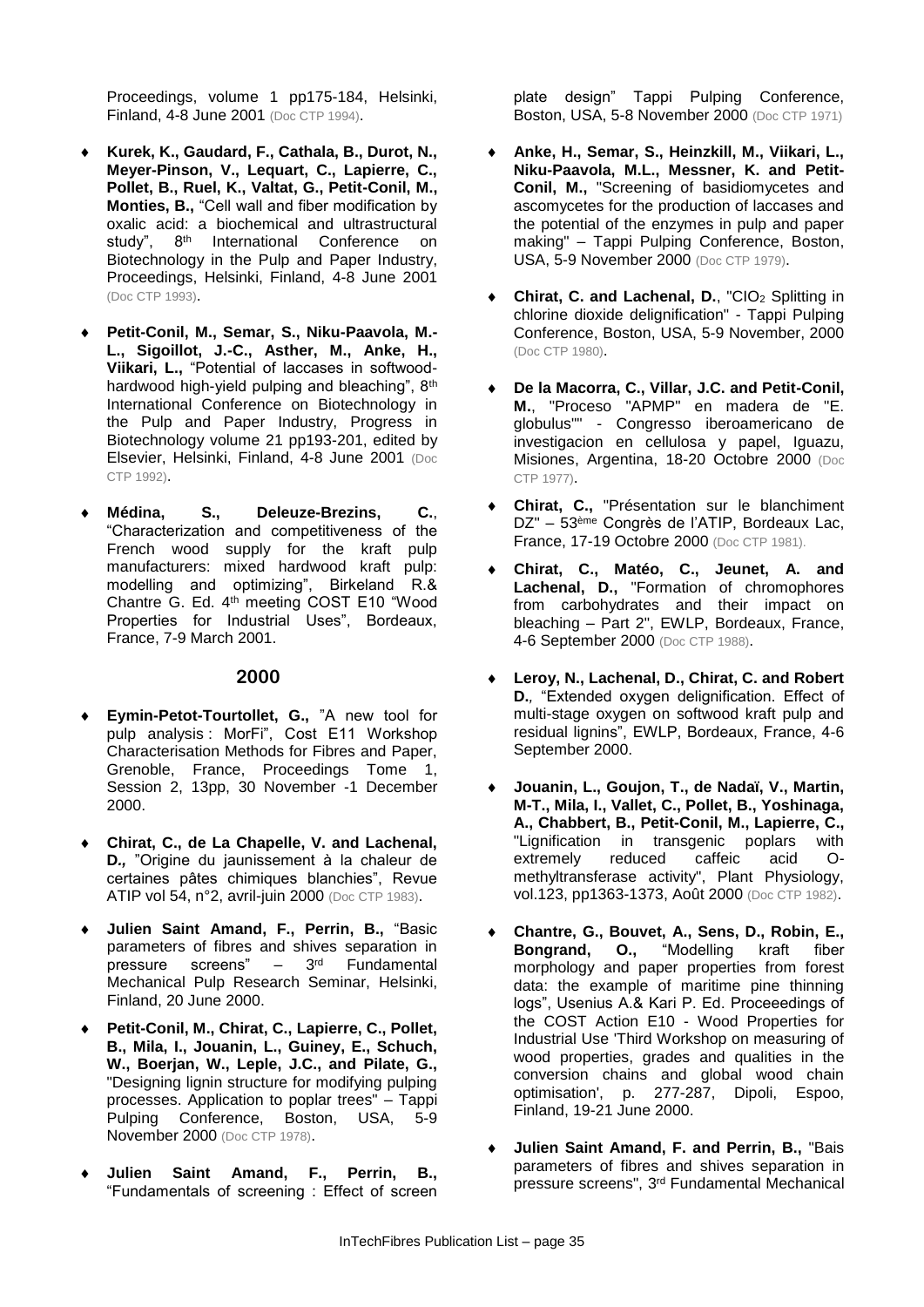Pulp Research Seminar, Helsinki, Finland, 20 June 2000.

- **Petit-Conil, M., Cleuet, J.C. and Fournier, R.,**  "Fibre characterisation to understand the impact of replacing bidirectional plate pattern by unidirectional plate pattern in TMP and RMP processes", 3<sup>rd</sup> Fundamental Mechanical Pulp Research Seminar, Helsinki, Finland, 20 June 2000.
- **Chirat, C., Matéo, C., Furstoss, H., Jeunet, A. and Lachenal, D.,** "Formation of chromophores from carbohydrates and their impact on bleaching" – PAPTAC International Pulp Bleaching Conference, Halifax, Canada, 27-30 **June 2000** (Doc CTP 1985).
- **Lachenal, D., Chirat, Ch. and Mortha, G.,**  "Improvement of CIO2 delignification in ECF Bleaching" – International Pulp Bleaching Conference, Halifax, Canada, 27-30 June 2000 (Doc CTP 1984).

#### **1999**

- **Lapierre, C., Pollet, B., Petit-Conil, M., Pilate, G., Leplé, J.C., Boerjan, W., Jouanin, L.,**  "Genetic engineering of poplar lignins : impact of lignin alteration on kraft pulping performances", ACS symposium series 742 Lignin : Historical, biological and materials perspectives, W.G. Glasser, R.A. Northey and T.P. Schultz Edts, American Chemical Society, Washington, DC, 1999 (Doc CTP 1957).
- **Kurek, B., Petit-Conil, M., Sigoillot, J.C.**, **Herpoel, I., Ruel, K., Moukha, S., Joseleau, J.P., Penninckx, M., Asther, M., Gazza, G., de Choudens, C.,** "Treatment of poplar high-yield pulp with manganese peroxidases: a laboratory and pilot scale study", Oxidative delignification chemistry. Fundamentals and catalysis edited by Argyropoulos D.S., Chapter 30, pp474-486, ACS Symposium Series 785, 2001 (Doc CTP 1954).
- **Joseleau, J.P., Petit-Conil, M., Ruel, K.**, "Characterisation of residual lignins in pulps", Joint COST E11/PTS Workshop, Munchen, December 2-3, 1999 (Doc CTP 1934).
- **Petit-Conil, M., Passas, R., Cleuet, J.C., Fournier, R., Voillot, C.**, "Fibre characterisation for understanding the effect of plate pattern on TMP and RMP quality", Joint COST E11/PTS Workshop, Munchen, Germany, 2-3 December 1999 (Doc CTP 1932).
- Lachenal, D., Chirat, C. :"About the efficiency of the most common bleaching agents", Tappi

Pulping Conference, Orlando, USA, 24-31 October 1999 (Doc CTP 1929).

- **Julien Saint Amand, F., Perrin, B.,** "Fundamentals of screening effects of rotor design and fibre properties"**,** Tappi Pulping Conference, Proceeding pp941-955, Orlando, USA, 31 October – 4 November 1999 (Doc CTP 1918).
- **Lachenal, D. Chirat, C.**, "Evaluation de l'efficacité des réactifs de blanchiment. Nouvelle approche", ATIP Journal, vol 53, n°4-5, Septembre/Octobre 1999 (Doc CTP 1928).
- **Chirat, C, Lachenal, D**., "Brushing up on bleaching techniques", Pulp and Papier International, pp 41-43, October 1999 (Doc CTP 1927)
- **Petit-Conil, M., Lapierre, C., Pollet, B., Mila, I., Pilate, G., Meyermans, H., Leplé, J.C., Boerjan, W., Jouanin, L., de Choudens, C.,**  "Impact of lignin engineering on pulping processes of poplar trees", 27<sup>th</sup> EUCEPA conference, Grenoble, France, 12-14 Octobre 1999 (Doc CTP 1923).
- **Petit-Conil, M.**, "Caractérisation des fibres, mieux comprendre leur comportement aux différents stades des procédés de préparation des pâtes vierges et recyclées : les outils, les méthodes, quelques exemples", ATIP Journal, vol. 53, n°3, pp95-104, Juillet-Août 1999 (Doc CTP 1922).
- **Chantre, G., Bouvet, A.** : "Modelling fibre morphology of Kraft pulps within and between Maritime pine trees (*Pinus pinaster*) through a micro-densitometric profile", Workshop IUFRO, 9pp, La Londe-Les-Maures, Francen 5-12 September 1999.
- **Chantre, G., Cahalan, C.**, "Which wood properties should be screened in poplar breeding programmes: a review", International Poplar Symposium II, 9pp, Orléans, France, September 1999.
- **Joncourt, M.J., Froment, P., Lachenal, D. and Chirat, C.**, "Reduction of the formation of AOX during chlorine dioxide bleaching", TAPPI journal, 1999.
- **Joseleau, J.P., Petit-Conil, M., Jouanin, L., de Choudens, C., Chantre, G., Sollier, J-N., Ruel, K.**, "Immunological characterization of residual lignins in pulps from various poplar clones and from a genetically modified variety", 10<sup>th</sup> International Symposium on Wood and Pulping Chemistry, Poster Presentations vol. III pp190-193, Yokohama, Japan, 7-10 June 1999 (Doc CTP 1912).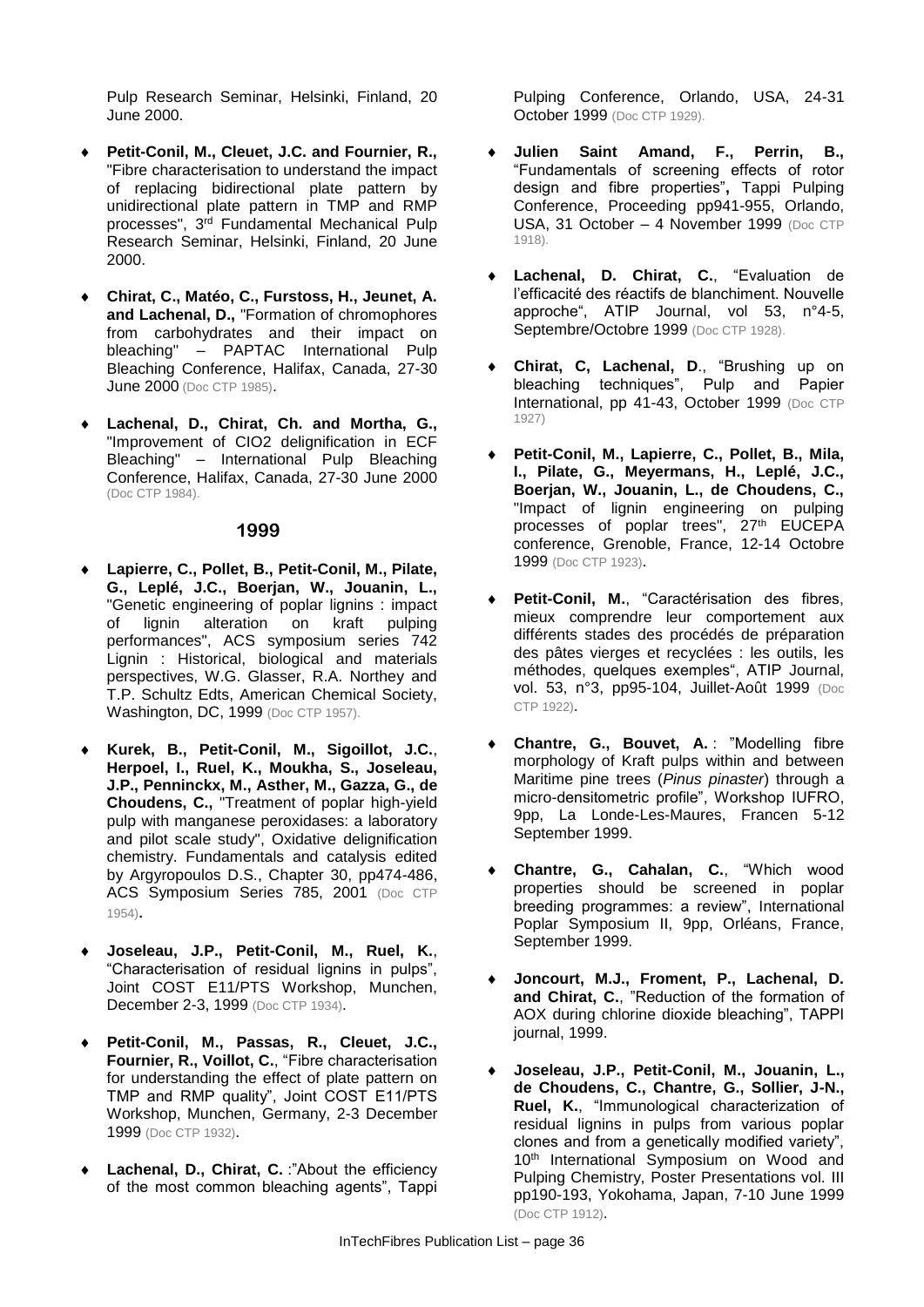- **Chirat, C., Cardona Barrau, D. and Lachenal, D.,** "Effect of oxygen on residual lignin, ways to improve lignin removal", International Symposium on Wood and Pulping Chemistry, Yokohama, Japon, 7-10 juin 1999 (Doc CTP 1910).
- **Petit-Conil, M., Ruel, K.**, "Image analysis and transmission electron microscopy for a better fibre characterization and analysis", A state of the art Symposium - Microscopy as a Tool in Pulp and Paper Research and Development, Proceedings pp 114-123, Stockholm, Sweden, 21-22 June 1999 (Doc CTP 1905)
- **Petit-Conil, M.,** "Procédés papetiers: fabrication des pâtes", Techniques de l'Ingénieur, Traité Génie des Procédés, Chapitres J6 900 – J6 902, Mars 1999 (Doc CTP 1901).
- **Lapierre, C., Pollet, B., Petit Conil, M., Toval, G., Romero, J., Pilate, G., Leple, J.C., Boerjan, W., Ferret, V., De Nadai, V., Jouanin, L.,** "Structural alterations of lignins in transgenic poplars with depressed cinnamyl alcohol dehydrogenase or caffeic acid-Omethyltransferase activity have opposite impact on the efficiency of industrial kraft pulping", Plant Physiology, vol 119, pp.153-163, January 1999 (Doc CTP 1900).
- **Chantre, G., Petit-Conil, M., Couratier, C., Fauchon, T.,** "Influence of the diameter of norway spruce thinning logs on the quantity and the quality of thermo-mechanical pulp", TAPPI International Mechanical Pulping Conference, Houston, Proceedings pp129-138, May 23-25 1999 (Doc CTP 1897).
- **De Choudens, C., Petit-Conil, M.,** "Effect of bleaching on fibre characteristics and paper properties of hardwood and softwood kraft pulps", 5<sup>th</sup> PTS Symposium "Pulp Technology", Proceedings 15-0/15-17, Dresden, Germany, 14-15 April 1999 (Doc CTP 1895).
- **Chirat, C., De la Chapelle, V**., "Heat and light induced brightness reversion of bleached chemical pulps", Journal of Pulp and Paper Science, vol. 25 n°6, pp201-205, June 1999 (Doc CTP 1809).

#### **1998**

- **Chirat, C., Lachenal, D.,** : "Limits of oxygen delignification", TAPPI Pulping Conference, Montreal Canada, 25-29 octobre 1998 (Doc CTP 1887).
- **Julien Saint Amand, F., Perrin, B.,** "Screening: experimental approach and

modelling", Tappi Pulping Conference, Proceedings pp1019-1031, Montréal, Québec, Canada, 25-29 October 1998 (Doc CTP 1875).

- **Lachenal, D., Chirat, C.,** "High temperature chlorine dioxide delignification ; a breakthrough in ECF bleaching of hardwood kraft pulps", TAPPI Pulping Conference, Montreal, Canada, 25-29 octobre 1998 (Doc CTP 1886).
- **Lapierre, C., Pollet, B., Petit-Conil, M., Pilate, G., Leple, J.C., Jouanin, L.**, "Lignin genetic engineering : evaluation of lignin alterations and pulping performances of transgenic poplar trees with down-regulated o-methyltransferase and cinnamyl alcohol dehydrogenase", 5th European Worshop on Lignocellulosics and Pulp, Advances in Lignocellulosics Chemistry for Ecologically Friendly Pulping and Bleaching Technologies, Proceedings pp563-566, Aveiro, Portugal, 30 August – 2 September 1998 (Doc CTP 1877).
- **Lambert, F., Chirat, C., Lachenal, D., and Coste, C.,** "Use of ozone as a last bleaching stage", 5<sup>th</sup> European Workshop on Lignicellulosics and Pulp EWLP'98, Aveiro, Portugal, 30 août-2 septembre 1998.
- **Boudet, A.M., Chabannes, M., Goffner, D., Lapierre, C., Piquemal, J., Petit-Conil, M., Ralph, J., Ranocha, P., Ruel, K., Grima-Pettenati, J.,** "Controlled down-regulation of genes involved in the last steps of lignin synthesis may significantly change the lignin profiles of plants", Molecular Breeding of Wood Species conference, Proceedings, Tokyo, Japan, 26-27 August 1998.
- **Grima-Pettenati, J., Lacombe, E., Piquemal, J., Van Doorselaere, J., Chabannes, M., Lapierre, C., Petit-Conil, M., Boudet, A.**, "Control of expression of cinnamoyl-CoA reductase, a gene involved in lignin biosynthesis", Molecular Biology Meeting, Queenstown, South Africa, August 1998.
- **Chirat, C., De la Chapelle, V., and Lachenal, D.,** "Heat and light induced brightness reversion of bleached chemical pulp. Effect of oxidized groups", 5th European Workshop on Lignicellulosics and Pulp EWLP'98, Aveiro Portugal, 30 August-2 Septembre 1998.
- **De la Chapelle, V., Chirat, C., Lachenal, D.,** "Heat and light induced brightness reversion of bleached chemical pulps. Effect of oxidized groups", International Pulp Bleaching Conference, Helsinki, Finland, 1-5 June 1998 (Doc CTP 1855).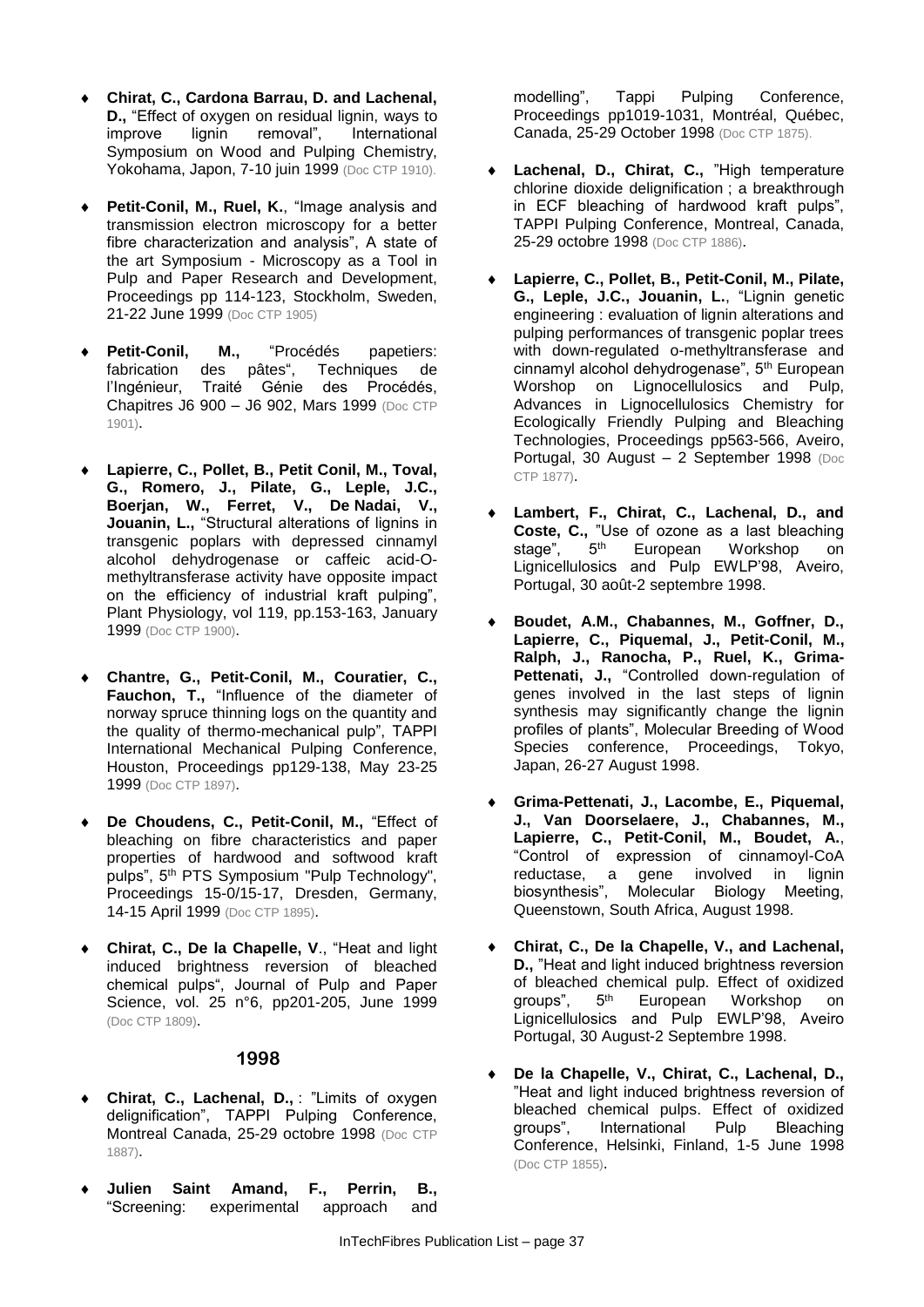- **Petit-Conil, M., Sigoillot, J.C., Herpoel, I., Kurek, B., Ruel, K., Moukha, S., Joseleau, J.P., Penninckx, M., Asther, M., Gazza, S., De Choudens, C.**, "Treatment of a market poplar high-yield pulp with manganese peroxidases", CPPA 7<sup>th</sup> International Conference on Biotechnology in the pulp and paper industry, Hyatt Regency Hotel, Oral Presentations vol A p143-147, Vancouver, Canada, 16-19 June 1998 (Doc CTP 1854).
- **Lambert, F., Chirat, C., Lachenal, D., and Coste, C.**, "Use of ozone as a last bleaching stage", International Pulp Bleaching Conference, Helsinki, Finland,1-5 June 1998 (Doc CTP 1868).
- **Cardonna-Barrau, D., Chirat, C., Lachenal, D.,** "Non degrading oxygen bleaching", International Pulp Bleaching Conference, Helsinki, Finland, 1-5 June 1998 (Doc CTP 1865).
- **Lapierre, C., Pollet, B., Petit-Conil, M., Pilate, G., Leple, J.C., Boerjan, W., Jouanin, L.**, "Genetic engineering of poplar lignins. Impact of lignin alteration on kraft pulping performances", Anselme Payen Symposium, ACS Symposium Series, Dallas, USA, 29 March – 2 April 1998.
- **Lachenal, D., Chirat, C.,** "High temperature ClO2 bleaching of kraft pulp", International Pulp Bleaching Conference, Helsinki, Finland, 1-5 **June 1998** (Doc CTP 1856).
- **Petit-Conil, M., Lapierre, C., Pollet, B., Jouanin, L., Pilate, G., Leple, J.C., Baucher, M., Boerjan, W., De Choudens, C.,** "The transgenic poplars: the XXIst century raw material for the pulp industry. Part 2 : Impact on pulping processes and paper quality", CPPA 7<sup>th</sup> International Conference on Biotechnology in the pulp and paper industry, Hyatt Regency Hotel, Oral Presentations vol A p37-41, Vancouver, Canada, 16-19 June 1998 (Doc CTP 1853).
- **Hostachy, J.C., Araujo, O. and Chirat, C**., "Super ECF bleaching with ozone of Eucalyptus and mixed tropical hardwood pulps", XVI Encontro de TECNICELPA, Covilha, Portugal, April 1998.
- **Chirat, C., Lachenal, D.,** « New chemicals cause dramatic changes in bleaching sequence », Pulp Paper, Vol. 72, n° 2, pp105- 110, 1998 (Doc CTP 1839).
- **Petit-Conil, M., De Choudens, C., Espilit, T.** "Ozone in the production of softwood and hardwood high-yield pulps to save energy and improve quality", Nordic Pulp and Paper

Research Journal, vol.13, n°1, pp16-22, March 1998 (Doc CTP 1818).

- **Sigoillot, J. C., M., Petit-Conil, M., Ruel, K., Moukha, S., Comtat, J., Laugero, C., Joseleau J. P., De Choudens, C., Asther, M., "Enzymatic treatment with manganese** manganese peroxidase from *Phanerochaete chrysosporium* for enhancing wheat straw pulp characteristics", Holzforschung, vol.51, n°6, pp549-556, 1997 (Doc CTP 1845).
- **Chirat, C., Lachenal, D.**, "Pulp producers race to keep up with technology", Pulp and Paper International, vol.39, n°10, pp29-32, 1997. (Doc CTP 1839).
- **Chirat, C., Lachenal, D.**, "Effect of hydroxyl radicals on cellulose and pulp and their occurrence during ozone bleaching", Holzforschung, vol.51, n°2, pp147-154, 1997 (Doc CTP 1799).
- **Petit-Conil, M., De Choudens, C., Castellan, A., Grelier, S., Davidson, R. S.,** "Prevention of photoyellowing of high-yield pulps using ternary mixtures containing a UV screen, a polyethylen oxide dithiol and sucrose", Journal of Pulp and Paper Science, vol.24, n°6, pp167-172, June 1998 (Doc CTP 1798).
- **Lachenal, D., Joncourt, M.-J., Froment, P. and Chirat, C.**, "Reduction of the formation of AOX during chlorine dioxide bleaching", Journal of Pulp and Paper Science, vol.24, n°1, pp14- 17, 1998 (Doc CTP 1753).
- **Chirat, C., Lachenal, D.**, "Other ways to use ozone in a bleaching sequence", TAPPI Journal, vol.80, n°9, pp209-214, 1997 (Doc CTP 1729).
- **Chirat, C., Lachenal, D., Angelier, R., Viardin, M.T.**, "(DZ) and (ZD) bleaching fundamentals and application", Journal of Pulp and Paper Science, vol.23, n°6, pp289-292, 1997 (Doc CTP 1750).
- **Julien Saint-Amand, F., Perrin, B.,** "Le classage des pâtes : un procédé de séparation hydrodynamique", 50<sup>ième</sup> Congrès de l'ATIP, Bordeaux, France, 21-24 Octobre 1997 (Doc CTP 1828).
- **Pilate, G., Leple, J. C., Lapierre, C., Pollet, B., Baucher, M., Van Doorsselaere, J., Boerjan, W. Petit-Conil, M., De Nadaï, V., Jouanin, L.,** "Transgenic poplar trees with altered lignin and improved pulping characteristics", Tappi Biological Sciences Symposium 97 BIOSCI,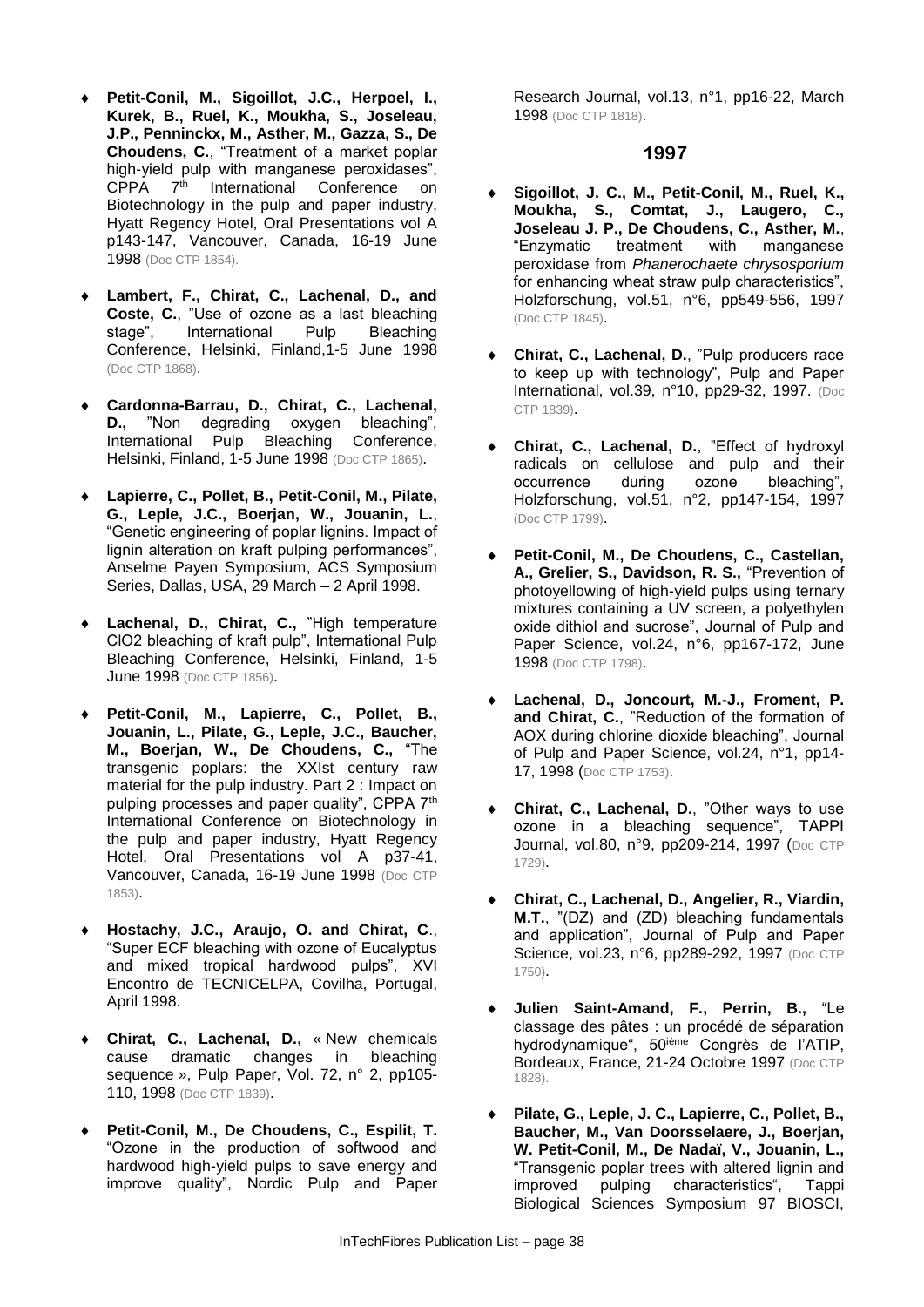Proceedings p507-514, San Francisco, USA, 21-23 October 1997 (Doc CTP 1846).

- **Chirat, C., Lachenal, D.**, "Non degrading TCF bleaching sequences including an ozone stage for hardwood and solftwood kraft", Cellulose Chemistry and Technology, vol.31, pp235-245, 1997 (Doc CTP 1824).
- **Lachenal, D., Nguyen, Thi N.B., Chirat, C., Soria, L.,** "Optimum use of hydrogen peroxide in kraft pulp delignification", Paperi ja Puu, vol 79, n°4, pp252-256, 1997 (Doc CTP 1751)**.**
- **Chirat, C., Lachenal, D.,** "System closure in the bleach plant. effect of the metal ions in the bleaching of pulp", Johan Gullichsen bleaching of pulp", Johan Gullichsen Colloquium, Helsinki, Finland, 4-5 Septembre 1997 (Doc CTP 1876).
- **Pollet, B., Lapierre, C., Petit-Conil, M., Leple, J.C., Pilate, G., Jouanin, L., De Nadai, V.**, "GC-MS investigation of lignin in transgenic poplar trees", Poster au 14ième Journées Françaises de Spectrométrie de Masse, Lillet, France, Septembre 1997.
- **Lachenal, D., Cardona-Barrau, D., Chirat, C.,** "Fundamentals of extended oxygen bleaching", International Symposium Wood and Pulping Chemistry, Montreal, Canada, 9-12 June1997 (Doc CTP 1808)
- **Lachenal, D., Chirat, C.**, "Is there any need to improve the bleaching process further ?" Das Papier, vol.51, n°6A, pp50-54, 1997 (Doc CTP 1781).
- **Foesser, M., Chantre, G., Rueff, M., Petit-Conil, M.,** "Evaluation of thermo-mechanical ability of poplar and Douglas fir wood, by means of a micro-pilot plant method", Colloque CTIA/IUFRO Timber Management Toward Wood Quality and End-Product Value, Québec, Canada, 18-22 August 1997.
- **Petit-Conil, M., De Choudens, C.,** "Use of alkaline peroxide mechanical pulps (APP) in printing papers and boards", International Mechanical Pulping Conference, Proceedings p281-295, Stockholm, Sweden, 15-17 June 1997 (Doc CTP 1793).
- **Lachenal, D., Chirat, C.,** "Is there any need to improve the bleaching process further?", 26th Eucepa Conference. the sustainable Paper Cycle, Baden Baden, Germany, 23-26 June 1997 (Doc CTP 1811).
- **Chirat, C., De la Chapelle, V.**, "Heat and light induced brightness reversion of bleached chemical pulps", International Symposium on

Wood and Pulping Chemistry, Montreal, Canada, 9-12 June 1997 (Doc CTP 1809).

- **Chirat, C., Lachenal, D.**, "Non degrading TCF bleaching sequences including an ozone stage for hardwood and softwood kraft pulps", Cellulose Chemistry and Technology, vol.31, pp235-245, 1997 (Doc CTP 1824).
- **Martin, M., Petit-Conil, M.,** "Le papier, Que sais-je ? ", Presses Universitaires de France – 6 ième édition, March 1997.

- **Petit-Conil, M., De Choudens, C.,** "Use of a new technical enzyme and its biomimetic system to improve the properties of poplar high yield pulps", European Conference on Pulp and Paper Research, The present and the future, Proceedings p385-394, Stockholm, Sweden, 9- 10 October 1996 (Doc CTP 1766).
- **Lachenal, D., Joncourt, M.J., Froment, P. and Chirat, C.**, "Reduction of the formation of AOX during chlorine dioxide bleaching", International Pulp Bleaching Conference, Washington, USA, 14-18 April 1996 (Doc CTP 1753).
- **Petit-Conil, M.**, "Historique des procédés de fabrication des pâtes mécaniques", Séminaire Le patrimoine industriel : le papier, fabrication et usage organisée par l'Ecole Nationale du Patrimoine, Bordeaux, France, 19-21 June 1996 (Doc CTP 1754).
- **Chirat, C., Lachenal, D., Coste C.,** "From (DC) to (DZ)", Pulp and Paper International non chlorine bleaching conference, Orlando, USA, 25-28 March 1996.
- **Joncourt, M.J., Froment, P., Lachenal, D. and Chirat, C.,** "Reduction of the formation of AOX during chlorine dioxide bleaching", TAPPI Pulping Conference - San Diego, USA, 6-10 novembre 1994. (also invited to be presented at the International Environmental Conference, Orlando, USA, 5-8 May 1996.
- **Chirat, C., Roncero, B., De la Chapelle, V. and Lachenal, D.**, "Effect of the nature of the oxidized groups in cellulose on heat and, light induced brightness reversion of bleached pulps", 4<sup>th</sup> European workshop on lignocellulosics and pulp, Stresa, Italie, 8-11 Septembre 1996 (Doc CTP 1769).
- **Lachenal, D., Nguyen Thi, N.B., Chirat, C.**, "Optimum use of  $H_2O_2$  in kraft pulp delignification", TAPPI International Pulp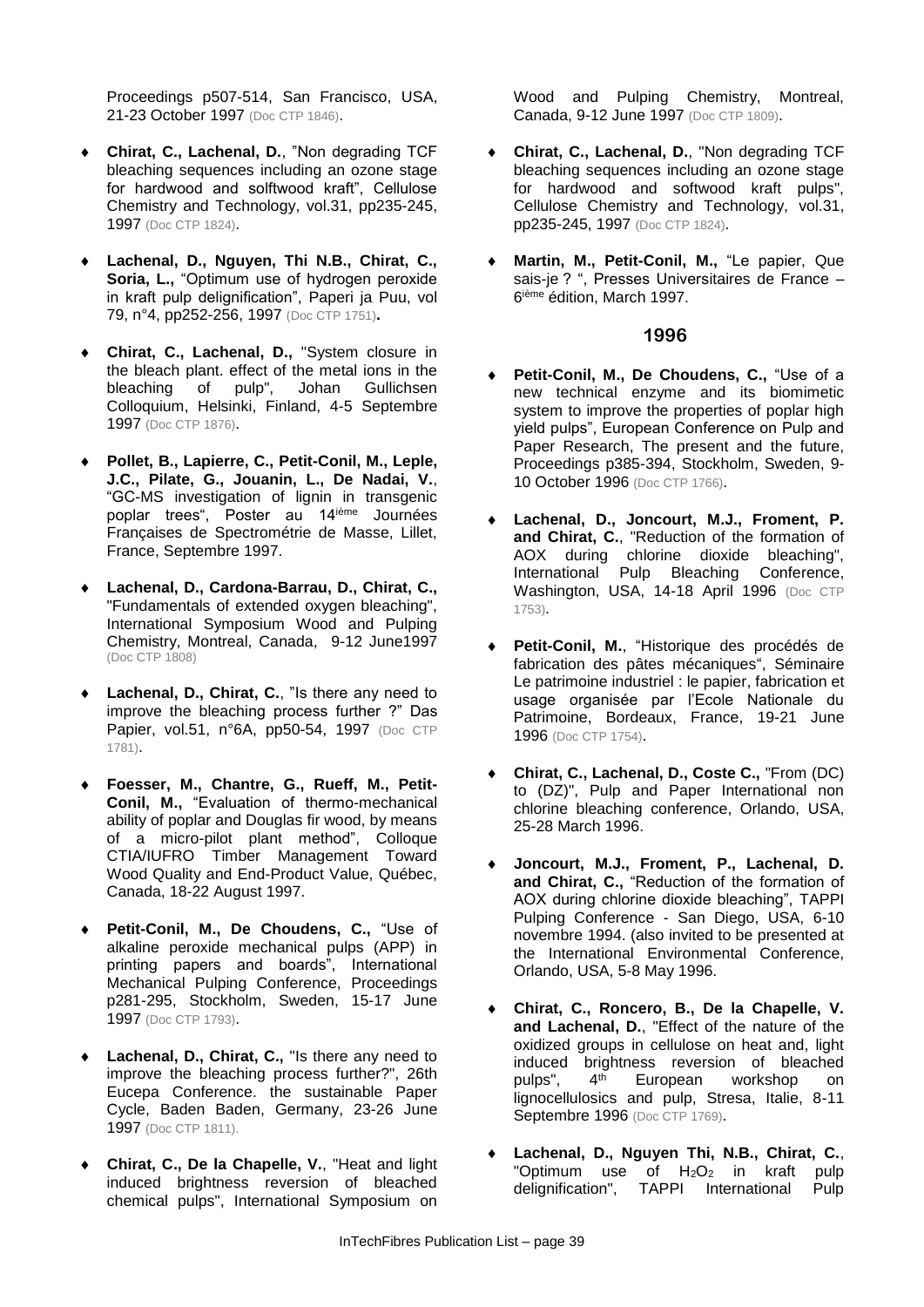Bleaching Conference, Washington, USA, 14- 18 April 1996 (Doc CTP 1751).

- **Chirat, C., Angelier, R., Viardin, M.T. and Lachenal, D.**, "DZ and ZD bleaching : Fundamentals and application", TAPPI International Pulp Bleaching Conference, Washington, USA, 14-18 April 1996 (Doc CTP 1750).
- **De Choudens, C, Angelier, R. and Chirat, C.,**  "Ozone and hydrogen peroxide stages in bleaching sequences at pilot scale", TAPPI International Pulp Bleaching Conference, Washington, USA, 14-18 April 1996 (Doc CTP 1752).
- **Chirat, C., Lambert, F., Lachenal, D., and Coste, C.**, "Use of ozone in a last bleaching stage", TAPPI Pulping Conference, Nashville, USA, 27-31 Octobre 1996.
- **Petit-Conil, M., Cottin, F., Martinez, J.**, "The APMP (Alkaline Peroxide Mechanical Pulping) process. Use of different alkali sources", Forum Associate Members, Session 7, Grenoble, France, 13-14 February 1996.
- **Baucher, M., Chabbert, B., Pilate, G., Van Doorsselaere, J., Tollier, M. T., Petit-Conil, M., Leple, J. C., Cornu, D., Monties, B., Van Montagu, M., Inze, D., Jouanin, L., Boerjan, W.,** "Red xylem and higher lignin extractability by down-regulating a cinnamyl alcohol dehydrogenase in poplar", Plant Physiology n°112, pp1479-1490, 1996.

#### **1995**

- **Baucher, M., Chabbert, B., Van Doorsselaere, J., Pilate, G., Cornu, D., Petit-Conil, M., Monties, B., Van Montagu, M., Inze, D., Jouanin, L., Boerjan, W.,** "Higher extractability of lignin in poplar (Populus tremula x P. Alba) by reducing cinnamyl alcohol dehydrogenase activity, Somatic cell genetics and molecular genetics of trees", Forestry Sciences vol 49, M. R. Anuja, W. Boerjan, Neale, D. B. (Eds). Dordrecht, Kluwer Academic Publishers, p153-158, 1993. IUFRO Workshop on Molecular Biology of Forest Trees, Gent, Belgium, 26-30 June 1995.
- **Boerjan, W., Meyermans, H., Chen, C., Leple, J. C., Christensen, J. H., Van Doorsselaere, J., Baucher, M., Petit-Conil, M., Chabbert, B., Tollier, M. T., Monties, B., Pilate, G., Cornu, D., Inze, D., Jouanin, L., Van Montagu, M.,** "Genetic engineering of lignin biosynthesis in poplar, Somatic cell genetics and molecular genetics of trees", Forestry Sciences vol 49, M. R. Anuja, W. Boerjan, Neale, D. B. (Eds).

Dordrecht, Kluwer Academic Publishers, p81- 88, 1996. IUFRO Workshop on Molecular Biology of Forest Trees, Gent, Belgium, 26-30 June 1995.

- **Chirat, C. and Lachenal, D.,** "Effect of hydroxyl radicals on cellulose and pulp and their occurrence during ozone bleaching", 8th ISWPC, Helsinki, Finland, 6-9 June 1995 (Doc CTP 1734).
- **Chirat, C., Lachenal, D., "Minimizing pulp degradation during totally chlorine free** degradation during totally chlorine bleaching sequences including an ozone stage", Journal of Pulp and Paper Science, vol.21, n°9, ppJ316-J321, 1995 (Doc CTP 1733).
- **Van Doorsselaere, J., Baucher, M., Chognot, E., Chabbert, B., Tollier, M. T., Petit-Conil, M., Leple, J. C., Pilate, G., Cornu, D., Monties, B., Van Montagu, M., Inze, D., Jouanin, L., Boerjan, W.,** "A novel lignin in poplar trees with a reduced caffeic acid / 5 hydroxyferulic acid O - methyltransferase activity", Plant Journal, vol.8, n°6, pp855 - 864, 1995.
- **Petit-Conil, M., Chantre, G., De Choudens, C.,** "Selection of poplar clones for thermomechanical pulping", TAPPI/CPPA/EUCEPA International Mechanical Pulping Conference, Ottawa, Preprints p1-8, 12-15 June 1995 & Pulp and Paper Canada, vol.98, n°1, ppT22-T25, January 1997 (Doc CTP 1711).
- **Chabbert, B., Tollier, M. T., Monties, B., Pilate, G., Chognot, E., Jouanin, L., Baucher, M., Van Doorsselaere, J., Petit-Conil, M.** , "Manipulation of lignin quality in transgenic poplar trees", 6<sup>th</sup> International Conference on Biotechnology in the Pulp and Paper Industry, Poster Presentation, Wien, Austria, 11-15 June 1995.
- **Halpin, C., Knight, M.E., Schuch, W., Boon, J. J., Petit-Conil, M., Campbell, M. M., Boudet, A. M., Chabbert, B., Tollier, M. T., Foxon, G.,** "Transgenic tobacco plants with altered lignin composition have improved pulping characteristics", 6<sup>th</sup> International Conference on Biotechnology in the Pulp and Paper Industry, Wien, Austria, 11-15 June 1995.
- **Chirat, C., Lachenal, D.**, "Other ways to use ozone in a bleaching sequence", Tappi Pulping Conference, Chicago, USA, 2-6 Octobre 1995 (Doc CTP 1729)**.**
- **Petit-Conil, M., Robert, A., Pierrard, J. M.,** "Fundamental principles of mechanical pulping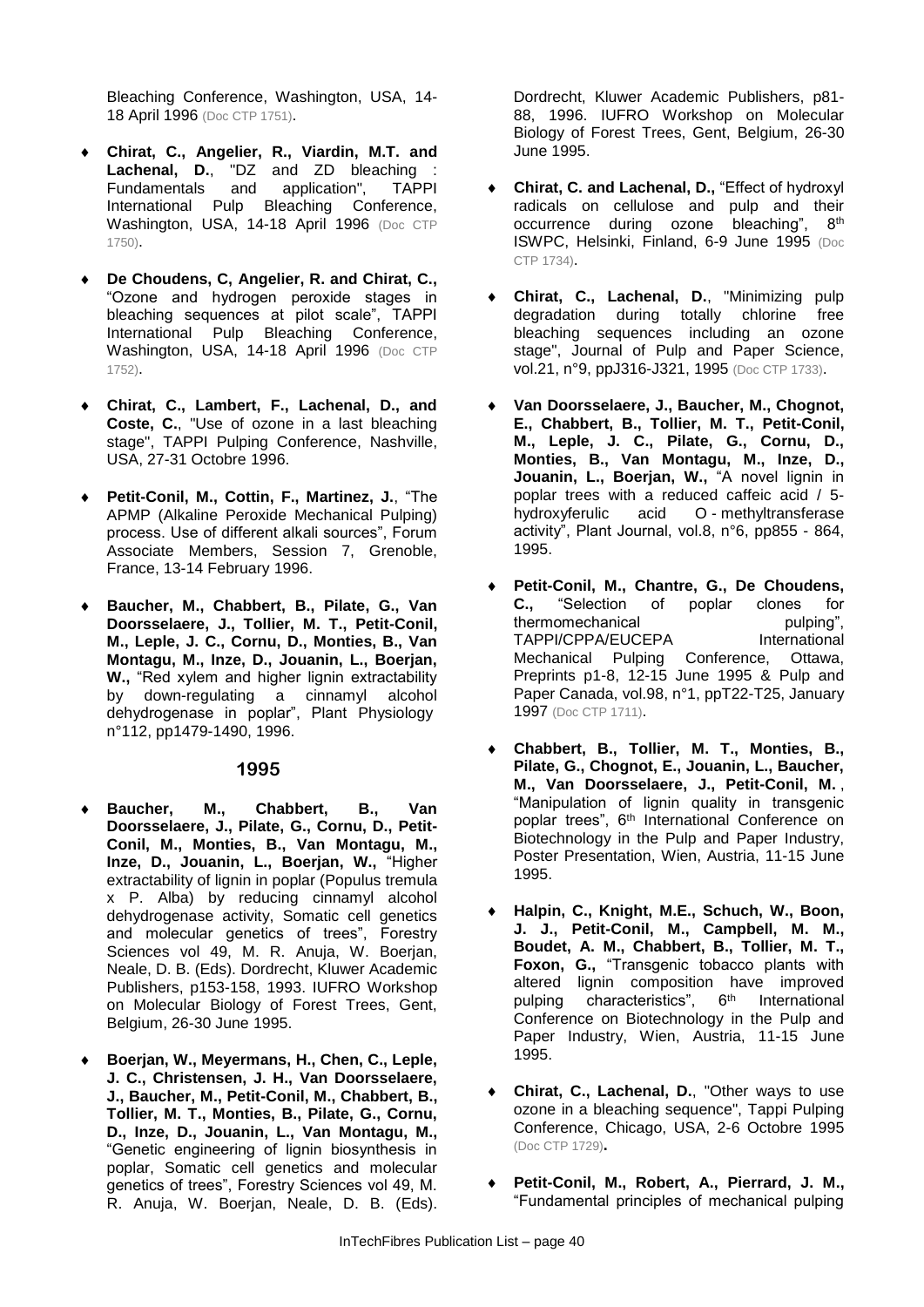from softwoods and hardwoods - Part I : Theoretical aspects", Ph. D. Thesis of the National Polytechnical Institute of Grenoble, April 25, 1995. KCL Fundamental mechanical pulping research seminar, Espoo, Finland, 19 November 1996 & Cellulose Chemistry and Technology, vol.31, n°1/2, pp93-104, January - April 1997 (Doc CTP 1717).

 **Halpin, C., Knight, M.E., Schuch, W., Boon, J. J., Petit-Conil, M., Foxon, G.,** "Manipulation of lignin quality in transgenic tobacco", SEB Annual Meeting, University of St Andrews, April 1995.

#### **1994**

- **Van Doorsselaere, J., Leple, J.C., Baucher, M., Chabert, B., Tollier, M.T., Petit-Conil, M., Cornu, D., Monties, B., Van Montagu, M., Inze, D., Jouanin, L.,** "Modification of OMT gene expression in transgenic poplar trees and impact on lignin composition", submitted to Bio/Technology.
- **Baucher, M., Van Doorsselaere, J., Leple, J. C., Pilate, G., Monties, B., Petit-Conil, M., Van Montagu, M., Inze, D., Jouanin, L., Boerjan, W.,** "Manipulation of lignin composition in transgenic poplar trees by the antisense strategy", IUFRO Workshop on Molecular Biology of Forest Trees, Maine, USA, 1994.
- **Chirat, C., Lachenal, D.**, "Effect of ozone on pulp components. Application to bleaching of kraft pulps" Holzforschung n°48, (supplement), pp133-140, 1994.
- **Chirat, C., Viardin, M. T.and Lachenal, D.**, "Use of a reducing stage to avoid degradation of softwood kraft pulp after ozone bleaching" Paperi Ja Puu, vol.76, n°6-7, pp417-422, 1994 (Doc CTP 1699).
- **Petit-Conil, M., Cochaux, A., De Choudens, C.,** "Mechanical pulp characterization : a new and rapid method to evaluate the fibre flexibility", Paperi ja Puu, vol.76, n°10, pp657- 662, December 1994 (Doc CTP 1625).
- **Halpin, C., Knight, M.E., Schuch, W., Boon, J. J., Petit-Conil, M., Campbell, M. M., Boudet, A. M., Chabbert, B., Tollier, M. T., Foxon, G.**, "Transgenic tobacco plants with altered lignin composition have improved pulping characteristics", TAPPI 2<sup>nd</sup> International Symposium on the Application of Biotechnology to Tree Culture, Protection and Utilization, Minneapolis, USA, 3-6 October 1994.
- **Chirat, C., Lachenal, D.**, "Minimizing pulp degradation during totally chlorine free bleaching sequences including an ozone stage" International Pulp Bleaching Conference, Vancouver, Canada, 13-16 June 1994 (Doc CTP 1733).
- **Petit-Conil, M., De Choudens, C.,** "A new chemithermomechanical process: use of oxygen in the primary refining stade. Part 1: oxidative sulfonation for hardwood and softwood CTMP pulping"*,* Das Papier, vol.48, n°10, pp628-634, October 1994 (Doc CTP 1615).
- **Halpin, C., Knight, M.E., Schuch, W., Boon, J. J., Petit-Conil, M., Foxon, G.,** "Manipulation of lignin quality in transgenic tobacco", 4<sup>th</sup> International Congress of Plant Molecular<br>Biology, Abstract n° 1964, Amsterdam, Biology, Abstract n° 1964, Amsterdam, Netherlands, 19-24 June 1994.
- **Petit-Conil, M.,** "Aperçu sur la fabrication des pâtes et du papier", Journée Technique « Collecte Sélective de vieux papiers et techniques de recyclage » organisée par le CTP et REVIPAP, Grenoble, France, 23 June 1994 (Doc CTP 1684).
- **Chirat, C., Lachenal, D.**, "Role of hydroxyl radicals during ozone bleaching" European Workshop on Lignocellulosics and Pulp, Stockholm, Sweden, 29-31 August 1994.
- **Chirat, C., Lachenal, D.**, "Beneficial and adverse effects of metal ions in ZP bleaching sequence", TAPPI Pulping Conference - San Diego, USA, 6-10 November 1994.
- **Petit-Conil, M., De Choudens, C.,** "Influence of pulping and bleaching on the photoyellowing of RMP and CTMP", Cellulose Chemistry and Technology, vol.28, n°2, pp95-204, April 1994 (Doc CTP 1636).

- **Petit-Conil, M., De Choudens, C.,**  "Manufacture of hardwood CTMP by reducing and oxidizing treatments", 18<sup>th</sup> International Mechanical Pulping Conference, Proceedings p169-179, Oslo, Norway, 15-17 June 1993 (Doc CTP 1631).
- **Chirat, C., Lachenal, D., Coste, C. and Zumbrunn, J.P.**, "Ozone bleaching of paper is ready for implementeria 11th Ozone World Congress, San Francisco, USA, 30 August – 1 st September 1993.
- **Chirat, C., Viardin, M.T., Lachenal, D.,** "Protection of cellulose during ozone bleaching"